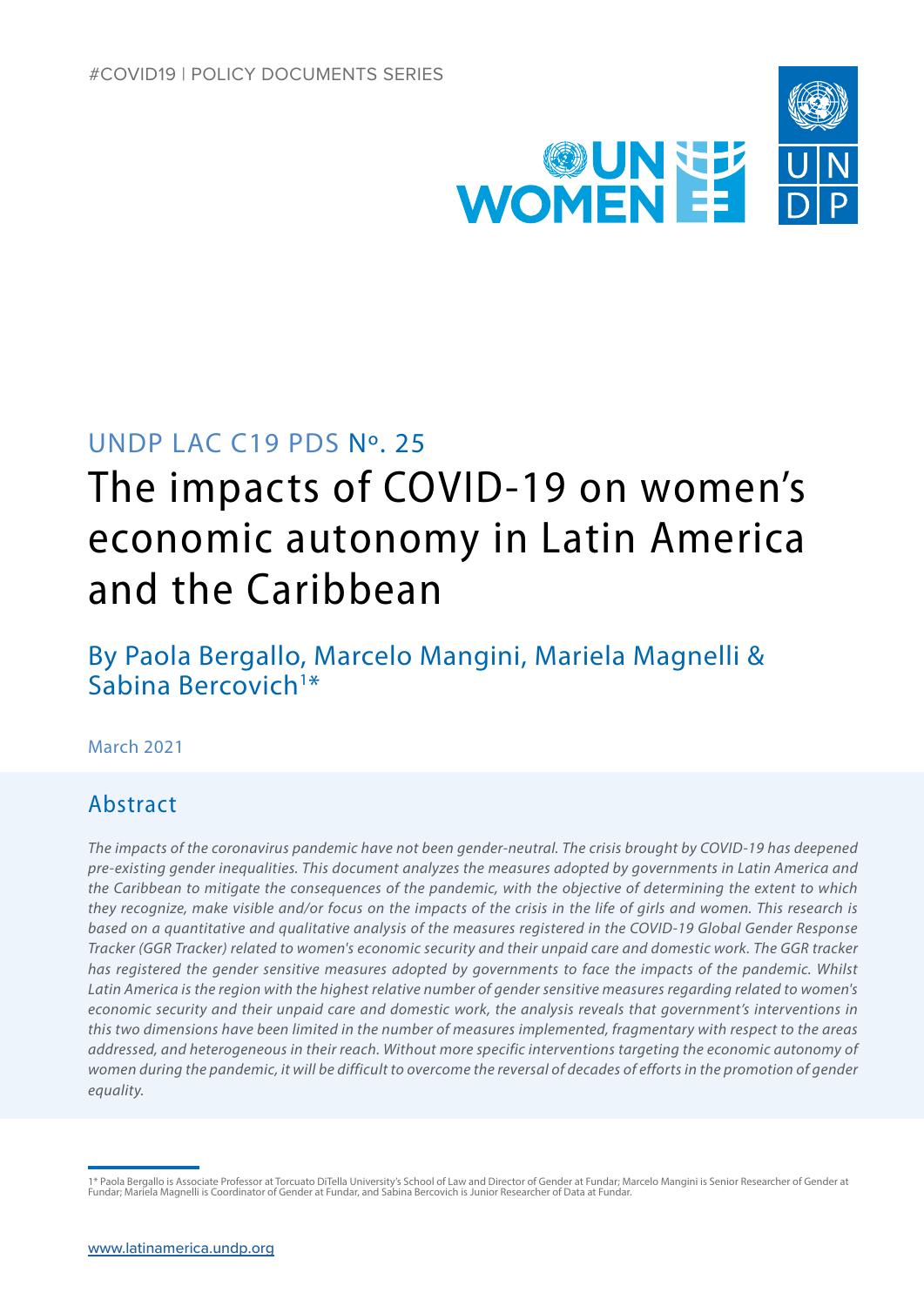

| UNDP LAC C19 PDS N°.1<br>A Conceptual Framework for Analyzing the Economic Impact of COVID-19 and its Policy Implications<br>By Constantino Hevia and Andy Neumeyer                                                                     |
|-----------------------------------------------------------------------------------------------------------------------------------------------------------------------------------------------------------------------------------------|
| UNDP LAC C19 PDS N°. 2<br>Suggestions for the emergency<br>By Santiago Levy                                                                                                                                                             |
| UNDP LAC C19 PDS N°. 3<br>The economic impact of COVID-19 on Venezuela: the urgency of external financing<br>By Daniel Barráez and Ana María Chirinos-Leañez                                                                            |
| UNDP LAC C19 PDS N°. 4<br>Social and economic impact of the COVID-19 and policy options in Honduras<br>By Andrés Ham                                                                                                                    |
| UNDP LAC C19 PDS N°. 5<br>COVID-19 and external shock: Economic impacts and policy options in Peru<br>By Miguel Jaramillo and Hugo Nopo                                                                                                 |
| UNDP LAC C19 PDS N°. 6<br>Social and Economic Impact of COVID-19 and Policy Options in Argentina<br>By María Laura Alzúa and Paula Gosis                                                                                                |
| UNDP LAC C19 PDS N°. 7<br>International financial cooperation in the face of Latin America's economic crisis<br>By José Antonio Ocampo                                                                                                  |
| UNDP LAC C19 PDS N°. 8<br>COVID-19 and social protection of poor and vulnerable groups in Latin America: a conceptual framework.<br>By Nora Lustig and Mariano Tommasi                                                                  |
| UNDP LAC C19 PDS N°. 9<br>Social and economic impact of the COVID-19 and policy options in Jamaica<br>By Manuel Mera                                                                                                                    |
| UNDP LAC C19 PDS N°. 10<br>Social and economic impact of COVID-19 and policy options in Uruguay<br>By Alfonso Capurro, Germán Deagosto, Sebastián Ithurralde and Gabriel Oddone                                                         |
| UNDP LAC C19 PDS N°. 11<br>Coronavirus in Colombia: vulnerability and policy options<br>By Andres Alvarez, Diana León, María Medellín, Andres Zambrano and Hernando Zuleta                                                              |
| UNDP LAC C19 PDS N°. 12<br>COVID-19 and vulnerability: a multidimensional poverty perspective in El Salvador<br>By Rodrigo Barraza, Rafael Barrientos, Xenia Díaz, Rafael Pleitez and Víctor Tablas.<br>UNDP country office El Salvador |
| UNDP LAC C19 PDS Nº. 13<br>Development challenges in the face of COVID-19 in Mexico. Socio-economic overview<br>UNDP country office Mexico                                                                                              |
| UNDP LAC C19 PDS Nº. 14 A<br>Lessons from COVID-19 for a Sustainability Agenda in Latin America and the Caribbean<br>By Diana Carolina León and Juan Camilo Cárdenas                                                                    |
| UNDP LAC C19 PDS Nº. 14 B<br>Latin America and the Caribbean: Natural Wealth and Environmental Degradation in the XXI Century<br>By Diana Carolina León and Juan Camilo Cárdenas                                                        |
| UNDP LAC C19 PDS Nº. 15<br>Social and Economic Impacts of the COVID-19 and Policy Option in the Dominican Republic<br>By Sócrates Barinas and Mariana Viollaz                                                                           |
| UNDP LAC C19 PDS Nº. 16<br>The Bahamas Country Note: Impact of COVID-19 and policy options                                                                                                                                              |

By Manuel Mera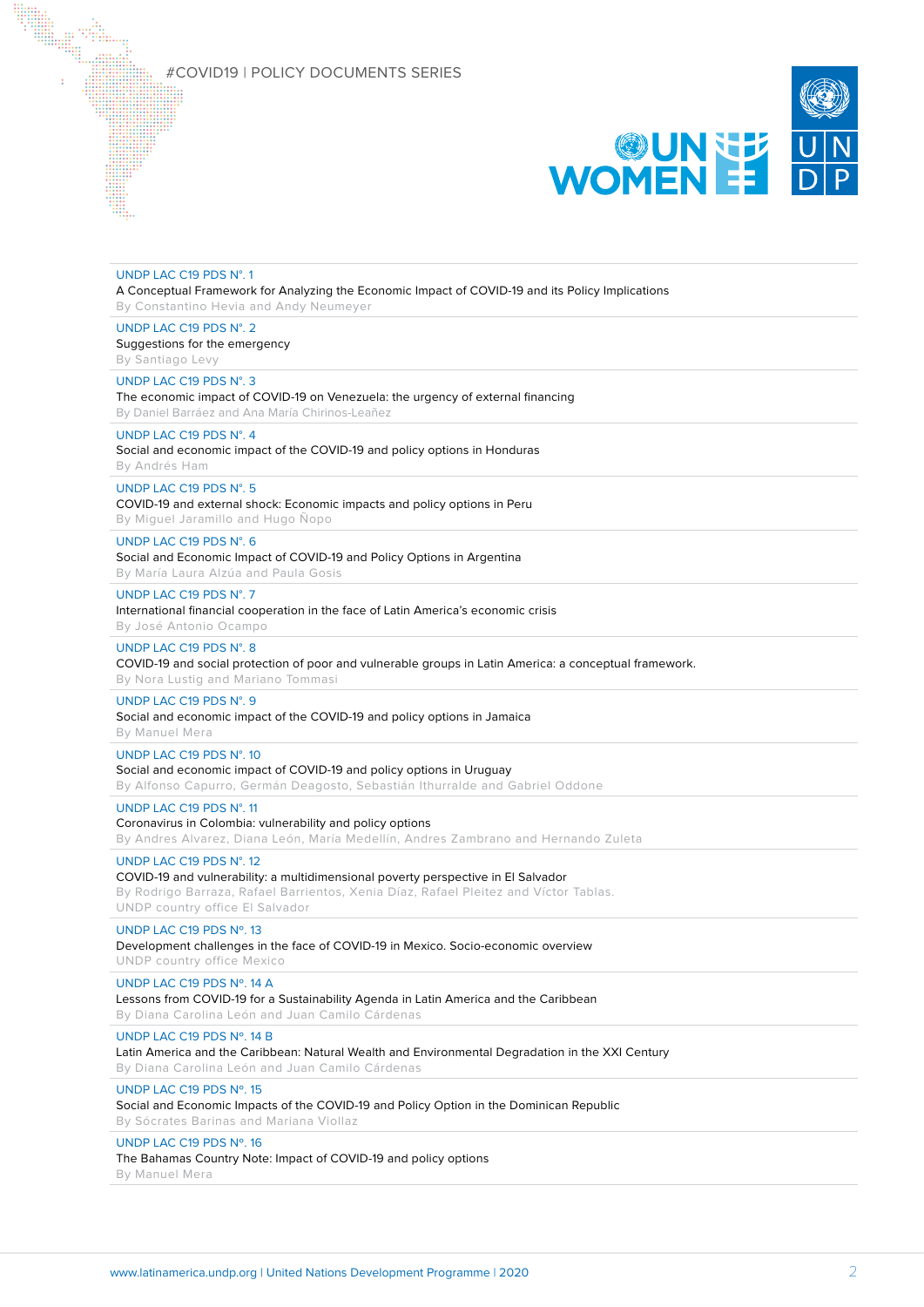

#### UNDP LAC C19 PDS Nº. 17

Promoting socio-economic recovery in Paraguay Report – Economic Reactivation strategies during COVID-19 UNDP country office Paraguay

### UNDP LAC C19 PDS Nº. 18

The Coronavirus and the challenges for women's work in Latin America By Diana Gutiérrez, Guillermina Martin, Hugo Ñopo

#### UNDP LAC C19 PDS Nº. 20

Challenges posed by the COVID-19 pandemic in the health of women, children, and adolescents in Latin America and the Caribbean By Arachu Castro

#### UNDP LAC C19 PDS Nº. 19

COVID-19 and primary and secondary education: the impact of the crisis and public policy implications for Latin America and the Caribbean

By Sandra García Jaramillo

#### UNDP LAC C19 PDS Nº. 21

Planning a Sustainable Post-Pandemic Recovery in Latin America and the Caribbean

By Mauricio Cárdenas and Juan José Guzmán Ayala

### UNDP LAC C19 PDS Nº. 22

COVID-19 in Bolivia: On the path to recovering development UNDP Bolivia Office

#### UNDP LAC C19 PDS Nº. 23

Do we Need to Rethink Debt Policy in Latam? By Federico Sturzenegger

#### UNDP LAC C19 PDS Nº. 24

Policy Responses to the Pandemic for COVID-19 in Latin America and the Caribbean: The Use of Cash Transfer Programs and Social Protection Information Systems

By Guillermo M. Cejudo, Cynthia L. Michel, Pablo de los Cobos

#### UNDP LAC C19 PDS Nº. 25

The impacts of COVID-19 on women's economic autonomy in Latin America and the Caribbean By Paola Bergallo, Marcelo Mangini, Mariela Magnelli & Sabina Bercovich



#### Disclaimer:

The impacts of COVID-19 on women's economic autonomy in Latin America and the Caribbean

UNDP partners with people at all levels of society to help build nations that can withstand crisis, and drive and sustain the kind of growth that improves the quality of life for everyone. On the ground in nearly 170 countries and territories, we offer a global perspective and local insight to help empower lives and build resilient nations. Copyright © UNDP 2020

All rights reserved Published in the United States of America | United Nations Development Programme | One United Nations Plaza, New York, NY 10017, USA

The views, designations, and recommendations that are presented in this report do not necessarily reflect the official position of UNDP.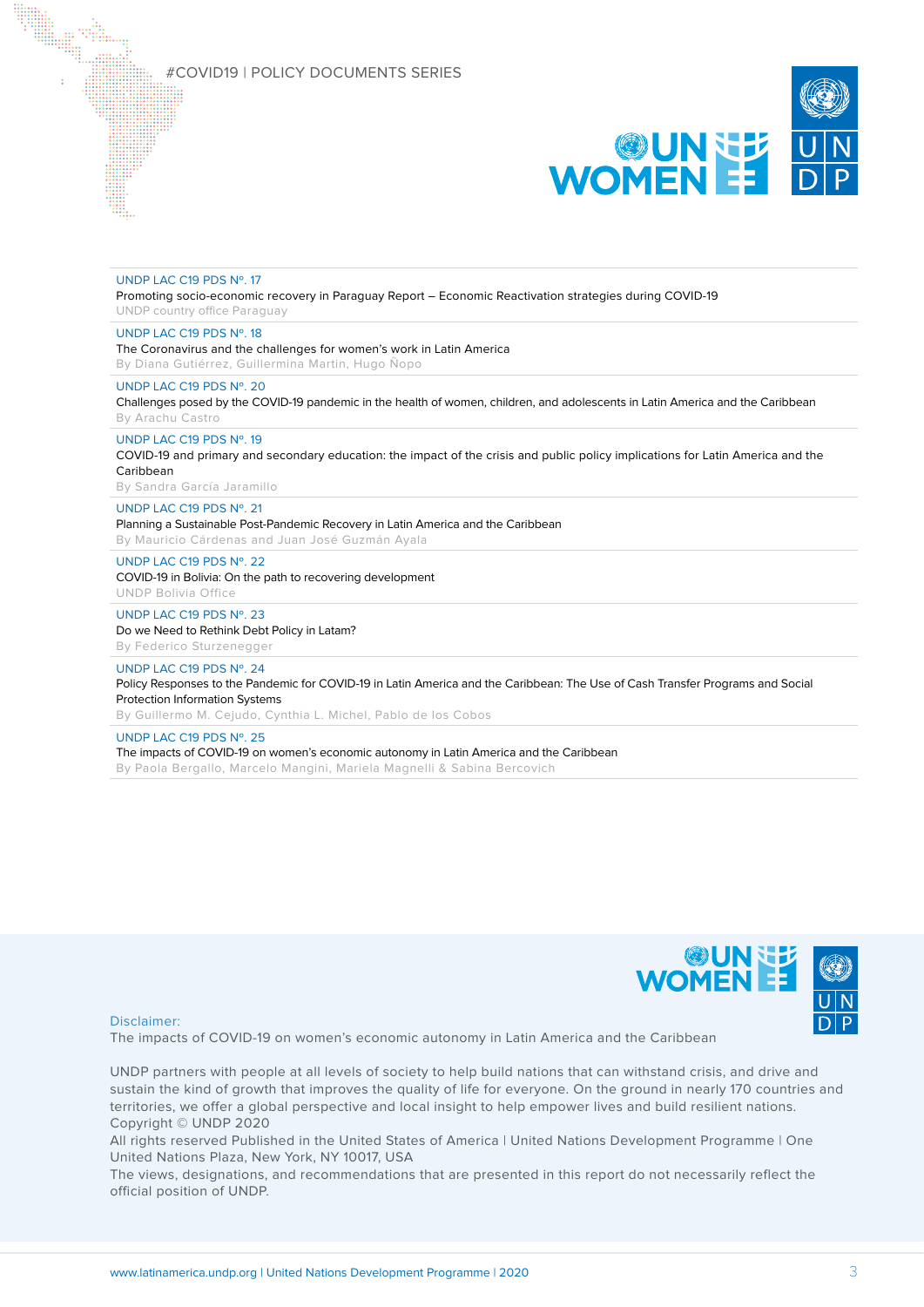

# Introduction to the series: Evidence, Experience, and Pertinence in Search for Effective Policy Alternatives

The COVID-19 pandemic is one of the most serious challenges the world has faced in recent times. The total cost in terms of human lives is yet to unfold. Alongside the cost of lives and deep health crisis, the world is witnessing an economic downfold that will severely impact the wellbeing of large parts of the population in the years to come. Some of the measures that are currently being used to counteract the pandemic may impact our future lives in non-trivial ways. Understanding the association between different elements of the problem to broaden the policy space, with full awareness of the economic and social effects that they may bring is the purpose of this series.

Thus far, the impossibility of targeted isolation of infected individuals and groups has led to policies of social distancing that impose a disproportionately high economic and social cost around the world. The combination of policies such as social distancing, lockdowns, and quarantines, imply a slowdown or even a complete stop in production and consumption activities for an uncertain period of time, crashing markets and potentially leading to the closure of businesses, sending millions of workers home. Labor, a key factor of production, has been quarantined in most sectors in the economy, borders have been closed and global value chains have been disrupted. Most estimates show a contraction of the level of output globally. For the Latin America and Caribbean region, the consensus forecasts are at -3 to -4%, and it is not until 2022 that the region is expected to go back to its pre-crisis output levels in scenarios that foresee a U-shaped crisis pattern. According to ECLAC, more than 30 million people could fall into poverty in the absence of active policies to protect or substitute income flows to vulnerable groups.

We face a crisis that requires unconventional responses. We are concerned about the level-effect: the impact of the crisis on the size of the economies and their capacity to recover growth after the shock. But we are equally concerned about the distributional impact of the shock. The crisis interacts with pre-existing heterogeneity in asset holdings, income-generation capacity, labor conditions, access to public services, and many other aspects that make some individuals and households particularly vulnerable to an economic freeze of this kind. People in the informal markets, small and micro entrepreneurs, women in precarious employment conditions, historically excluded groups, such as indigenous and afro-descendants, must be at the center of the policy response.

UNDP, as the development agency of the United Nations, has a long tradition of accompanying policymaking in its design, implementation, monitoring and evaluation. It has a mandate to respond to changing circumstances, deploying its assets to support our member states in their pursuit of integrated solutions to complex problems. This series aims at drawing from UNDPs own experience and knowledge globally and from the expertise and capacity of our partner think tanks and academic institutions in Latin America and the Caribbean. It is an attempt to promote a collective reflection on the response to the COVID-19 health crisis and its economic and social effects on our societies. Timeliness is a must. Solutions that rely on evidence, experience, and reasoned policy intuition –coming from our rich history of policy engagement– are essential to guide this effort. This series also contributes to the integrated approach established by the UN reform and aspires to become an important input into the coherent response of the United Nations development system at the global, regional, and national levels.

Ben Bernanke, former Governor of the US Federal Reserve, reminds us in his book *The Courage to Act* that during crises, people are distinguished by those who act and those who fear to act. We hope this policy documents series will contribute to the public debate by providing timely and technically solid proposals to support the many who are taking decisive actions to protect the most vulnerable in our region.

### *Luis F. Lopez-Calva*

*United Nations Development Programme Regional Director, Latin America and the Caribbean New York, March 2020*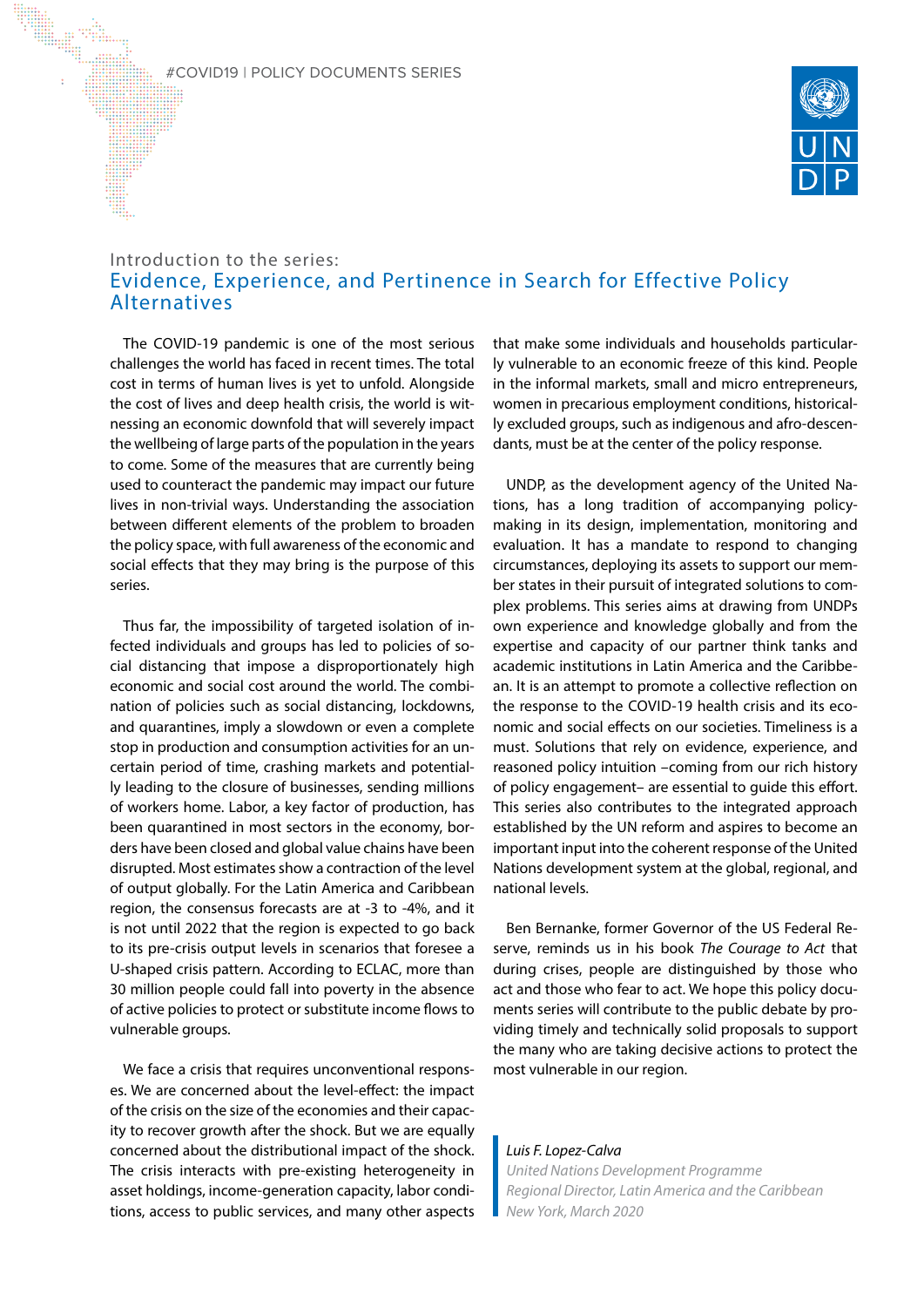

# I. Introduction

The impacts of the coronavirus pandemic have not been gender-neutral. The health, social, and economic crisis brought by COVID-19 has exacerbated existing gender gaps and deepened the already vulnerable situation of women and girls in Latin America and the Caribbean.<sup>1</sup> Recent studies show a deterioration of gender indicators, resulting from high rates of informal work, massive job losses and greater obstacles for women's return to the labor force, which have led to the accumulation of care tasks and the expansion of the silent epidemic of gender-based violence.<sup>2</sup> These factors have particularly affected women and girls on the basis of their race, disabilities, sexual orientation or identity, socio-economic background, their belonging to indigenous o Afro-descendant communities, or their migrant status.

On the face of this and other challenges generated by the spread of COVID-19, Latin American governments have responded through a variety of policies focused on the specific risks affecting women and girls. Against such backdrop, the purpose of this document is to analyze the scope of governmental measures adopted by States in the region to address the effects of the pandemic on women's economic autonomy and gender equality. With such a goal in mind, the following pages offer a quantitative and qualitative survey of policies to address women's economic security and unpaid care work to mitigate the impacts of COVID-19 on women's lives.

Our analysis is based on data provided by the COVID-19 Global Gender Response Tracker database, a tool developed and coordinated by the United Nations Development Program (UNDP) with technical contributions and substantive leadership from UN Women (hereinafter, the GGR Tracker)<sup>3</sup>. The GGR Tracker monitors the policies implemented by States in the context of the pandemic and identifies multiple **gender-sensitive measures** adopted from March to September 2020. The database defines **gender-sensitive measures** as those directly addressing the specific risks and challenges faced by women and girls in the context of the pandemic, including: a) all measures adopted to prevent and address violence against women; b) social protection and labor market measures addressing the impact on women's economic security or unpaid care work; and c) fiscal and economic measures that offer support to feminized sectors of the economy and advance women's economic security<sup>4</sup>.

The data provided by the GGR Tracker allows us to assess the extent to which States recognize, make visible, and/ or focus on the gender dimension of policies adopted to mitigate the impacts of COVID-19<sup>5</sup>. For such purpose, the database includes measures that explicitly address the situation of women in the context of COVID-19. Likewise, the Tracker allows us to survey and weigh how gender-sensitive interventions were distributed between specific issues and policy areas. Nevertheless, it is important to bear in mind that the information provided by the GGR Tracker is not sufficient to assess the scope and the impacts of the measures adopted by the States.

An initial analysis of the information systematized by the GGR Tracker shows that States have implemented a total of 2,517 measures in response to the COVID-19 crisis, of which 39% (992) have been gender-sensitive policies.

**<sup>1</sup>** The gendered impacts of the COVID-19 pandemic have been addressed in numerous publications by international and civil society organizations. An exhaustive list of documents and reports produced by the United Nations can be found in "List of gender-related COVID-19 resources by UN entity", Inter-Agency Network on Women and Gender Equality (IANWGE) and Development Coordination Office (DCO). Available on: [www.unwomen.org/-/media/](https://www.unwomen.org/-/media/headquarters/attachments/sections/how%20we%20work/unsystemcoordination/gender-related-covid-19-resources-by-un-entity-en.pdf?la=en&vs=1433) [headquarters/attachments/sections/how%20we%20work/unsystemcoordination/gender-related-covid-19-resources-by-un-entity-en.pdf?la=en&vs=1433](https://www.unwomen.org/-/media/headquarters/attachments/sections/how%20we%20work/unsystemcoordination/gender-related-covid-19-resources-by-un-entity-en.pdf?la=en&vs=1433).

**<sup>2</sup>** UN Women (2020). From Insights to Action: Gender Equality in the Wake of COVID-19.

**<sup>3</sup>** Measures taken for the Latin America and Caribbean region were mostly imported from ECLAC's COVID-19 Observatory which includes a specific section on Gender Policy, produced in collaboration with UN Women. See: [www.cepal.org/es/temas/covid-19](https://www.cepal.org/es/temas/covid-19).

**<sup>4</sup>** This document is based on data collected by the Tracker as of September 28, 2020. For more details on the design of the GGR Tracker please see the [methodological note.](https://data.undp.org/wp-content/uploads/2020/09/COVID-19_Global_Gender_Response_Tracker_Methodological_Note_20092020.pdf)

**<sup>5</sup>** The conceptual and methodological proposal of the GGR Tracker defines policies' "gender sensitivity" from a binary perspective, focused on cisgender women. In this sense, the data does not contemplate or reveal the situation of other identities, including gay, lesbian, bisexual, transgender, transsexual and non-binary people, who face particular conditions of social vulnerability as a consequence of discrimination on the grounds of sexual orientation and/or gender identity.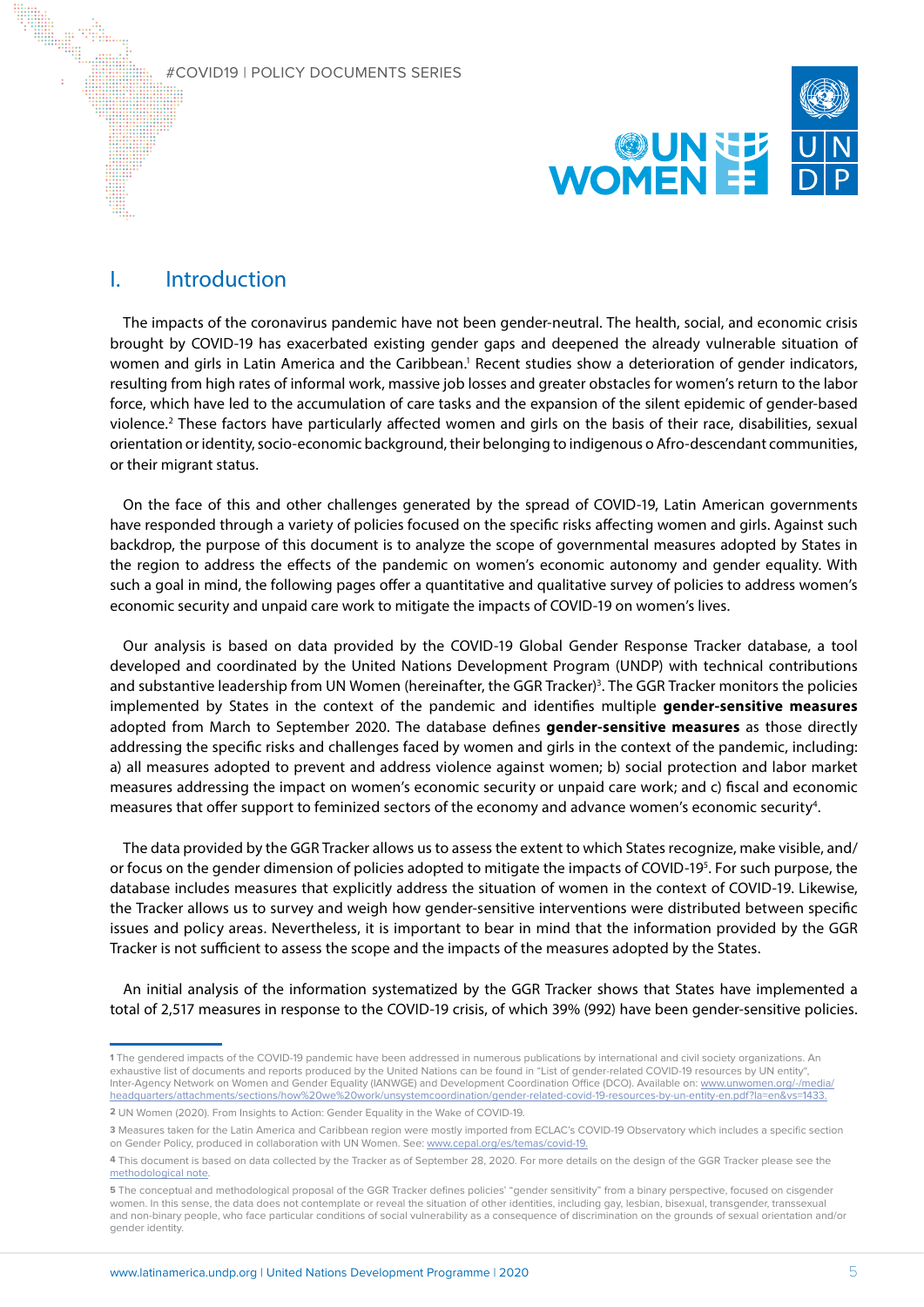

Furthermore, the vast majority of gender-sensitive policies implemented both globally and in Latin America, have focused on actions to prevent and address gender-based violence<sup>6</sup>. These policies include data collection and production, the development of action plans, awareness and information campaigns, and strengthening of services to address gender-based violence, which were considered essential services in some countries only. The focus on this agenda is the result of women's historical struggle to increase awareness about the prevalence of violence against women an girls, an issue brought forward by women's movements and feminist organizations around the world. The extensive presence of State policies targetting gender-based violence during the pandemic reflects the consolidation of this agenda within public policies and institutional design around the world.



Graph 1. Proportion of gender sensitive (GS) and non-sensitive (No-GS) measures globally





Policies related to women's economic security and unpaid care and domestic work deployed by States in the context of the pandemic are much more limited compared with those aimed at preventing and addressing violence against women. This fact underscores States lack of recognition of the pre-existing structural inequalities that place women in conditions of greater social and economic vulnerability under the current crisis. At a global level, women are more affected by poverty, have greater difficulties in accessing and sustaining jobs, face a higher incidence of informality, receive lower wages, and are disproportionately burdened by housework and unpaid work. As a consequence, women have precarious incomes and limited access to social security protections, making them more vulnerable to economic crisis<sup>7</sup>.

Whilst we recognize the centrality that the "silent pandemic" of gender-based violence has acquired in the current crisis, this document focuses on those policies adopted by the States to address **women's economic security and domestic and unpaid care work**. Our objective is to illuminate and weight the progress and deficits of public policies to address these agendas. To that purpose, this paper analyzes the policies adopted in 19 Latin American countries<sup>8</sup>. According to data from the GGR Tracker, this group of countries has implemented a total of 415 measures to address the social and economic impacts of the COVID-19 crisis. Half of these actions were gendersensitive, and measures to prevent and respond to violence against women represented the largest proportion of interventions.

**<sup>6</sup>** For the descriptive analysis of global and regional data, please see the "COVID-19 Global Gender Response Tracker Fact Sheets".

**<sup>7</sup>** Gutiérrez, Diana; Martin, Guillermina; & Ñopo, Hugo (2020). "El coronavirus y los retos para el trabajo de las mujeres." [PNUD, LAC C19 PDS Nro. 18](https://www.latinamerica.undp.org/content/rblac/en/home/library/crisis_prevention_and_recovery/el-coronavirus-y-los-retos-para-el-trabajo-de-las-mujeres-en-ame.html).

**<sup>8</sup>** The countries included in this study are Argentina, Brazil, Bolivia, Chile, Cuba, Colombia, Costa Rica, Ecuador, El Salvador, Guatemala, Honduras, Mexico, Nicaragua, Panama, Paraguay, Peru, the Dominican Republic, Uruguay, and Venezuela.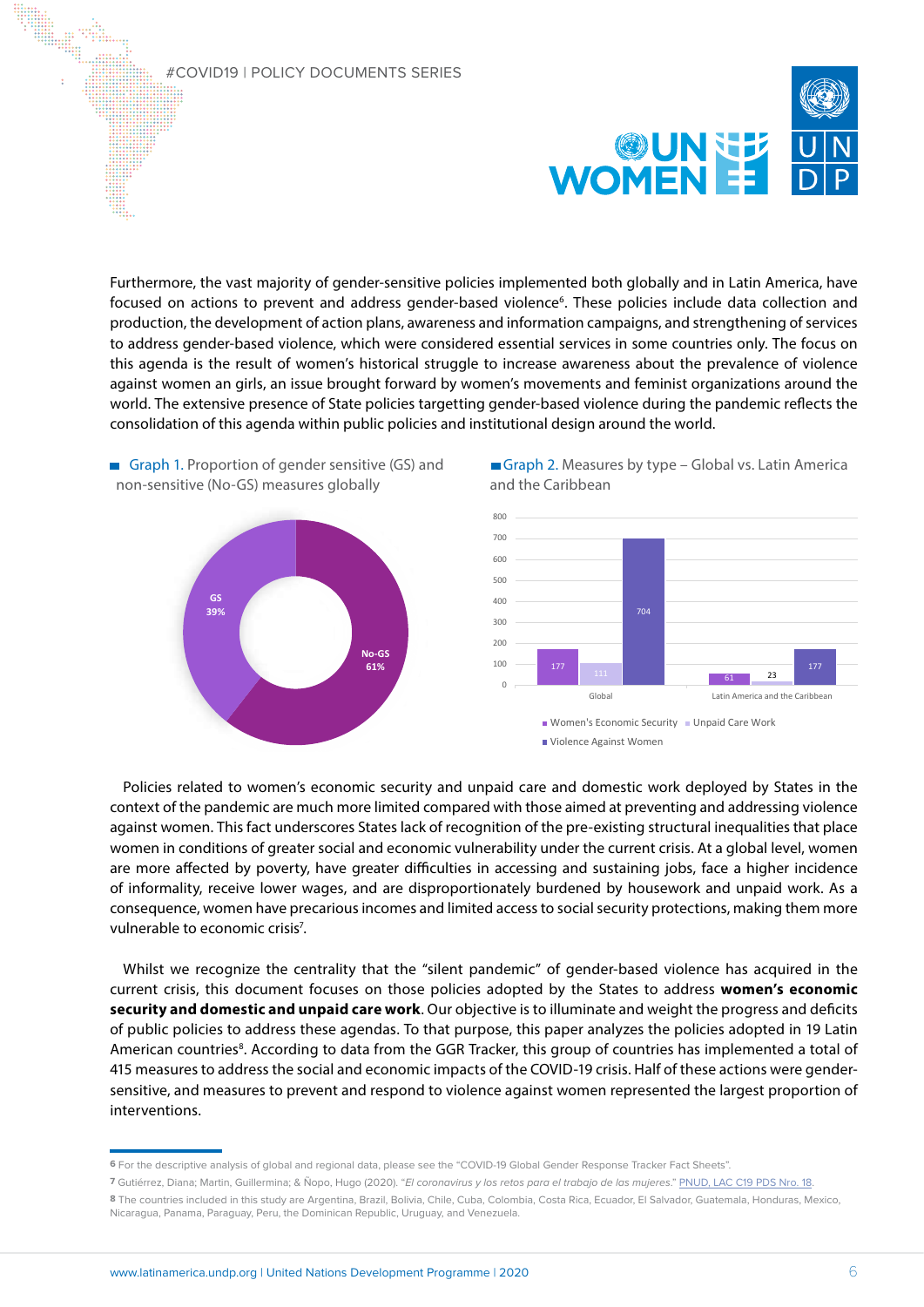

Graph 3. Gender-sensitive interventions in Latin America by policy area – 19 countries UCW: unpaid care work WES: women's economic security

VAW: violence against women



GS interventions in LAC by policy area - 19 countries

From a comparative perspective, although there are differences in the number of measures implemented by the countries under study, all of them have deployed a greater number of interventions in the field of gender-based violence. At the same time, the vast majority of countries have implemented at least one measure to guarantee women's economic security, with a notable deficit of measures to address domestic and unpaid care work.

The following pages offer an in-depth analysis of the interventions implemented to tackle women's economic autonomy, to identify and describe the policies adopted by States and to highlight those measures with the real potential to increase women's resilience and post-pandemic economic recovery. In turn, these measures can play a significant role in addressing gender-based violence. For instance, a greater redistribution of family resources, as well as an improvement in women's access to income and the job market are key to reducing gender-based violence.<sup>9</sup> Without sufficient and high-quality policies aimed at strengthening women's economic autonomy, we will not be able to comprehensively address the "silent epidemic" that continues to violate women's physical autonomy and their decision-making capacity, both before COVID-19 and, even more strongly after it.

# II. Women's Economic Security

Latin American women have faced the COVID-19 crisis in conditions of great economic and social vulnerability. Women have a lower labor market participation than men. Women's labor force participation rate is close to 50% compared to a near 75% rate for men, which results in a gender gap of nearly 25 percentage points.<sup>10</sup> In addition, women have higher unemployment rates compared to men. The majority of women who have jobs work in low productivity sectors and sectors with high levels of labor informality. As a consequence, approximately 82% of Latin American women do not contribute to pension systems.<sup>11</sup>

**<sup>9</sup>** Aizer, Anna. 2010. "The Gender Wage Gap and Domestic Violence." American Economic Review, 100 (4): 1847-59.

**<sup>10</sup>** Vaca Trigo, Iliana (2019). "Oportunidades y desafíos para la autonomía de las mujeres en el futuro escenario del trabajo", serie Asuntos de Género, N° 154, Santiago, Comisión Económica para América Latina y el Caribe (CEPAL). **11** Ibid.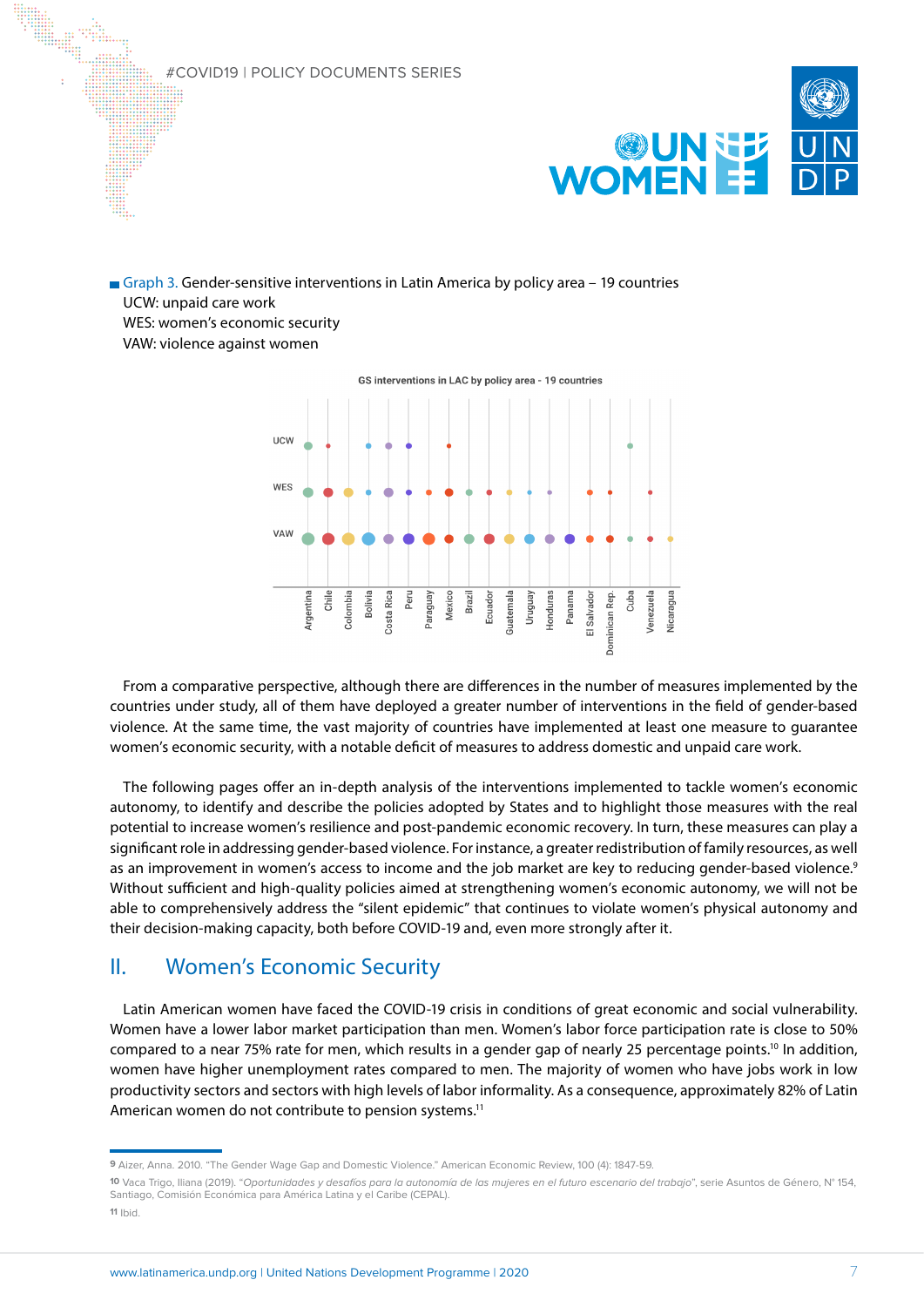

A significant proportion of female employment is concentrated in economic sectors that have been most impacted by the COVID-19 crisis, including education and social services, retail trade, gastronomy, hotel activity and tourism. Women represent 54% of all workers in the tourism industry, and they have been heavily affected by the steep decline in activity in this sector during the pandemic.12 Likewise, paid domestic work has been particularly impacted by the social isolation measures implemented by States to contain the spread of the virus, with disproportionate effects to the lives and livelihoods of millions of women. Estimates show that the domestic sector employs between 11 and 18 million people, with a very high participation rate of 93% for women.<sup>13</sup> On average, the sector represents between 10 and 14% of female employment in the region, with a high incidence of informality, whereby close to 77% of female workers lack access to social security benefits (including health insurance, paid leave, retirement, etc.).

Within this structural context marked by strong gender inequalities, female-headed single-parent households face conditions of even more extreme vulnerability. In Latin America, 78% of single-parent households are headed by single women, who take upon caring responsibilities for children and adults alike. For the most part, these households faced the COVID-19 crisis in conditions of extreme poverty, with limited and precarious incomes, and an overload of work for women given the great demands of combining productive and reproductive work, for those of them who were able to sustain their employment.<sup>14</sup>

Finally, the pandemic has severely restricted remittances, a fundamental source of income for many households in the region. The duty to provide this income to their families back in their home countries falls disproportionately upon women, as they tend to send higher sums of money back home compared to men. More importantly, women in the countries of origin are also the main recipients of remittances from migrants abroad. Therefore, the restriction of remittance income as a consequence of the COVID-19 crisis has had a disproportionate gender impact on women and single-women dependent households.15

The interventions carried out in the area of **women's economic security** for the 19 countries examined by this paper represent only 25% of all gender-sensitive measures and merely 12% of the total measures surveyed by the GGR Tracker, with an average of two interventions per country.



# Graph 4. Measures on women's economic security, by policy type – 19 countries, Latin America



0 1 2 3 4 5 6 7 8 9

Labor Market Social Protection Economic and Fiscal

Graph 5. Measures on women's economic security, by country and policy type - 19 countries, Latin America

**12** Comisión Interamericana de Mujeres. (2020). "COVID-19 en la vida de las mujeres: Razones para reconocer los impactos diferenciados".

**13** ONU Mujeres, OIT y CEPAL (2020). "Trabajadoras remuneradas del hogar en América Latina y el Caribe frente a la crisis del COVID-19". **14** Comisión Interamericana de Mujeres, op.cit.

**15** ONU Mujeres & CARE (2020). "Análisis rápido de género para la emergencia del COVID-10 en LAC".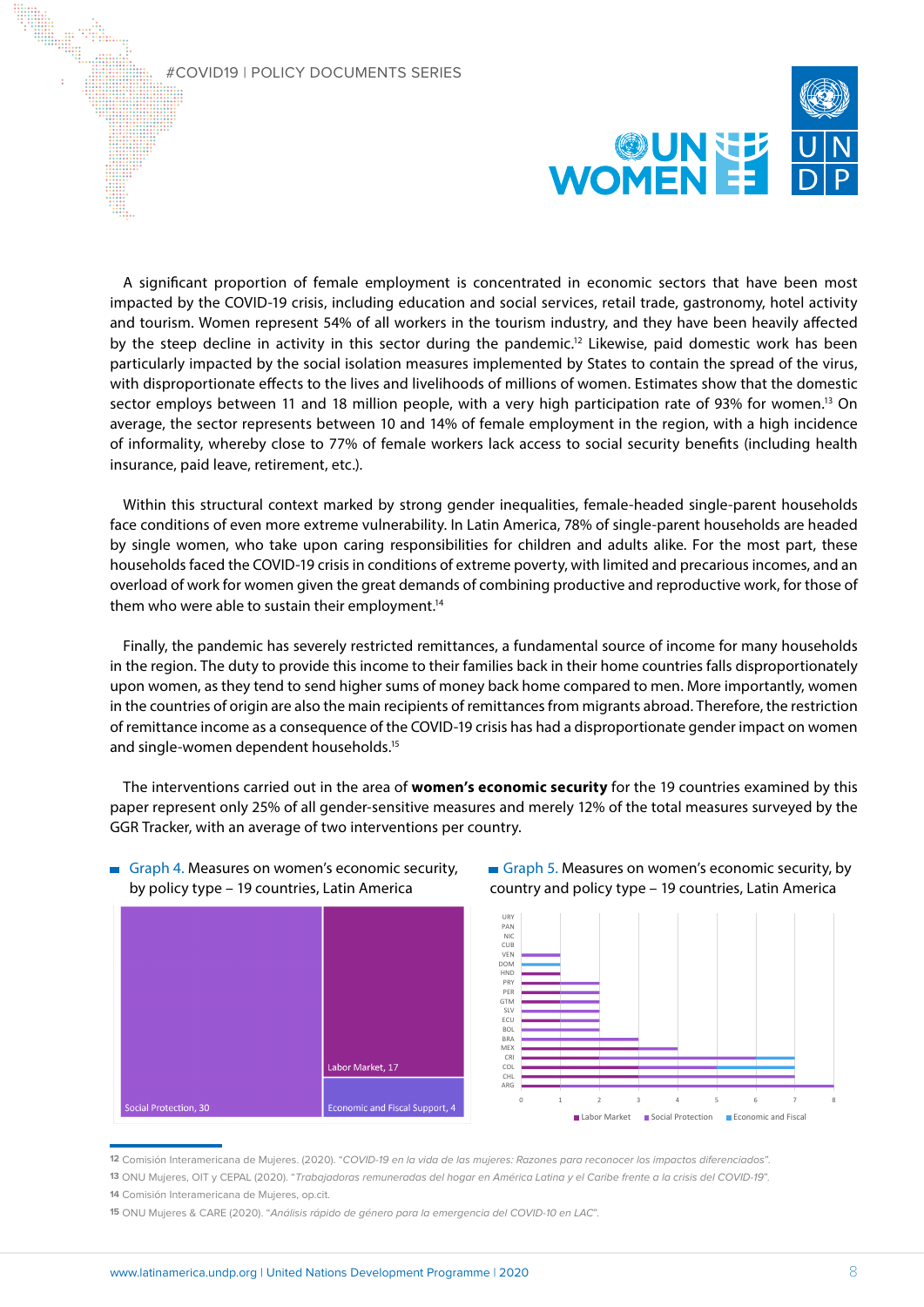

From a comparative perspective, there is great variation between the number of measures implemented by countries. While four countries did not adopt any measures to address women's economic security, most of the other countries implemented between one and two actions. Only **four of the 19 countries studied implemented between seven and eight measures, and they concentrate almost 60% of the interventions on women's economic security**. The vast majority of measures **are focused on the area of social protection, with a minority of actions centered on labor markets, and notably few measures related to economic and fiscal support**.

### **a. Progress regarding women's social protection and cash transfer programs**

The vast majority of social protection gender-sensitive measures adopted during the pandemic consist of social assistance measures, with the rest focused on social security measures. In this sense, **social assistance policies account for the largest number of interventions related to women's economic security. Most countries in this study use social assistance policies to recognize the social and economic effects of COVID-19 on, and policies are focused mostly on impact mitigation**. Likewise, among social assistance measures, **income transfer policies (conditional and unconditional) have been the main tool deployed by the States**. Income transfer policies were implemented by the highest number of countries, even among those States that implemented the least number of measures in total.

Latin American countries have a long history of developing cash transfer programs (hereinafter, CTP) to support the most vulnerable populations and households. This tool has been central to Latin American states responses to the economic crisis generated by COVID-19 and, as mentioned above, it is the main mechanism deployed to promote women's economic security. However, it is important to highlight that 67% of the transfer policies implemented by the States in the region have not been gender-sensitive.

Half of all gender-sensitive social assistance measures implemented by States correspond to reinforcements and/ or the expansion of previously existing cash transfer programs aimed at reducing child poverty.<sup>16</sup> In the context of school closures and social isolation measures, countries discontinued the conditionalities associated with the programs. These programs focus on women – heads and non-heads of households – as priority recipients, which is why they are highly feminized. As an example, 95% of the beneficiaries of Argentina's Universal Child Allowance (*Asignación Universal por Hijo*) are women, and Brazil's Family Financial Assistance (*Bolsa de Familia*) plan has 91% female coverage. However, in the design of these programs, women act as "operational beneficiaries," meaning they are meant to administer the income for the benefit of their children. This is based on the presumption that women have greater capacities in managing the household resources and care tasks.<sup>17</sup> Furthermore, women are responsible for complying with any conditions established by the programs. From a gender perspective, these schemes have received numerous critiques for instrumentalizing women, and imposing responsibilities that in turn reinforce gender stereotypes about traditional social roles assigned to women.18 **These programs were not designed from a gender-sensitive perspective that recognizes the specific conditions of vulnerability faced by women in our societies**. 19 On the contrary, they tend to reinforce these conditions, by deepening the unequal distribution of care work within the home, reinforcing gender roles and stereotypes.20

**<sup>16</sup>** The GGR Tracker does not distinguish conditional and non-conditional cash transfer programs. This definition has been qualitative, and the conditional transfer programs before the pandemic include: Asignación Universal por Hijo (from now on, AUH) y Asignación Universal por Embarazo (AUE) (Argentina), Bono Juana Azurduy (Bolivia), Bolsa Familia (Brasil), Familias en Acción (Colombia), Tekoporá (Paraguay), Plan Nacional Parto Humanizado (Venezuela). **17** Rodríguez Enríquez, Corina (2011). "Programas de transferencias condicionadas de ingreso e igualdad de género: ¿Por dónde anda América Latina?",

Serie Mujer y Desarrollo N°.109, CEPAL.

**<sup>18</sup>** Most conditions relate to periodic health check-ups and school attendance. When these conditions are not met, beneficiaries might be sanctioned.

**<sup>19</sup>** ONU Mujeres (2020). "Transferencias monetarias e igualdad de género: cómo mejorar su efectividad para enfrentar la crisis del COVID-19".

**<sup>20</sup>** "¿Son sensibles al género las transferencias monetarias en América Latina?", Constanza Ginestra, UNICEF, 24 de enero del 2020.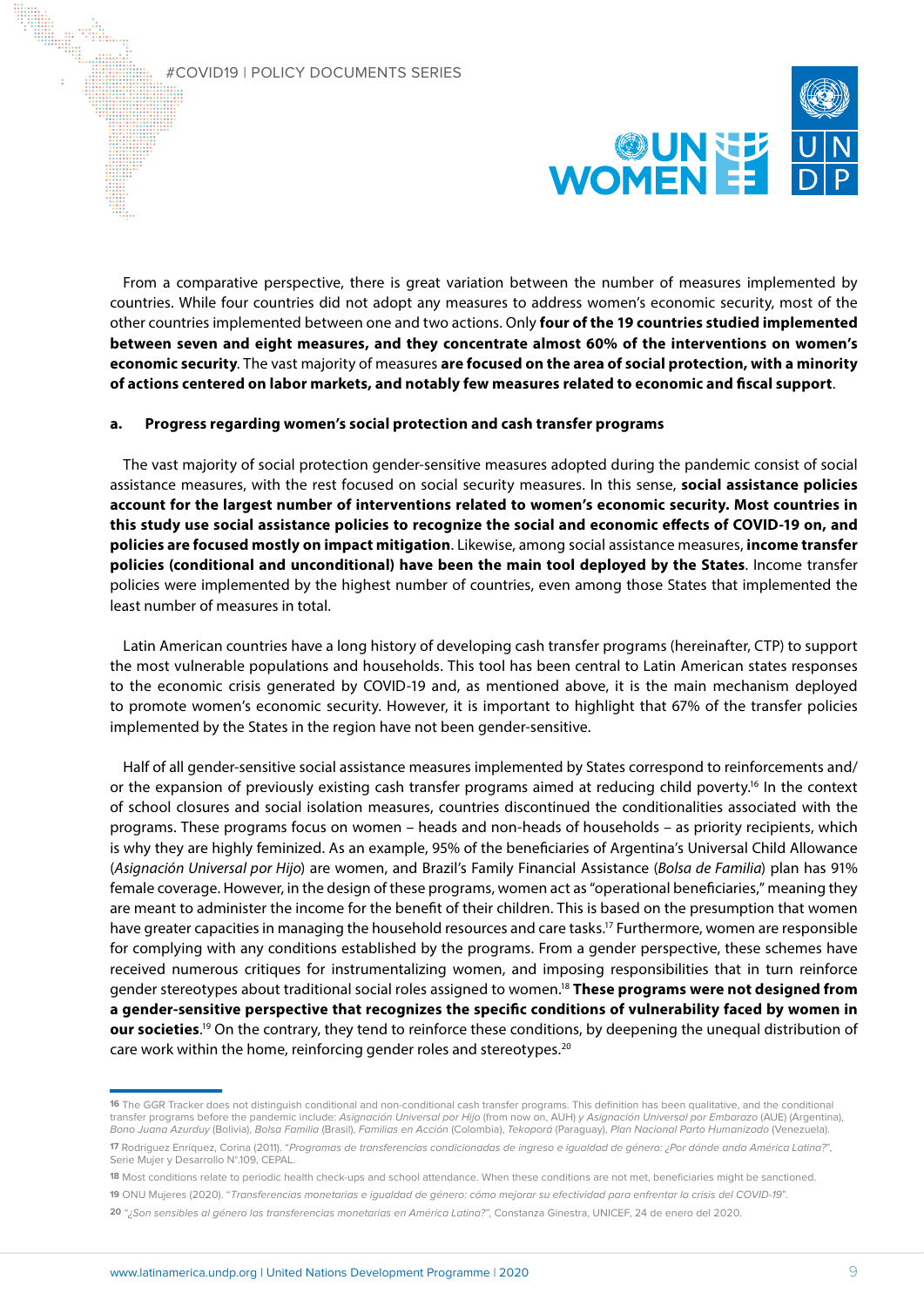

In addition to strengthening existing CTPs, in the context of COVID-19, countries in the region created new unconditional income transfer programs to compensate for the loss of income in the most vulnerable households. These measures have been implemented as an exceptional COVID-19 policy to guarantee a minimum income floor for families that: a) depend on self-employment, b) work in the informal sector of the economy, and/or c) have seen their income reduced or lost their jobs in the context of social isolation policies, whilst unable to access the benefits offered by the security systems. Half of the countries in this study implemented this type of program. Likewise, **most of the new cash transfer programs recognized at least one criterion for targeting women and achieved a majority female participation**.

At a comparative level, the design and implementation of these programs present important differences between countries, as described below:

**Targeting criteria**. The programs establish different criteria for targeting and prioritizing women. In most countries, programs grant only one income per family group and prioritize women in the allocation using different criteria. Ecuador's Emergency Family Protection Bond (*Bono de Protección Familiar por Emergencia*) and the Emergency Family Income (*Ingreso Familiar de Emergencia*) programs implemented by Argentina and Chile prioritize female applicants from the family group in the allocation of the benefit. Under a more restrictive criteria, Colombia's Solidary Income (*Ingreso Solidario*) and Costa Rica's Protect Bond (*Bono Proteger*) prioritize female heads of household only. In this regard, Brazil's Federal Government Emergency Assistance program (*Auxilio Emergencial do Governo Federal*) establishes the most comprehensive criteria, recognizing the possibility of assigning up to two incomes per family group, which enables both spouses to access the benefit. Likewise, the program recognizes a right for single mothers with dependent minors to receive a double benefit.<sup>21</sup>

**Compatibility with other cash transfers**. These cash transfer programs are not compatible with other social benefits. However, some programs made an exception in the case of the main family assistance programs. This has been the case for women beneficiaries of Argentina's Universal Child Allowance (*Asignación Universal por Hijo*) and Universal Pregnancy Allowance (*Asignación Universal por Embarazo*), Brazil's *Bolsa Familia and Chile Solidario* in Chile. Households that benefited from these family assistance programs automatically benefited from the cash transfer programs as well. In Argentina, these beneficiaries represent 27% of the total number of people reached by the Emergency Family Income (*Ingreso Familiar de Emergencia*, hereinafter, IFE) described below.22

Participation. Sex disaggregated data regarding program coverage is scarce, fragmented and piecemeal. Available figures show that women represent the majority of total beneficiaries in all programs. In this regard, the program implemented by Ecuador reaches the highest levels of female participation, with women representing close to 88% of the total number of beneficiaries – with 45% of them being heads of the family and 33% mothers of minors. In Argentina, Colombia and Costa Rica, women represent 56%, 57% and 53% of the total number of people covered by the new programs, respectively.23 Likewise, in Chile, 62% of the households covered by the program are female headed households. In the case of Brazil, data is not available regarding the distribution of men and women in the population benefiting from the program, although the government has reported that six million female heads of household accessed it.

**<sup>21</sup>** Regarding the latter, the Senate approved a bill to prioritize single women heads of households in the granting of benefits in the face of conflicting information when the father also declares to be responsible for the children. This modification was meant to prevent parents who do not care for their children from obtaining help to the detriment of the mother. The modification was vetoed by the Executive and was not implemented.

**<sup>22</sup>** ANSES (2020). "Boletín IFE I-2020: Caracterización de la población beneficiaria."

**<sup>23</sup> Ecuador**: Ministerio de Finanzas de Ecuador (2020). "Reestructuración del ERL y salvaguardas para el Bono de Protección Familiar para la Emergencia por la presencia del COVID-19 en Ecuador."**Argentina**: ANSES (2020), op.cit. Colombia: DNP (2020). "Etapa 1, balance. Boletín de prensa" **Costa Rica**: MTSS (2020). "Plan Proteger. Sexto Informe Mensual de Seguimiento a la Ejecución del Bono Proteger." **Chile**: Ministerio de Desarrollo Social y Familia (2020). "Un 62,2% de hogares beneficiados hasta ahora con el Nuevo Ingreso Familiar de Emergencia tiene una mujer como jefa de hogar."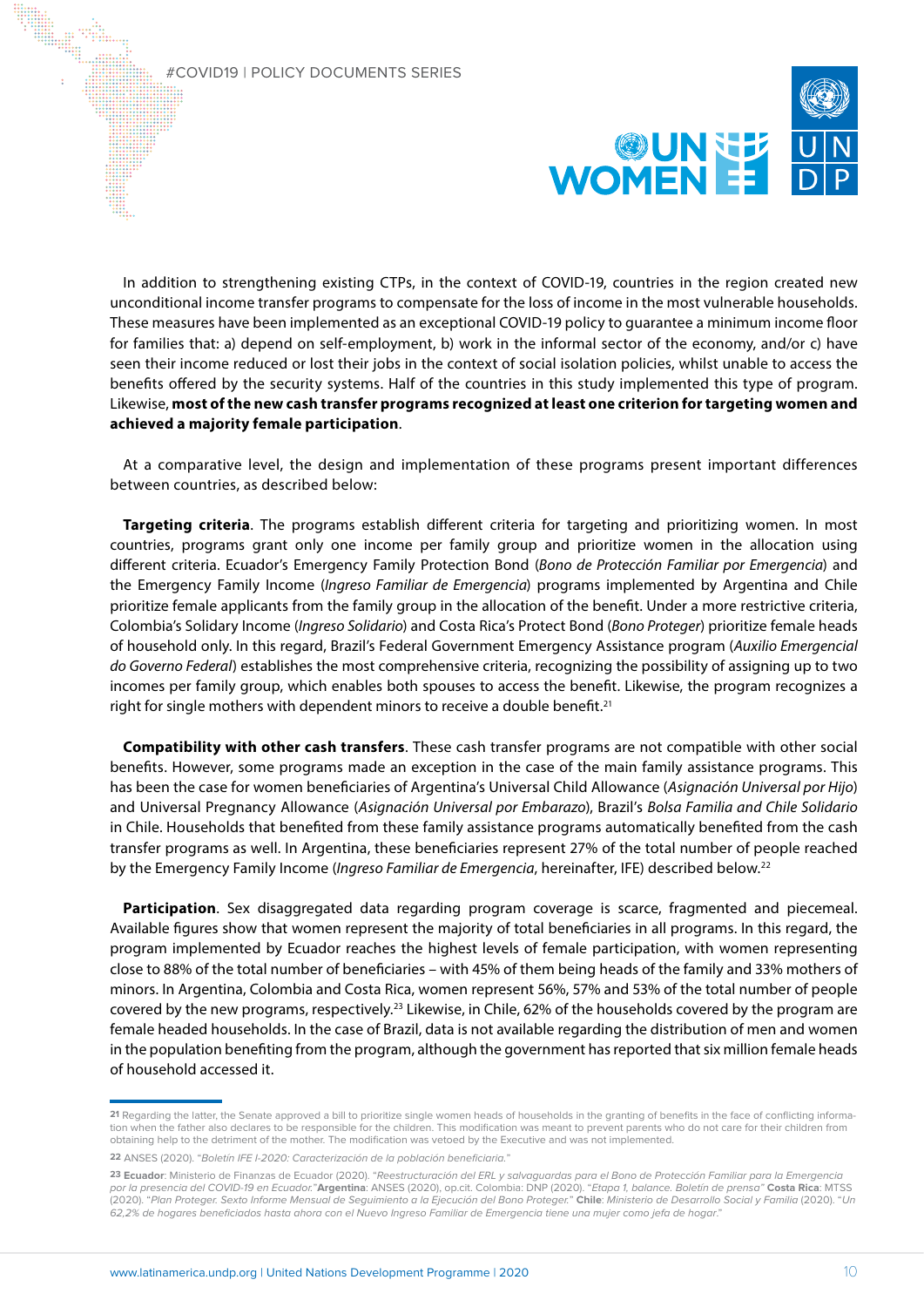

**Duration**. The programs were established as exceptional emergency measures with an initial duration of one to three months. Given the continuation of the policies of social isolation and/or the worsening of the economic and social crisis, States have implemented several extensions to the measures. Argentina and Chile have extended their programs on several occasions. In Colombia, the validity of the program has been extended until June 2021. In Brazil, after an extension of the program until December 2020, the Executive announced it would replace the program with a permanent Basic Income policy (*Renta Básica*).

Table 1. New gender sensitive cash transfer programs

| Country       | Program                                                                                                 | Targeting criteria                                                                                                                                                                                                                                                                             | B.<br>Compatible<br><b>Cash Transfer</b><br>Program | C.<br>Coverage                                                                 | D.<br>Validity                        |
|---------------|---------------------------------------------------------------------------------------------------------|------------------------------------------------------------------------------------------------------------------------------------------------------------------------------------------------------------------------------------------------------------------------------------------------|-----------------------------------------------------|--------------------------------------------------------------------------------|---------------------------------------|
| Argentina     | <b>Emergency Family</b><br>Income<br>(Ingreso Familiar de<br>Emergencia)                                | • Prioritizes women in the<br>household<br>· Includes domestic workers                                                                                                                                                                                                                         | Yes                                                 | 4,900,000 women, representing<br>55.7% of the total number of<br>beneficiaries | Periodic<br>extensions                |
| <b>Brazil</b> | <b>Federal Government</b><br><b>Emergency Assistance</b><br>(Auxilio Emergencial<br>do Governo Federal) | It grants up to two incomes<br>per household, allowing both<br>spouses to request the benefit.<br>• Provides double benefit<br>for single women heads of<br>households with dependent<br>minors (in case of conflicting<br>information between mother<br>and father, they prioritize<br>women) | Yes                                                 | 6 million women heads of<br>households received the benefit                    | Extended<br>until<br>December<br>2020 |
| Chile         | <b>Emergency Family</b><br>Income<br>(Ingreso Familiar de<br>Emergencia)                                | . Prioritizes the woman within the<br>household                                                                                                                                                                                                                                                | Yes                                                 | 62,2% of households that receive<br>the income are headed by a<br>woman        | Periodic<br>extensions                |
| Colombia      | Solidary Income<br>(Ingreso Solidario)                                                                  | • Prioritizes women heads of<br>households                                                                                                                                                                                                                                                     | <b>No</b>                                           | 662.478 women, representin<br>57% of the total number of<br>beneficiaries      | Extended<br>until June<br>2021        |
| Costa Rica    | <b>Protect Bond</b><br>(Bono Proteger)                                                                  | • Prioritizes women heads of<br>households.                                                                                                                                                                                                                                                    | <b>No</b>                                           | 513,370 women, representing<br>53% of the total number of<br>beneficiaries**   | Information<br>not available          |
| Ecuador       | <b>Emergency Family</b><br><b>Protection Bond</b><br>(Bono de Protección<br>Familiar por<br>Emergencia) | • Prioritizes women heads of<br>households.<br>. Includes women under the<br>Unpaid Domestic Work category                                                                                                                                                                                     | <b>No</b>                                           | 351.916 women, representing<br>88% of the total number of<br>beneficiaries     | Information<br>not available          |

Source: Drafted by authors, using reports and news articles from public bodies.

On the whole, **new cash transfer programs designed from a gender-sensitive perspective have had a positive impact on the inclusion of women**. All of them establish criteria for the prioritization of women in the allocation of benefits, and as a result, women represent the majority of recipients in all cases. These **tools have been implemented to guarantee an income floor in households with precarious and informal jobs. By focusing on women, the programs recognize the structural vulnerability faced by women in their access to employment, economic participation and income generation – a situation which implies a higher risk when faced with the impacts of a crisis**. In this sense, all programs guaranteed a greater protection for women, relative to men, based on the total number of people assisted.

To conclude, beyond the specific aspects of the design and implementation of new cash transfer programs, we must highlight the innovative nature of these programs when they **recognize women's basic right to their own income**. The continuation and deepening of the economic and social crisis generated by COVID-19 requires action so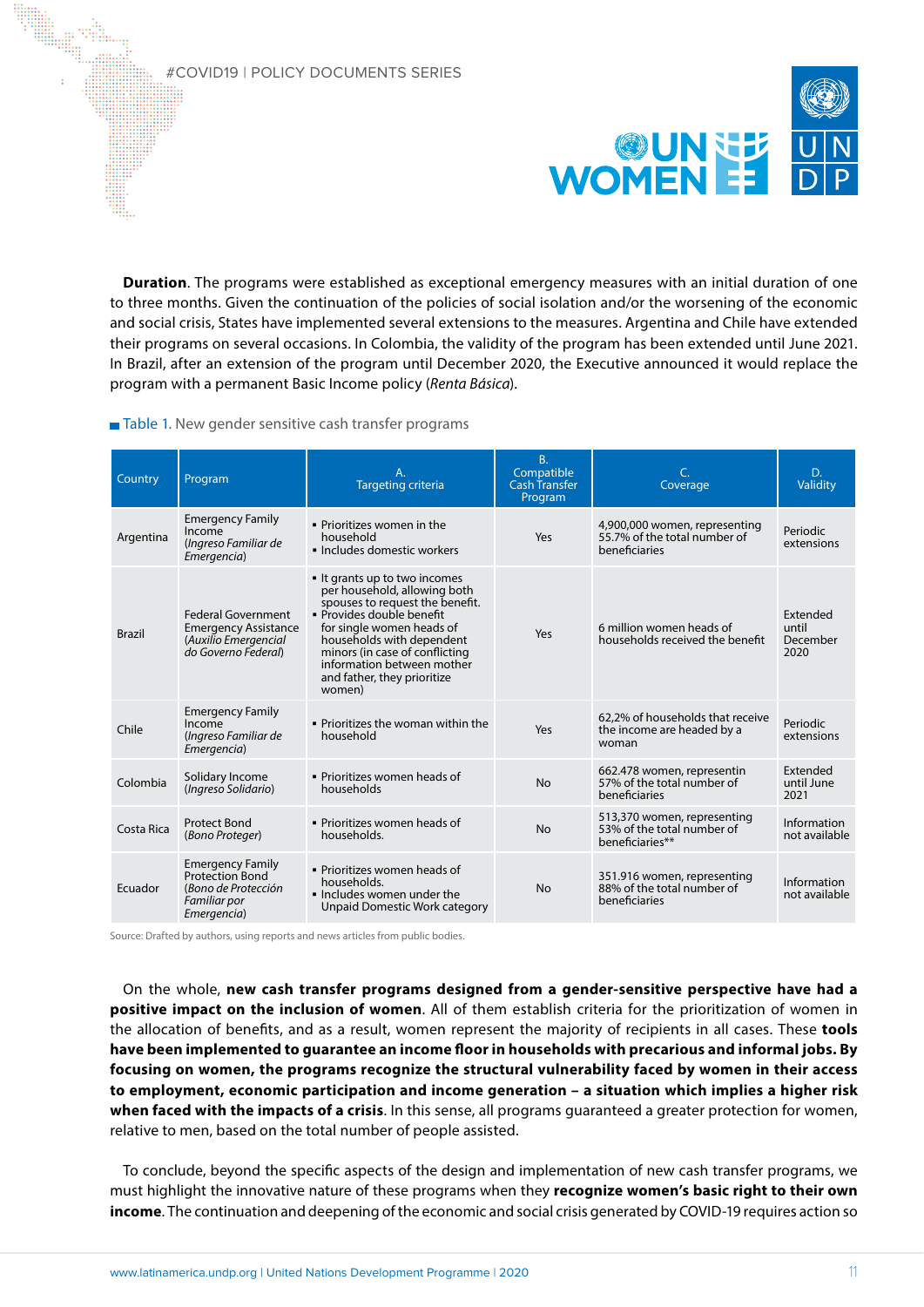

that these measures are broadened and expanded, to ensure that the most vulnerable women receive an income. In this sense, the experience developed by the countries under the new cash transfer programs should be framed within the global discussion on a universal basic income, strongly recommended by international organizations and civil society organizations in the context of the social and health emergency.<sup>24</sup> In this regard, Brazil has announced the creation of a Citizen's Rent (*Renda Cidadã*), a permanent universal basic income program that will replace the Family Financial Assistance (*Bolsa Família*) and Emergency Assistance cash transfer programs. This initiative seeks to guarantee a minimum income floor for approximately 10 million people who will be left without an income when the Emergency Assistance comes to an end in December 2020. As of the date of publication of this document, Brazil's Executive branch has not yet published details about the design, assigned budget and implementation scheme of the program, although it did announce that it will come into effect in January 2021.<sup>25</sup>

From a gender perspective, **basic income policies constitute a fundamental tool for the recognition and appreciation of the multiple unpaid social reproduction activities carried out mostly by women, especially in the domestic and care settings**. Likewise, in order for these schemes to contribute to greater gender equality, they must recognize and address the conditions of vulnerability associated with: gender, gender identity and/or sexual orientation, with special attention to the situation of women, transgender and non-binary people, the elderly, heads of household in single-parent families; indigenous, Afro-descendant and migrant populations; and victims of violence and/or sex workers, and people who have been trafficked or sexually exploited. Lastly, universal income should not act as a disincentive for the redistribution of domestic and care work or an obstacle to the insertion of women into the labor force. In order to avoid this, we must think about income policy from a broader perspective, with the specific aim to guarantee women's economic autonomy, including the removal of obstacles to access and remain in the labor market, as well as the recognition and distribution of care responsibilities between the State, the market and households and within the latter.

# **b. The shortfall of labor market policies and economic-fiscal assistance with a focus on women**

Unlike their efforts to extend social protection to women during the COVID-19 pandemic, **the countries analyzed in this paper have implemented a relatively small number of gender-sensitive labor market measures**. These add up to a total of 17 measures, representing only a third of the actions related to women's economic security and less than 10% of the total number of gender-sensitive measures. **Furthermore, nine countries have implemented no gender-sensitive measure in this dimension, and six countries implemented one action only**.

### ■ Table 2. Labor market measures on women's economic security

| <b>Measures</b> | Countries |                                                                                               |  |
|-----------------|-----------|-----------------------------------------------------------------------------------------------|--|
| none            | 9         | Brazil, Bolivia, Cuba, El Salvador, Nicaragua, Panama, Dominican Republic, Uruguay, Venezuela |  |
|                 | 6         | Argentina, Ecuador, Guatemala, Honduras, Peru, Paraguay                                       |  |
| $\overline{2}$  |           | Costa Rica                                                                                    |  |
| 3               |           | Chile, Colombia, Mexico                                                                       |  |

Source: Drafted by authors, using data from the GGR Tracker database

**<sup>24</sup>** Tras la aparición del coronavirus, ¿ha dejado de ser una utopía la renta básica universal? [news.un.org/es/story/2020/05/1473902](https://news.un.org/es/story/2020/05/1473902) Other arguments in favor of a basic income can be found at: [news.un.org/es/story/2020/07/1477601.](https://news.un.org/es/story/2020/07/1477601) Un ingreso básico temporal desaceleraría el avance de la pandemia de COVID-19: [news.un.org/es/story/2020/07/1477821](https://news.un.org/es/story/2020/07/1477821) ECLAC's communique also recommends the implementation of a basic income for the most vulnerable populations to get over the impacts of the COVID crisis: [www.cepal.org/es/comunicados/cepal-propone-avanzar-un-ingreso-basico-ayudar-la-poblaci](https://www.cepal.org/es/comunicados/cepal-propone-avanzar-un-ingreso-basico-ayudar-la-poblacion-mas-vulnerable-superar)[on-mas-vulnerable-superar](https://www.cepal.org/es/comunicados/cepal-propone-avanzar-un-ingreso-basico-ayudar-la-poblacion-mas-vulnerable-superar)

<sup>25</sup> The government suspended this initiative at the end of 2020 and, therefore, will not be implemented.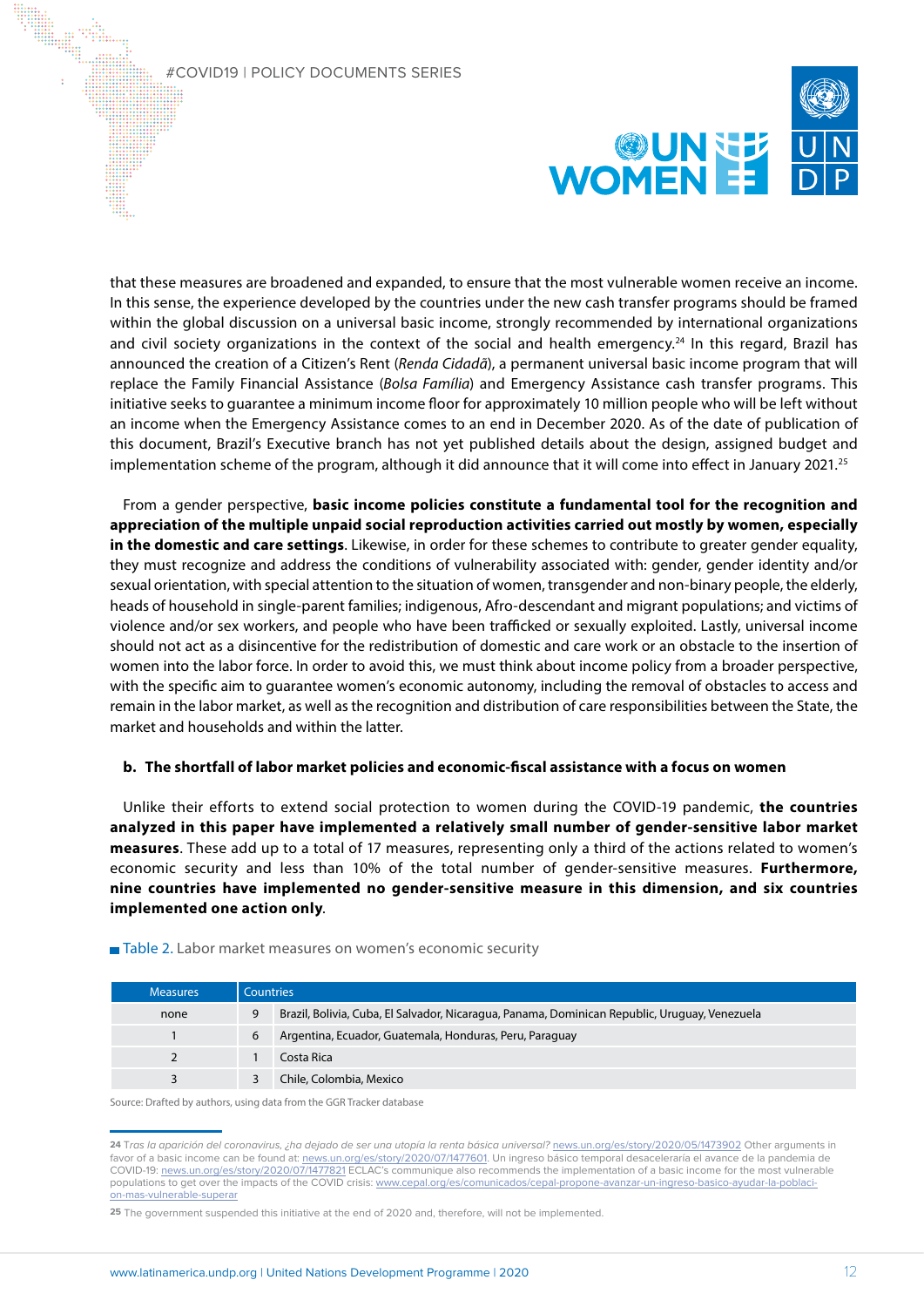

Just over half of all labor market gender-sensitive measures correspond to actions that **subsidize wages and support entrepreneurs and the self-employed**. These measures provide access to lines credit under various financial instruments to support women who have their own productive enterprises. Most of the initiatives focus on the self-employed as well as micro-businesses within the informal sector. Only one initiative also includes small and medium-sized enterprises (SMEs) led by women. The rest of the measures correspond to actions to improve employability, most of which consist of virtual training in financial education, marketing, administration and/or logistics.

Regarding economic, fiscal and financial support measures, the GGR Tracker database includes measures that establish sectorial aid for companies and enterprises in specific economic sectors, namely, those with a greater participation of women in the labor force relative to men. In this dimension, six measures implemented by five countries were surveyed, representing 10% of the total number of measures on women's economic security. These policies cover different sectorial support actions, such as exemption in the payment of public services by educational institutions (Uruguay), special lines of assistance and financing in the tourism sector (Colombia and Dominican Republic), the agro-industrial sector (Colombia) and family micro-businesses (Mexico).

The lack of gender-sensitive measures on women's participation in the labor market and women's economic activity is worrying, especially given the statistical evidence that confirms the disproportionate impacts COVID-19 has had on women's employment in several countries of the region.

- **▪** In **Chile**, data shows that female-headed households have been the most affected by the employment crisis. 40% of female-headed households saw a reduction in the number of members in employment, and almost a third had no members in employment, compared to 24% of households headed by men. Likewise, although men and women have lost their jobs in a similar proportion during the crisis, women have a notoriously lower rate of return to the labor market. This is due to the greater effects of the crisis on highly feminized industries, as well as the inability to resolve the high demand of unpaid domestic and care work.<sup>26</sup>
- **▪** For their part, women between the ages of 25 and 54 have been the most affected by unemployment in **Colombia**, according to data indicating that for every man that lost his job, two women lost theirs. The number of employed women in the country dropped at a rate of 28% in July compared to a drop of 12% for men.<sup>27</sup> In parallel, the unemployment rate for women increased from 13.4% to 24.2% from the June-August 2019 trimester to the June-August 2020 trimester. During this period, there has been a significant increase in the unemployment rate gap for women compared to men, from 5.4 to 9 percentage points. Likewise, the data shows that women lost more jobs in highly feminized sectors strongly impacted by the crisis, such as in the textile and clothing industry which had a year-on-year contraction of 28% and where female jobs accounted for 80% of the drop in employment.<sup>28</sup>
- **▪** Statistics for **Costa Rica** show that between April and June, women's labor activity fell two percentage points below the activity of men and stands at 44.6%, almost 26 points below that of men. In absolute terms, the female workforce force was reduced by 110 thousand people in contrast to a 72 thousand decrease in the male labor force. Finally, the non-participation rate also had a higher increase among women, reaching 55.4% compared to 29.5% for men.<sup>29</sup>

**<sup>26</sup>** MDSF, INE (2020). ¿Cómo ha impactado la pandemia a los hogares chilenos?

**<sup>27</sup>** DANE, GIH-Mercado Laboral, agosto 2020.

**<sup>28</sup>** "Hay más desempleo en mujeres que en hombres", diario El Tiempo, Colombia.

**<sup>29</sup>** Instituto Nacional de Estadísticas y Censos (2020). "Encuesta Continua de Empleo al segundo trimestre de 2020, resultados generales". Costa Rica.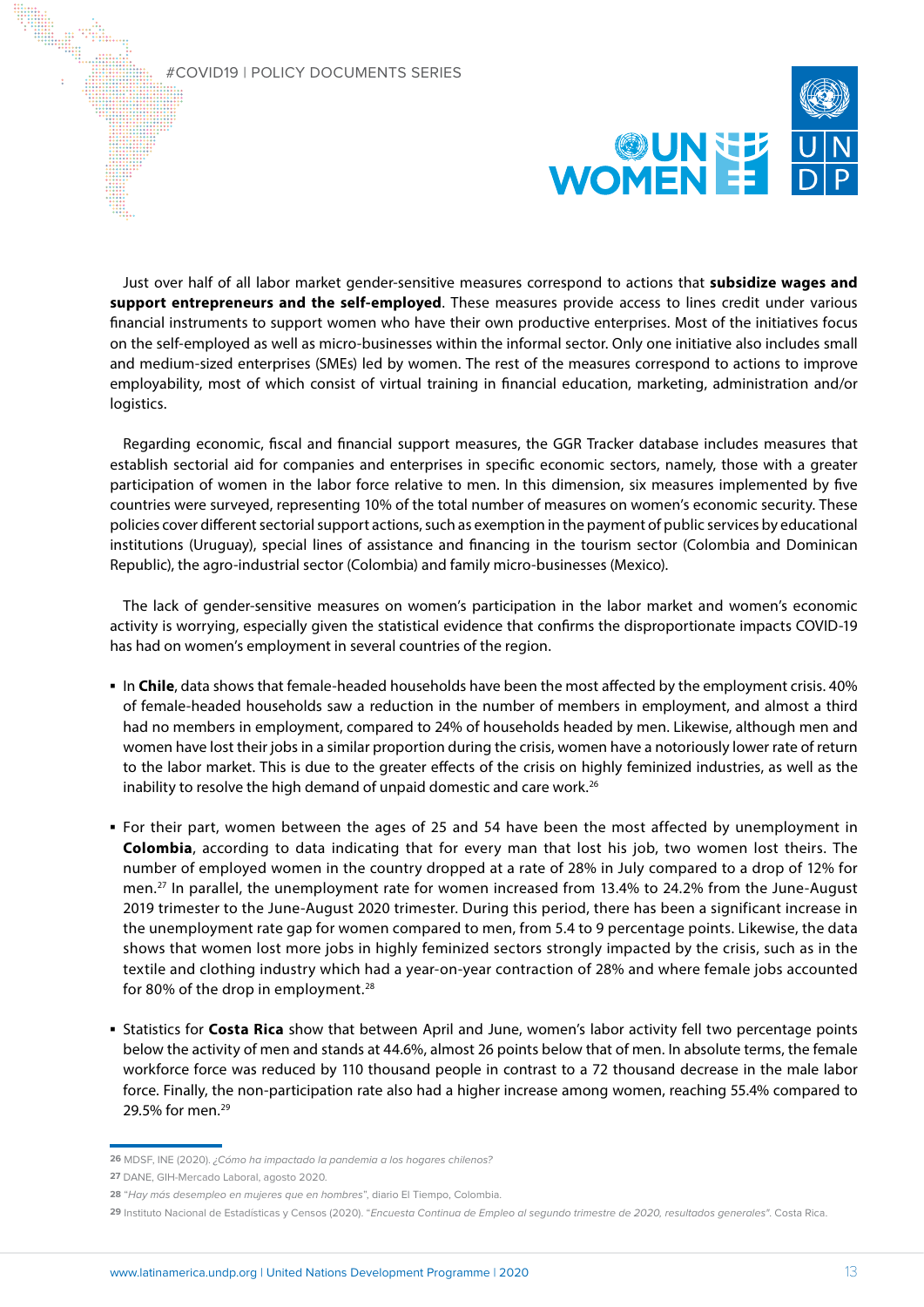

**▪** Finally, in **Mexico**, approximately 11.6 million female workers left the workforce in April, which is equivalent to more than half of the jobs lost during the pandemic despite the fact that women represent only a third of the workforce. Similarly, in July, women's participation rate stood at 39.2% and showed a year-on-year loss of 5.8 percentage points – a drop slightly higher than that of men's who nevertheless had a rate of participation in the order of 72.2%. During the same period, unemployment showed a greater increase for women compared to men, with increases of 2.3 and 1.3 percentage points, respectively. In this regard, the unemployment rate for women was 6.3%, the highest level recorded since the start of the statistical series in 2005. Finally, the evolution of employment during the pandemic shows a noticeably greater recovery for men.<sup>30</sup> In this sense, of the 6.5 million new jobs created between May and July, less than a quarter have been for women. Likewise, the data shows that the recovery for female employment has been concentrated in the informal sector of the economy, marking a trend towards greater precarious work for women.

In sum, the data confirms the existence of gender-differentiated impacts of COVID-19 on employment. In this regard, women have suffered greater falls in labor participation and a greater incidence of unemployment, which shows the deepening of gender gaps and inequalities that pre-existed the pandemic. Even more worrying, as countries lift restrictions on mobility and economic activity recovers, women face greater difficulties in re-entering the workforce and do so in more precarious conditions.

### **Gendered impacts of "gender neutral" policies: Emergency Assistance for Work and Production in Argentina**

In Argentina, one of the most important measures implemented for the preservation of income and employment has been the Emergency Assistance for Work and Production Program (Programa de Asistencia de Emergencia al Trabajo y la Producción, hereinafter, ATP). This measure focuses on the formal sector of the economy. Through the ATP, the State grants a complementary income to cover part of workers' salaries, for those registered in private sector companies. In addition, this benefit includes a zero rate credit line for independent workers in the formal sector, when their incomes have been affected by the pandemic. The design of this tool does not recognize the specific situation of women in the labor market, nor does it prioritize attendance for female jobs and/or feminized sectors. Consequently, published data indicates that women accounted for only 35.8% of the complementary salaries granted by the ATP, in contrast to 64.2% of men. This gap in coverage is explained by the concentration of profit in industry and commerce, both highly masculinized sectors. However, in terms of impact, the measure has had positive gender effects, as the aid granted covered, on average, 6% more of women's salaries compared to men. This differential impact is maintained for all ages, being slightly high for women over 40 years of age.

The difference is explained by the over-representation of women in economic activities with the lowest wages and/or in low-skilled positions, which are the wages that receive the greatest proportional support under this measure. In this sense, the policy to support employment and income in the formal sector should incorporate gender equality objectives that consider the challenges faced by women in the formal labor market. Among other things, the State must extend the scope of the program and prioritize: a) benefits to highly feminized economic activities – such as health, education, retail trade, textile industry, work in private homes, among others; b) strengthening female workers' incomes and reducing gender wage gaps, and c) focusing on women-led companies and independent workers. In this regard, the fifth installment of the AWP incorporated new sectors, among which highly feminized activities stand out, such as: nursery schools; long-stay residences for the elderly; homes and residences that provide services to people with disabilities. For its part, domestic service has not been incorporated as requested by the Housewives' Union (goes under the acronym SACRA) and the Auxiliary Staff for Private Homes (UPACP).

Source: "*Informe de Panorama Productivo. Evolución de los principales indicadores de la actividad productiva*", Ministry of Productive Development of the Argentine Republic, May-June 2020.

**30** "COVID-19 pega doble a mujeres trabajadoras", diario El Universal, September 27, 2020, México.

"5 gráficos del impacto del coronavirus en el mercado laboral de las mujeres", diario El Economista, September 20, 2020, México.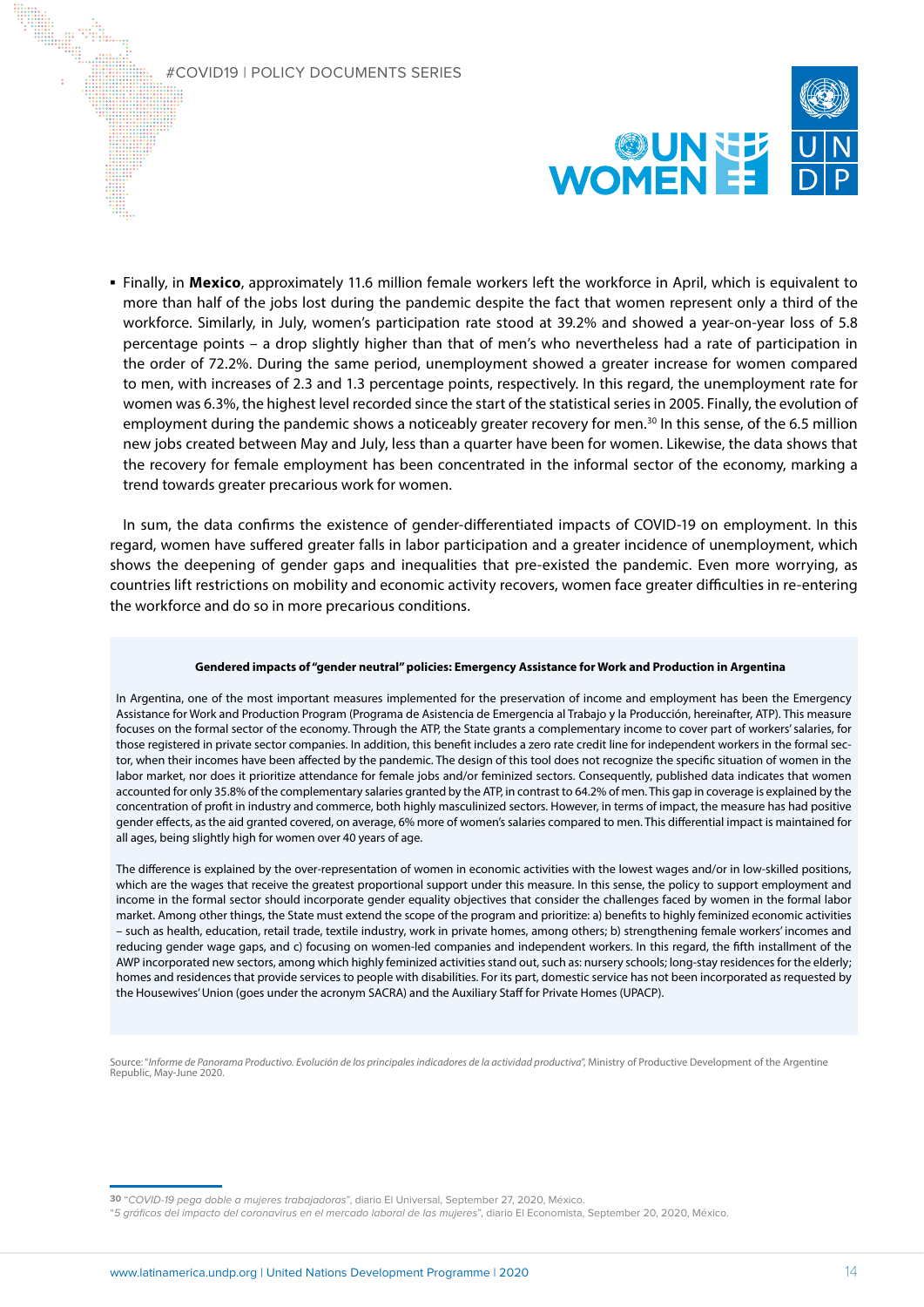

#### **c. The (un)protection of women employed in domestic service**<sup>31</sup>

The crisis brought by the pandemic has shed light on the fragility of paid domestic work in the region. This sector employs between 11 and 18 million people, and represents between 10% and 14% of total female employment in Latin America. An estimated 77% of domestic workers are informal workers, who lack access to social security benefits – including health insurance, paid leave and retirement, amongst others.32. The absence of legal regulations in many countries adds to the vulnerability experienced by paid domestic workers; as a sector, they struggle to unionize and to collectively bargain over the terms and conditions of their already undervalued work. During the confinement period, this vulnerability has been deepened by the increased demand for housework and care work, as a result of school closures, and an increased demand for cleaning and health care work within households. In turn, this work has often fallen on female domestic workers, further exposing them to infection by the virus. The demand for health care linked to COVID-19 infection has also required that domestic workers perform activities for which they lacked training, such as monitoring the health of the people they care for. In many contexts, domestic workers have been unable to work because of restrictions of movement orders, leading to great uncertainty about the continuation of their employment and remuneration. This uncertainty was even greater for the vast majority of domestic workers who lack formalized contracts of employment. A vast majority of domestic workers had no access to paid leave, severance pay or unemployment insurance protection to guarantee an income during the time they were unable to work. Migrant domestic workers have been further impacted because of travel restrictions, and their situation was further impacted because their families often depend on remittances for their livelihoods.<sup>33</sup>

Data shows that **unpaid domestic work has been the occupational category most impacted by the pandemic** in several countries in the region, including Brazil, Chile, Colombia and Costa Rica. In Brazil, the domestic sector recorded a loss of 1,257,000 jobs between March and June, representing 21% of employment in the sector and more than double the percentage job loss in the economy as a whole. Furthermore, unemployment was higher in the informal sector, which lost 23.7% of jobs compared to 14% in the formal sector.<sup>34</sup>

On the other hand, **Chile** recorded a loss of 120,000 jobs in the domestic work sector with more than 22,000 domestic workers under temporary lay-off, receiving no income. This represents a total loss of 40% of existing jobs in the domestic work sector<sup>35</sup>. In **Colombia**, the domestic work sector experienced the largest drop in employment for the June-August quarter, with a year-on-year variation of 39%.36 Likewise, **Costa Rica** recorded 63,500 lost jobs lost in the domestic work sector, which is equivalent to a 45% year-on-year reduction in total domestic employment.<sup>37</sup> In the formal sector only, statistics for **Argentina** show an estimated loss of more than 22,000 jobs, representing a 6% drop in the rate of employment over six months.38 **Uruguay** also recorded a significant drop in domestic work, leading to a total loss of 11,000 jobs, or the equivalent to 14.8% of total domestic work.39 Lastly, **Ecuador** registered a drop of 13,461 jobs within the formal domestic work sector, this is to say, workers who contributed to the social

**35** Fundación Friedrich Ebert, op. cit.

**<sup>31</sup>** Given that in the region there are different terms to refer to women workers in this sector, throughout this document we will use interchangeably the reference to "paid domestic workers", "domestic workers", "domestic service workers" and "private house workers".

**<sup>32</sup>** ONU Mujeres, OIT y CEPAL (2020). "Trabajadoras remuneradas del hogar en América Latina y el Caribe frente a la crisis del COVID-19".

**<sup>33</sup>** "La pandemia de Covid profundiza la crisis de cuidado en América Latina y el Caribe", CEPAL.

**<sup>34</sup>** "Brasil perde mais de 1,2 milhão de postos de trabalho doméstico em três meses, aponta IBGE", THEMIS – Gênero, Justiça e Direitos Humanos, September 3rd, 2020.

**<sup>36</sup>** Departamento Administrativo Nacional de Estadísticas de Colombia (2020). "Boletín Técnico, Gran Encuesta Integrada de Hogares (GEIH), Agosto 2020". **37** Instituto Nacional de Estadísticas y Censos de Costa Rica (2020). "Encuesta Continua de Empleo al segundo trimestre de 2020".

**<sup>38</sup>** Ministerio de Trabajo, Empleo y Seguridad Social de la Nación Argentina. "Situación y evolución del trabajo registrado, Agosto 2020 - Datos a mayo" **39** Weller, Jürgen et.al. (2020). "El impacto de la crisis sanitaria del COVID-19 en los mercados laborales latinoamericanos", Documentos de Proyectos, **CEPAL**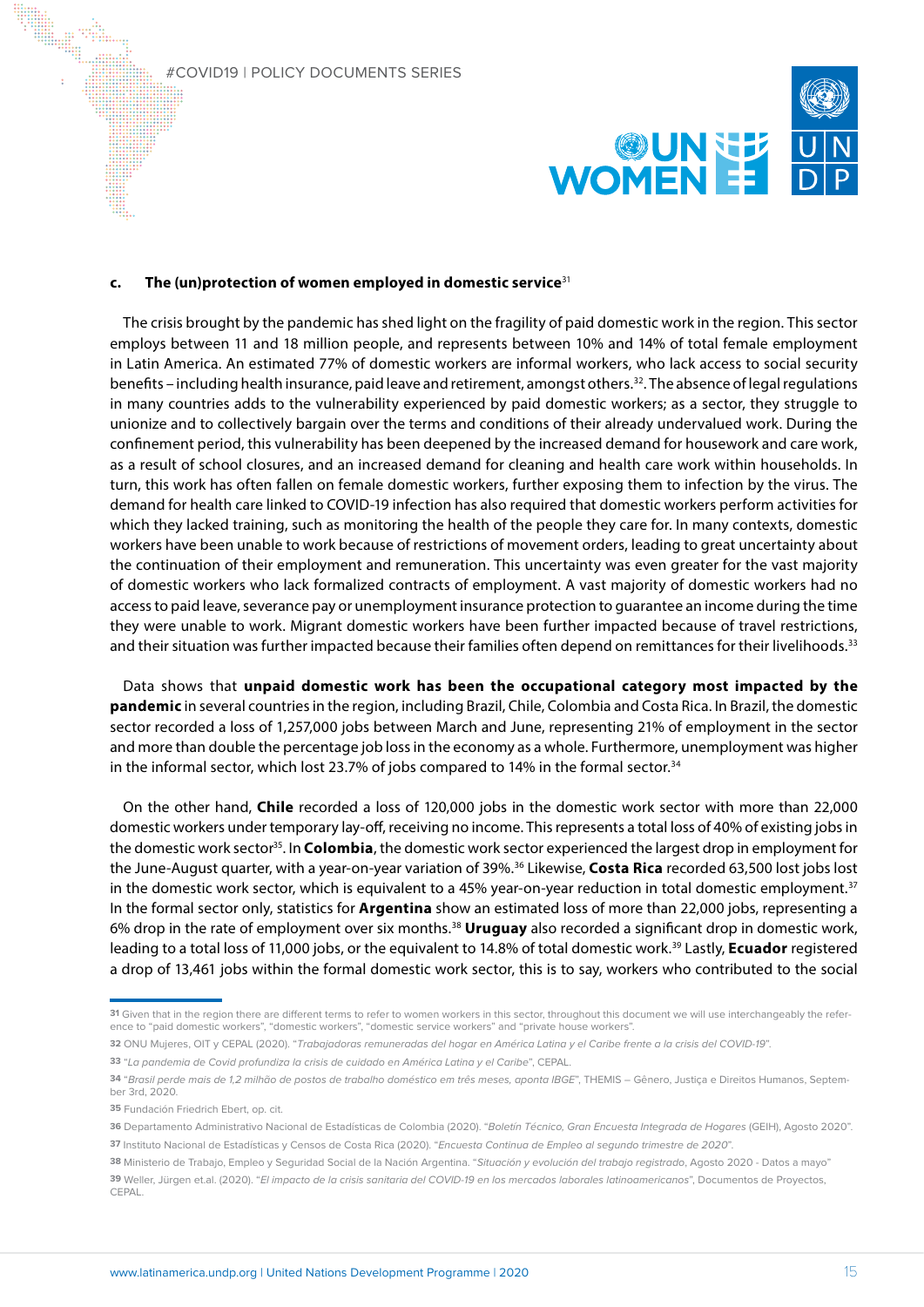

security system. This represents 13.41% of all formal domestic work in the country. No data is available regarding informal domestic workers in Ecuador.<sup>40</sup>

Despite the highly vulnerable economic and employment conditions faced by domestic workers during confinement, including many of whom lost their jobs and income, **only five countries implemented measures that target domestic workers**. 41

### ■ Table 3. Assistance policies for domestic work

| Country   | Type of measure          | <b>Description</b>                                                                                                                                                                                                                       | Employment<br>sector   |
|-----------|--------------------------|------------------------------------------------------------------------------------------------------------------------------------------------------------------------------------------------------------------------------------------|------------------------|
| Argentina | Social Security          | It grants registered domestic workers paid leave benefits for the duration of the<br>confinement.<br>Salary increases.                                                                                                                   | Formal                 |
|           | Social Assistance        | Priority in accessing the Emergency Family Income (Ingreso Familiar de Emergencia), a<br>cash transfer program for informal workers which includes registered domestic workers<br>(the only formal workers who can access this benefit). | Formal and<br>Informal |
| Chile     | Social Security          | Possibility of suspension of the contractual relationship, and access to personal<br>contributions to social security under the concept of "compensation for all situations."                                                            | Formal                 |
| Ecuador   | <b>Social Security</b>   | It includes informal domestic workers within the cash transfer program. Family<br>protection bond for workers in the informal sector.                                                                                                    | Informal               |
| Mexico    | <b>Financial Support</b> | Financial support for private domestic workers already included in Mexico's program to<br>formalize domestic workers.                                                                                                                    |                        |
| Peru      | Legal Adjustment         | Measures to guarantee and control domestic workers' social and labor rights protections<br>(including a compulsory contract of employment and the right to fair and equitable<br>remuneration).                                          | Informal               |

Source: Own elaboration based on data published by the GGR Tracker. For the Latin American and Caribbean region, the measures were mostly retrieved from ECLAC's COVID-19 Observatory, which includes a specific section on Gender Policies, produced in partnership with UN Women.

**Argentina** has an estimated 1.4 million domestic workers, a figure that represents 17.4% of employed women and 5.6% of total employment in the country. Of all people employed in the domestic work sector, 99.3% of them are women.<sup>42</sup> The country implemented a set of measures targeting domestic workers in the context of the pandemic. At the start of the social distancing measures, domestic work was considered a non-essential activity – except when it entailed assistance to isolated elderly people or assistance to workers who had no other support to care for family members. In this context, the Executive Branch banned the termination of employment for domestic workers and granted paid leave to formally employed domestic workers. Finally, the Ministry of Labor, Employment and Social Security established a salary increase for domestic workers' minimum hourly and monthly wages (10% increase in two stages, March and May). When comparing formal and informal workers in the domestic work sector, the latter had priority in accessing the Emergency Family Income (Ingreso Familiar de Emergencia, or IFE), the cash transfer programs for informal workers mentioned in the previous section. This benefit was also granted to registered domestic workers, being the only formal activity covered by the program. According to official estimates, 95% of domestic workers met the requirements and were entitled to receiving the IFE.<sup>43</sup> As of July, 188,000 registered domestic workers had accessed the benefit.<sup>44</sup>

**<sup>40</sup>** "Empleadas domésticas, damnificadas del virus", El Comercio, September 9, 2020.

**<sup>41</sup>** This analysis does not reveal other actions such as dissemination and awareness campaigns that have been implemented by several countries. For a review of these measures, consult the report by UN Women, ILO and ECLAC (2020). "Paid domestic workers in Latin America and the Caribbean in the face of the COVID-19 crisis."

**<sup>42</sup>** López Mourelo, Elva (2020). "La COVID-19 y el trabajo doméstico en Argentina".

**<sup>43</sup>** "Estiman que cobrarán el IFE el 95% de las trabajadoras del servicio doméstico", TELAM, Agencia Nacional de Noticias de Argentina. **44** ANSES (2020), op. cit.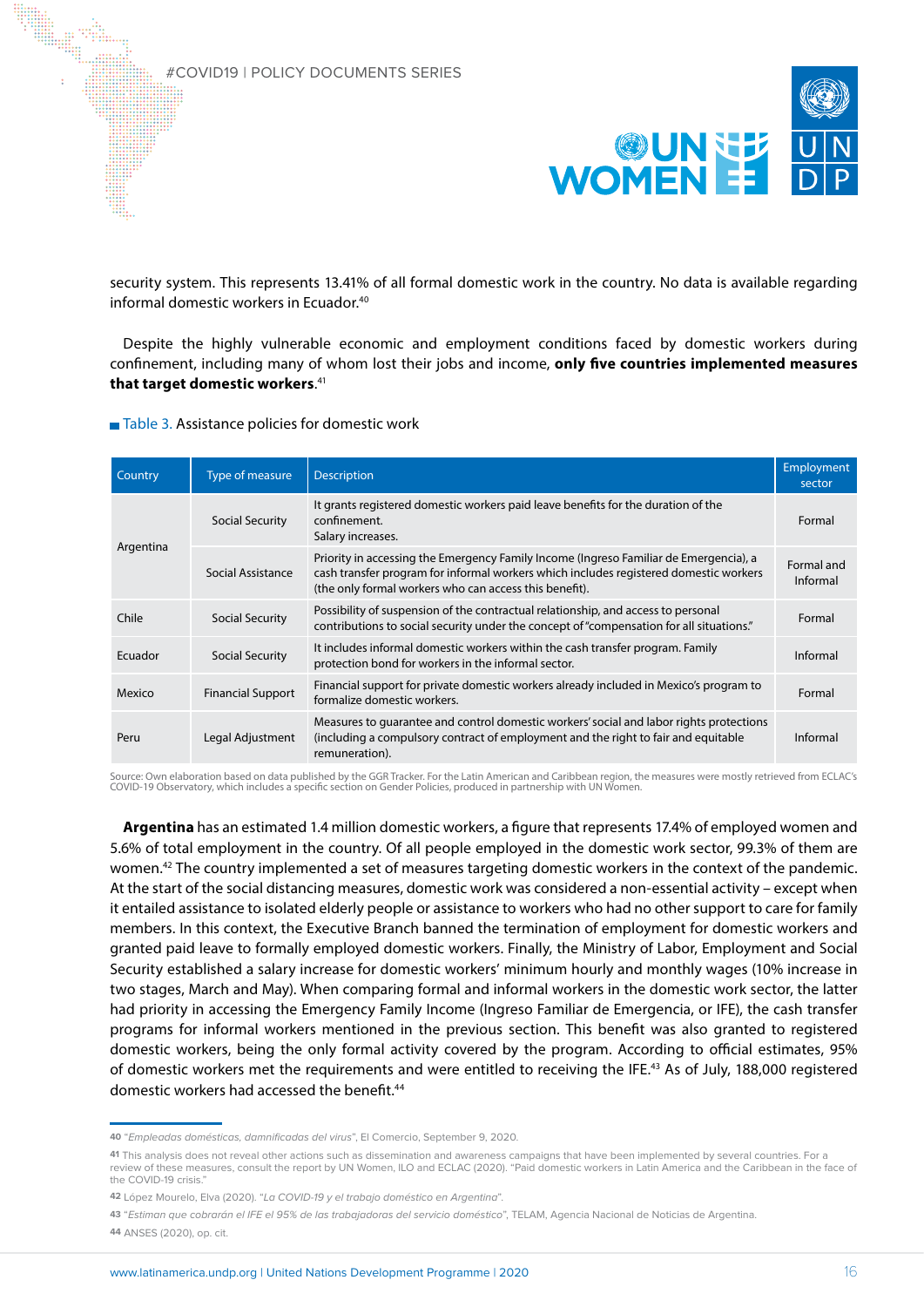

In **Chile**, at the beginning of the pandemic, an approximate 300,000 women were employed in domestic service, representing 14% of total female employment. An estimated 53% of domestic workers do not count with a formal employment contract.45 In April 2020, Chile passed the Employment Protection Law (*Ley de Protección del Empleo*, Law N° 21.227) in April, allowing access to an Unemployment Insurance Solidarity Fund (*Fondo Solidario del Seguro de Cesantía*) for workers who have been laid off or had their working hours reduced in the context of the pandemic. However, registered domestic workers were initially excluded from this benefit, as they were not previously covered by the Unemployment Insurance Law (*Ley de Seguro de Desempleo*). The Government allowed employers to temporarily dissolve these workers' contracts, however, workers were entitled to access their social security contributions under the concept of "compensation for all situations" (this consisted of a monthly contribution of 4.11% of their original salaries). This situation generated numerous complaints from domestic service workers organizations, who indicated that domestic workers were forced to use their own funds and, unlike other sectors, were not accessing any form of assistance from the State. In addition, they stated that these funds were often insufficient, as a consequence of the sector's high turnover and it's undervalue. Finally, in September, Chile passed a law (N° 21.269) to incorporate domestic workers to the country's unemployment insurance scheme. Furthermore, by receiving social security funds, domestic workers were excluded from the Emergency Family Income (Ingreso Familiar de Emergencia - IFE) for informal workers, effectively leaving domestic workers out of the classification for "vulnerable populations".<sup>46</sup> In this regard, domestic workers' organizations have filed a claim for the non-compliance with ILO's Convention 189, as the State discriminated against domestic workers when providing access social assistance. <sup>47</sup> In turn, domestic workers in the informal sector, who are in fact the majority of domestic workers in Chile, are eligible to access the IFE. This program however excludes migrant workers, who account for at least a third of domestic workers in the country.

According to the 2010 census by **Ecuador**'s National Institute of Statistics and Censuses (*Instituto Nacional de Estadística y Censos*, INEC) there are 222,495 domestic workers in the country, and 70% of them are not formally employed. Informal domestic workers were included as beneficiaries for the Family Protection Bond (*Bono de Protección Familiar*) for informal sector workers. The domestic workers' organizations have demanded that the government extend this benefit to formal domestic workers as well.48

In **Mexico** counts with 2.2 million female domestic service workers, representing 90% of workers in this sector. An estimated 47% of women domestic workers earn less than a minimum wage, in contrast with 27% of men in the sector.<sup>49</sup> Only 23,057 domestic workers are registered with Social Security, due to a pilot program implemented by the Mexican Institute for Social Security (Instituto Mexicano del Seguro Social, IMESS) for the formalization of employment within the sector. This figure represents less than 1% of all domestic workers. In Mexico, domestic workers were included in the Solidary Loan Program (Crédito Solidario a Palabra), which offers microcredits with three years of financing for people whose working hours have been reduced as a result of the pandemic.<sup>50</sup>

In the case of **Peru**, official estimates indicate that more than 450,000 people were employed in the domestic sector in 2008, 95% of which were women. Out of the total number of workers within the domestic sector, 92% are informal workers. Within the context of the pandemic, the Peruvian Executive Branch issued Legislative Decree N°.1499, establishing a set of measures to promote the formalization of the sector and implement mechanisms to

**<sup>45</sup>** "Trabajadoras remuneradas del Hogar y su lucha por el trabajo decente", FESminismos, Fundación Friedrich Ebert, 26 de agosto de 2020. **46** Id.

**<sup>47</sup>** ONU Mujeres, OIT y CEPAL (2020), op. cit.

**<sup>48</sup>** Ministerio de Finanzas de Ecuador (2020), op.cit.

**<sup>49</sup>** "Estadísticas a propósito del día internacional del trabajo doméstico (22 de julio)", Instituto Nacional de Estadística y Geografía de México.

**<sup>50</sup>** "A partir del 13 de mayo el IMSS apoyará a más de 22 mil 300 trabajadoras del hogar para acceder al Crédito Solidario a la Palabra", Gobierno de México, mayo de 2020.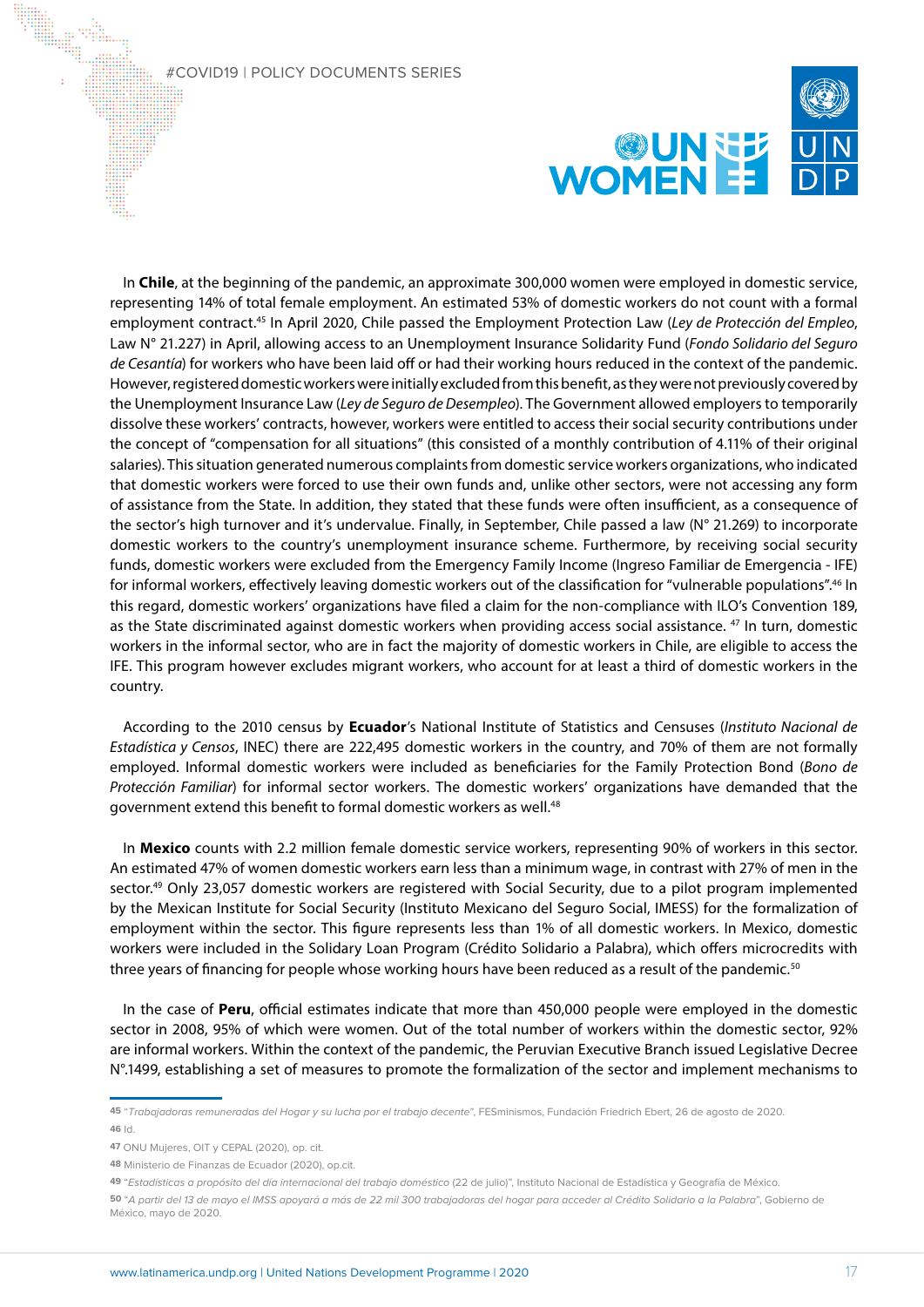

protect and oversee workers' labor rights. This regulatory adaptation seeks to implement the obligations stipulated by ILO Convention 189, ratified by Peru in 2018. At present, no information is available about the implementation of the new decree.

Whilst in many cases there are no measures targeting domestic workers in other countries of the region, many of them meet the eligibility requirements to access income cash transfer programs for workers and informal sector workers. In this regard, a study carried out by Ipea-UN Women estimates that in Brazil, 2,800,000 domestic workers are eligible for **Brazil**'s Emergency Assistance program (*Auxilio Emergencial*), a figure that represents approximately 68% of informal domestic workers in the country.51 Similarly, in **Costa Rica**, domestic workers can apply for the Protect Bond (*Bono Proteger*), the only cash transfer program for informal workers that includes migrant workers. However, sex disaggregated data is not available to establish the real coverage of assistance programs for domestic workers in the region.

As a summary, an analysis of all measures designed to protect domestic workers during the pandemic shows a clear deficit in their recognition and prioritisation as a sector. Likewise, the heterogeneous and limited nature of measures implemented by the States sheds light on the absence of an integrated framework to design protection policies for domestic workers in the region. This lack of protection becomes even more serious when taking into account the deep employment crisis within the domestic work sector as revealed by official statistics from several Latin American countries.

# III. Unpaid care and domestic work

Women in Latin America spend three times as much time as men doing unpaid care and domestic work<sup>52</sup>. Before the pandemic, women spent between 22 and 42 hours a week more than men on unpaid domestic and care tasks, that is, women spend between half and an entire workday more than men doing unpaid work every day<sup>53</sup>. These inequalities also increased for Afro-descendant women, indigenous women and those who lived in the most impoverished households. In 11 countries of the region, before the COVID-19 crisis, women living in poverty already dedicated almost two more hours a day to unpaid care work compared to women from the highest socioeconomic sectors<sup>54</sup>.

The confinement measures implemented by States as a response to the pandemic have exacerbated these already existing inequalities. School closures and limited child care spaces increased the burden of domestic work and home care, which fell predominantly on women and girls. Among them, women heads of households and those who are unemployed or in precarious jobs suffered the greatest impact. Confinement also resulted in a decrease in the support that many households received to carry out care tasks from paid domestic workers, or supporting neighbors and relatives. Thus, the number of hours spent within households for the care of children and the elderly increased, as well as the hours spent on cleaning, cooking, managing domestic chores and organizing the home. The impact of confinement has also been especially problematic for essential workers who continued working outside the home<sup>55</sup>.

**<sup>51</sup>** Pinheiro, Luana; Tokarski, Carolina; Vasconcelos, Marcia (2020). "Vulnerabilidades das trabalhadoras domésticas no contexto da pandemia de COVID-19 no Brasil". Ipea-Onu Mujeres Brasil.

**<sup>52</sup>** ONU Mujeres (2017). El Progreso de las Mujeres en América Latin y el Caribe, con datos CEPALSTAT: Bases de Datos y Publicaciones estadísticas. Consultada en diciembre de 2016. [estadisticas.cepal.org/cepalstat/WEB\\_CEPALSTAT/Portada.asp](http://estadisticas.cepal.org/cepalstat/WEB_CEPALSTAT/Portada.asp).

**<sup>53</sup>** CARE+ONU Mujeres (2020). "Análisis Rápido de Género para la Emergencia de la COVID-19 en América Latina".

**<sup>54</sup>** Ibid.

**<sup>55</sup>** ONU Mujeres y CEPAL (2020). Cuidados en América Latina y el Caribe en tiempos de COVID-19: Hacia sistemas integrales para fortalecer la respuesta y la recuperación.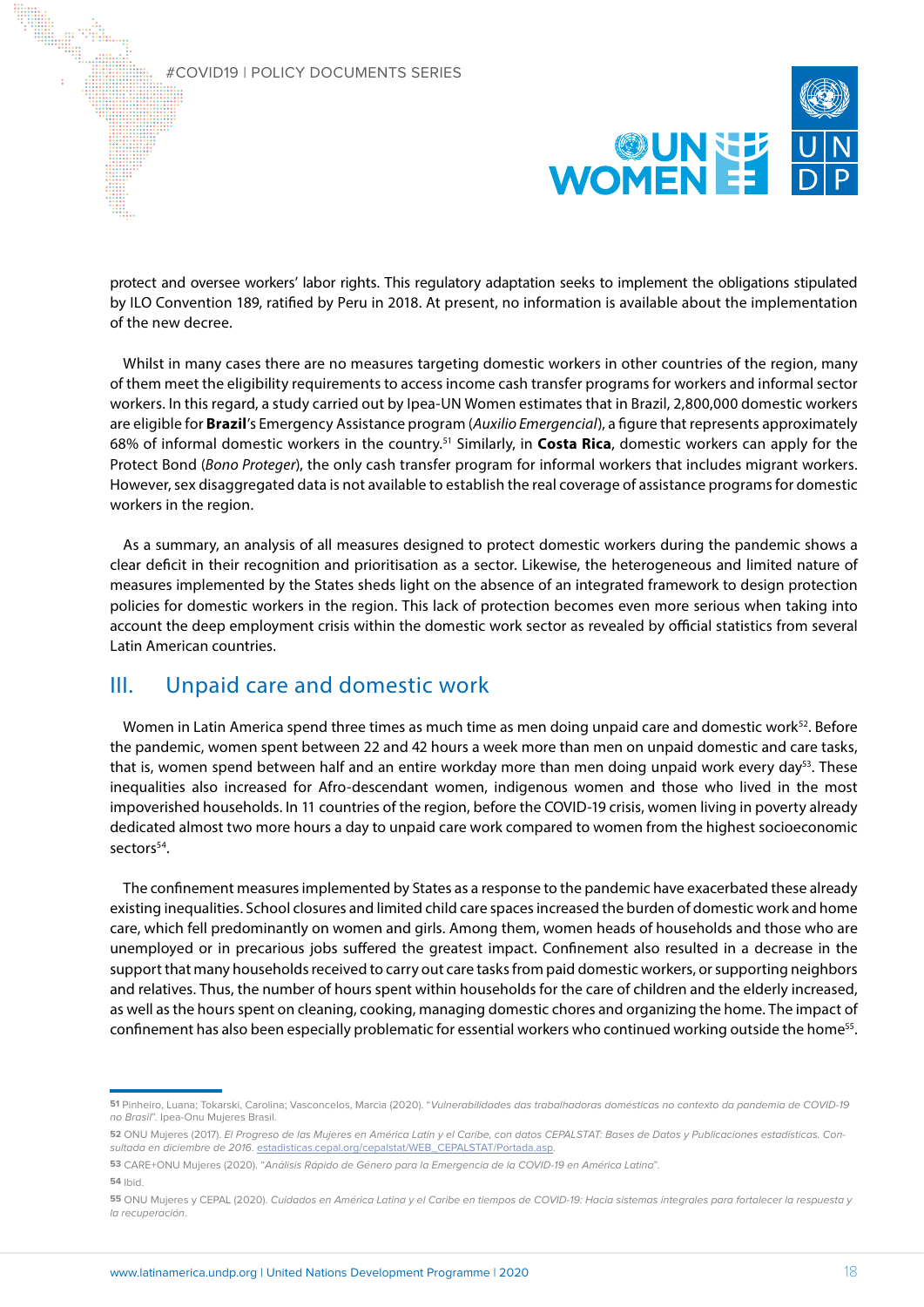

A survey carried out in Brazil revealed that 57% of women who switched to remote working reported the highest increase in care work within the home, while in the case of men the burden increased only 21%<sup>56</sup>. Another survey conducted in the same country indicates that 50% of women began caring for someone, and 72% of women stated that the pandemic increased the need for care and companionship from family members<sup>57</sup>. The disproportionate burden of domestic and care work that has fallen upon women and girls in turn has negative impacts on their psychosocial, physical and emotional health, causing stress and exhaustion, especially for those with formal jobs or work outside the home<sup>58</sup>.

The overload of care tasks has also affected girls, teenagers and young women who have been unable to continue their education due to the pandemic. They are the ones who traditionally undertake domestic and care tasks within the home. In May 2020, around 154 million children in Latin America, more than 95% of those enrolled, were not attending classes as a result of the closure of early childhood centers and primary and secondary schools<sup>59</sup>. According to projections based on data from the Ebola pandemic in Sierra Leone, it is estimated that around 20 million schoolage girls worldwide will drop out of school and will not return to class once the COVID-19 crisis is over<sup>60</sup>. Although the isolation and social distancing measures were necessary in terms of public health outcomes, the impact of their application has not been neutral for women<sup>61</sup>.

Regarding the policies implemented in the 19 Latin American countries considered in this study, the GGR Tracker collects a total of 15 gender-sensitive measures focused on addressing domestic and unpaid care work. This number represents 5.7% of the total gender-sensitive measures adopted in Latin America and 2.6% of the total measures surveyed in the region. Although Latin America is one of the regions that has implemented the greatest number of measures to address unpaid care and domestic work, coverage is still limited, with significant variation between countries and 50% of the measures centered in Argentina and Costa Rica. The number of measures related to unpaid care tasks registered in the GGR Tracker is highly variable amongst countries. Five countries implemented one or two measures, whereas Argentina had a total of five measures representing 31% of the total. The remaining twelve countries did not implement any measures to address domestic and unpaid care work.

The most common measures have been initiatives on long-term care for the elderly and care for people with disabilities (five measures total) and family, parental or childhood leave (four measures total). Only one of the policies implemented granted cash for care, and one measure addresses care services for girls and boys. Among the policies included in the category "other measures", two of the policies included a reduction in working time and remote working.

**58** Infobae (2020). "Los cuidados no remunerados hechos por mujeres representan 23% del PIB en México".

**<sup>56</sup>** "Mulheres chefes de família e a vulnerabilidade à pobreza", Cristina Pereira Vieceli, Democracia e Mundo do Trabalho em Debate, August 30, 2020. **57** Sempreviva Organização Feminista "Pesquisia. SEM PARAR o trabalho e a vida das mulheres na pandemia."

**<sup>59</sup>** UNICEF (2020). "COVID-19: Más del 95 por ciento de niños y niñas está fuera de las escuelas de América Latina y el Caribe".

**<sup>60</sup>** Malala Fund (2020). "Girls' education and COVID-19: What past shocks can teach us about mitigating the impact of pandemics".

**<sup>61</sup>** Comisión Interamericana de Mujeres. (2020). "COVID-19 en la vida de las mujeres: Razones para reconocer los impactos diferenciados".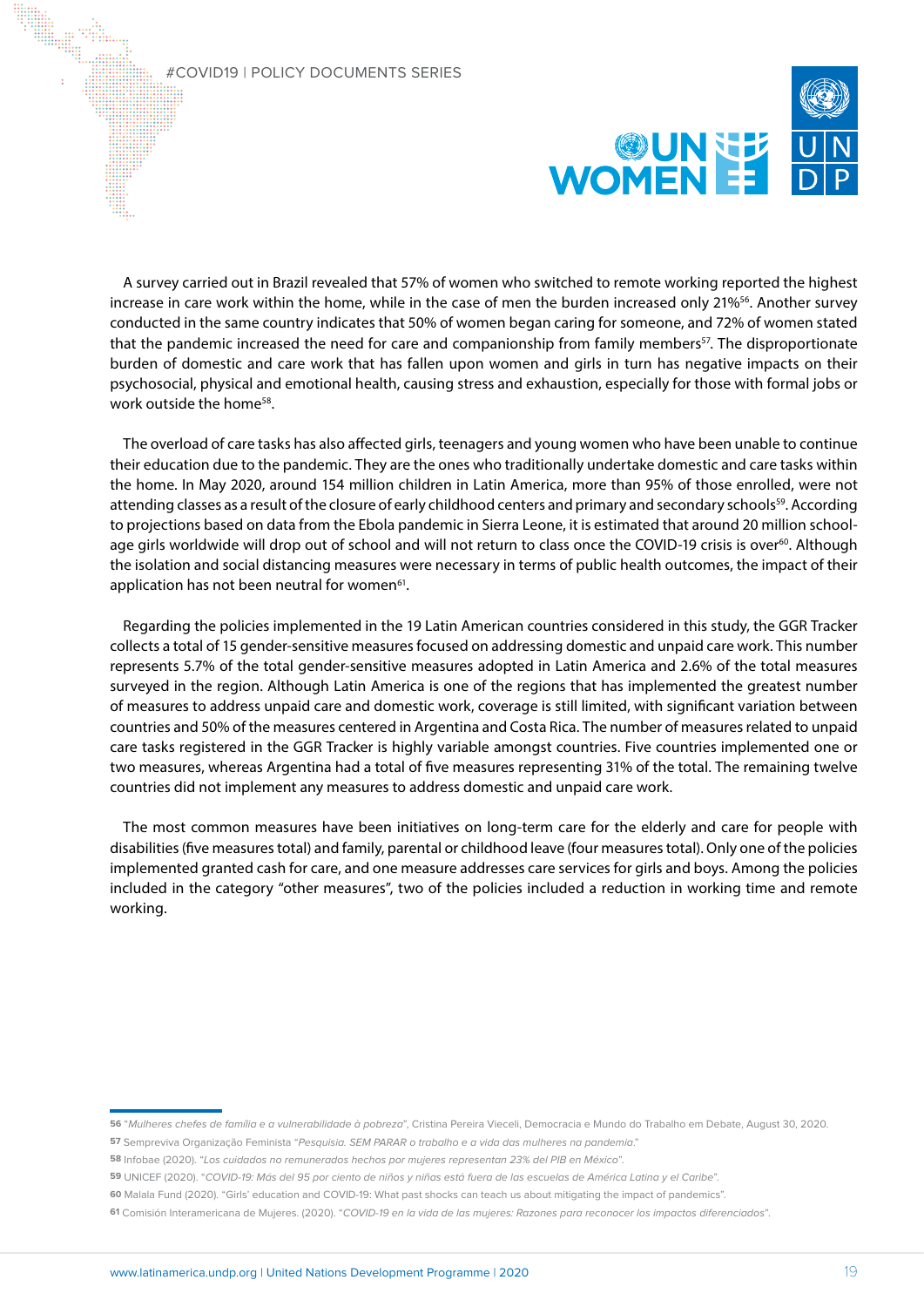

Graph 5. Number of measures related to domestic work and unpaid care by policy type



# **a. The role of the State in care work**

The State can play a key role in both facilitating the reconciliation between paid work and family care responsibilities as well as promoting joint responsibility between the State, the private sector, the community and households<sup>62</sup>. In order to address the barriers to women's insertion in the labor force exacerbated by caring responsibilities, the State must invest in comprehensive care policies. According to the International Labor Organization, these policies include "the direct provision of child or elderly care services, as well as transfers and social protection benefits related to care for workers with family or care responsibilities, to formal and unpaid caregivers or people in need of care".63

A small number of measures surveyed in the GGR Tracker have the capacity to reduce the care work that falls on households. These measures include initiatives that: a) provide childcare services, as in the case of **Costa Rica**, b) provide long-term care services for the elderly and people with disabilities, as in **Argentina**, and 3) implement cash transfers destined to pay for care work, as in **Mexico**.

One of the measures adopted in **Costa Rica** includes an extension of services by the National Child Care and Development Network (*Red Nacional de Cuido y Desarrollo Infantil*, REDCUDI). Hence, several implementing agencies continued to provide childcare services during the health emergency caused by COVID-19. In this way, these measures allowed parents with caring responsibilities to continue focusing on their paid work without having to shift caring responsibilities to elderly or otherwise high-risk members of their families and their support networks. Another measure, adopted by the National Council of People with Disabilities (*Consejo Nacional de Personas con Discapacidad*), consists of supporting the population in state of emergency, through a device to a) facilitate short walks, accompanied by a personal assistant, in the case of people within the autism spectrum and people with cognitive and psychosocial disabilities; b) gather information on food and health needs; c) create committees for personal assistants to provide support to people with disabilities during restricted hours; d) provide "COVID homes" (Hogares COVID) for people with disabilities who have been abandoned; and e) request extraordinary funding from the National Emergency Commission (Comisión Nacional de Emergencias), among others.

**<sup>62</sup>** ONU Mujeres y CEPAL (2020). Cuidados en América Latina y el Caribe en tiempos de COVID-19. Hacia sistemas integrales para fortalecer la respuesta y la recuperación. Brief v 1.1. 19.08.2020.

**<sup>63</sup>** OIT (2019). Panorama Laboral Temático 5: Mujeres en el mundo del trabajo. Retos pendientes hacia una efectiva equidad en América Latina y el Caribe. Lima: OIT/Oficina Regional para América Latina y el Caribe, 2019. p. 200.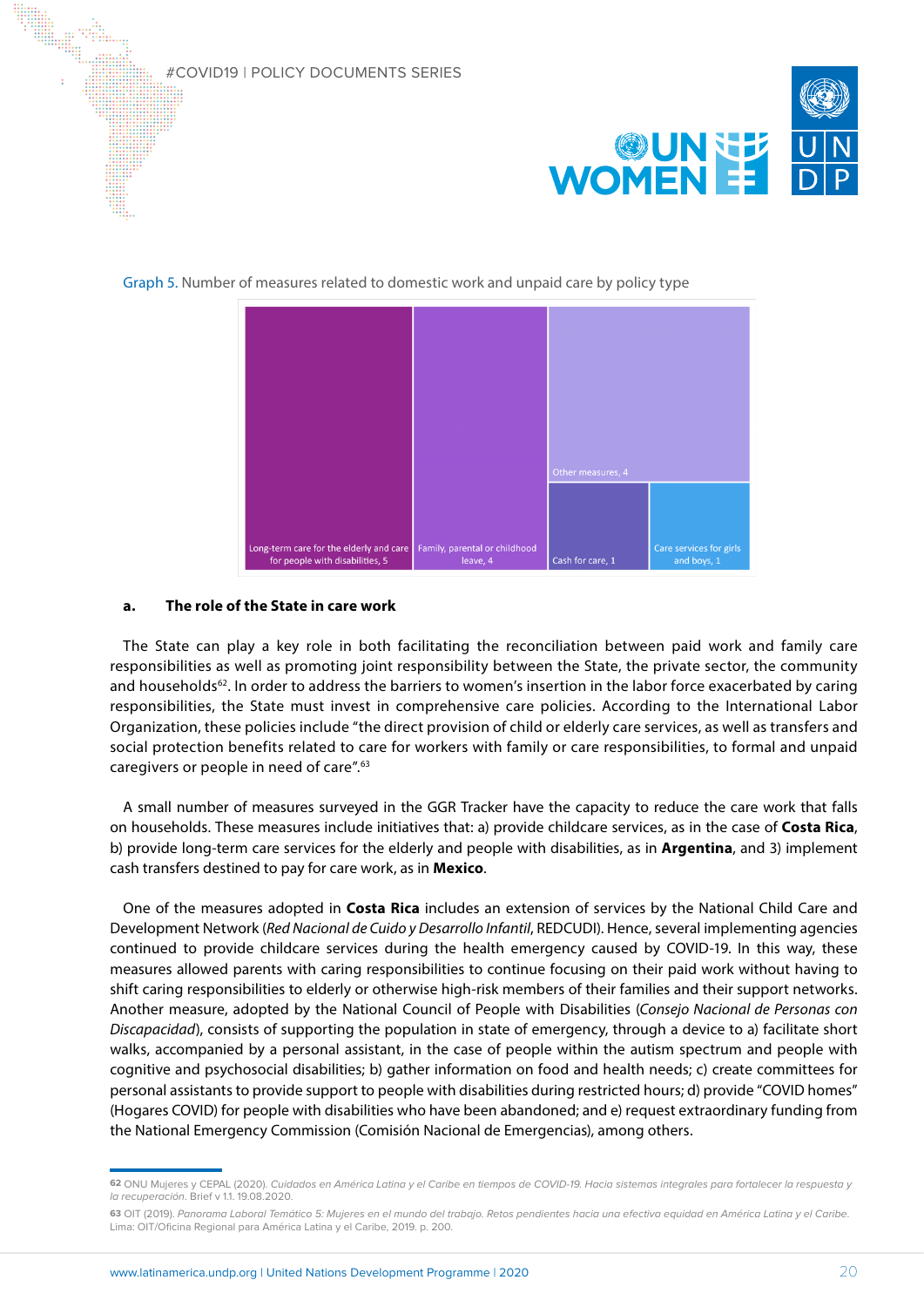

To care for people with disabilities, **Argentina** also created the Economic Assistance Program for Homes and Residences for People with Disabilities (*Programa de Asistencia Económica a Hogares y Residencias para Personas con Discapacidad en el Marco de la Emergencia COVID-19*). This initiative provides exceptional economic assistance through residential benefits for people with disabilities, in order to cover expenses for the acquisition of supplies and protection elements used to prevent COVID-19. It applies only to homes, small homes and residences exclusively for people with disabilities, and financial assistance can only be used for the purchase of personal protective equipment and supplies (alcohol, bleach, disposable protective material, etc.).<sup>64</sup>

In **Peru**, the Ministry for Development and Social Inclusion (*Ministerio de Desarrollo e Inclusión Social*, MIDIS), has implemented a long-term care measure to assist people with disabilities and the elderly. This policy resulted from a coordinated effort between different governmental organisations officials at the national, regional and local levels. It resulted in the creation of a Support Network *(Red de Soporte)*, prioritizing people over 60 years old and those with severe disabilities. The network is implemented in three phases: identification and georeferencing of at-risk people through each municipality, delivery of a service package and monitoring of the target population.<sup>65</sup>

**Mexico** was the only country to establish a cash transfer program for care. The Support program for the wellbeing of girls and boys, children of working mothers (Programa de apoyo para el bienestar de las niñas y niños, hijos de madres trabajadoras) aims to improve the conditions of mothers, single parents or guardians who work, seek employment or study and do not have access to child care. Mothers, single fathers or guardians with dependent children (between one and four years old) receive financial support of 1,600 Mexican pesos (US \$72) per child every two months. If the tutors have children with disabilities between one and six years old, the amount rises to 3,600 Mexican pesos (US \$162) per child every two months. The funds must be used to pay for care services. During the health emergency caused by COVID-19, the government delivered bank cards door to door to the program beneficiaries<sup>66</sup>. Official data estimate that 97% of the beneficiaries are women.

UN Women and ECLAC recommend the implementation of policies that consider care services essential work, guaranteeing that care workers can perform their work safely during times of confinement. To reduce unpaid care work faced by households, and within them, women, these agencies recommend that care services stay open, and that resources are destined to ensure these services are strengthened, including the provision of personal protection equipment.<sup>67</sup>. With the exception of Mexico, the lack of cash programs to cover the costs of care services disproportionately affects essential workers, who do not have access to paid leave or the possibility of working from home.

**<sup>64</sup>** Agencia Nacional de Discapacidad (2020). "Programa de Asistencia Económica a Hogares y Residencias para personas con discapacidad en el marco de la Emergencia COVID-19."

**<sup>65</sup>** Ministerio de Desarrollo e Inclusión Social del Perú (2020). "Red de soporte para la persona adulta."

**<sup>66</sup>** Gobierno de México (2020). "Programa de Apoyo para el Bienestar de las Niñas y Niños, Hijos de Madres Trabajadoras."

**<sup>67</sup>** ONU Mujeres y CEPAL (2020). Cuidados en América Latina y el Caribe en tiempos de COVID-19. Hacia sistemas integrales para fortalecer la respuesta y la recuperación. Brief v 1.1. 19.08.2020.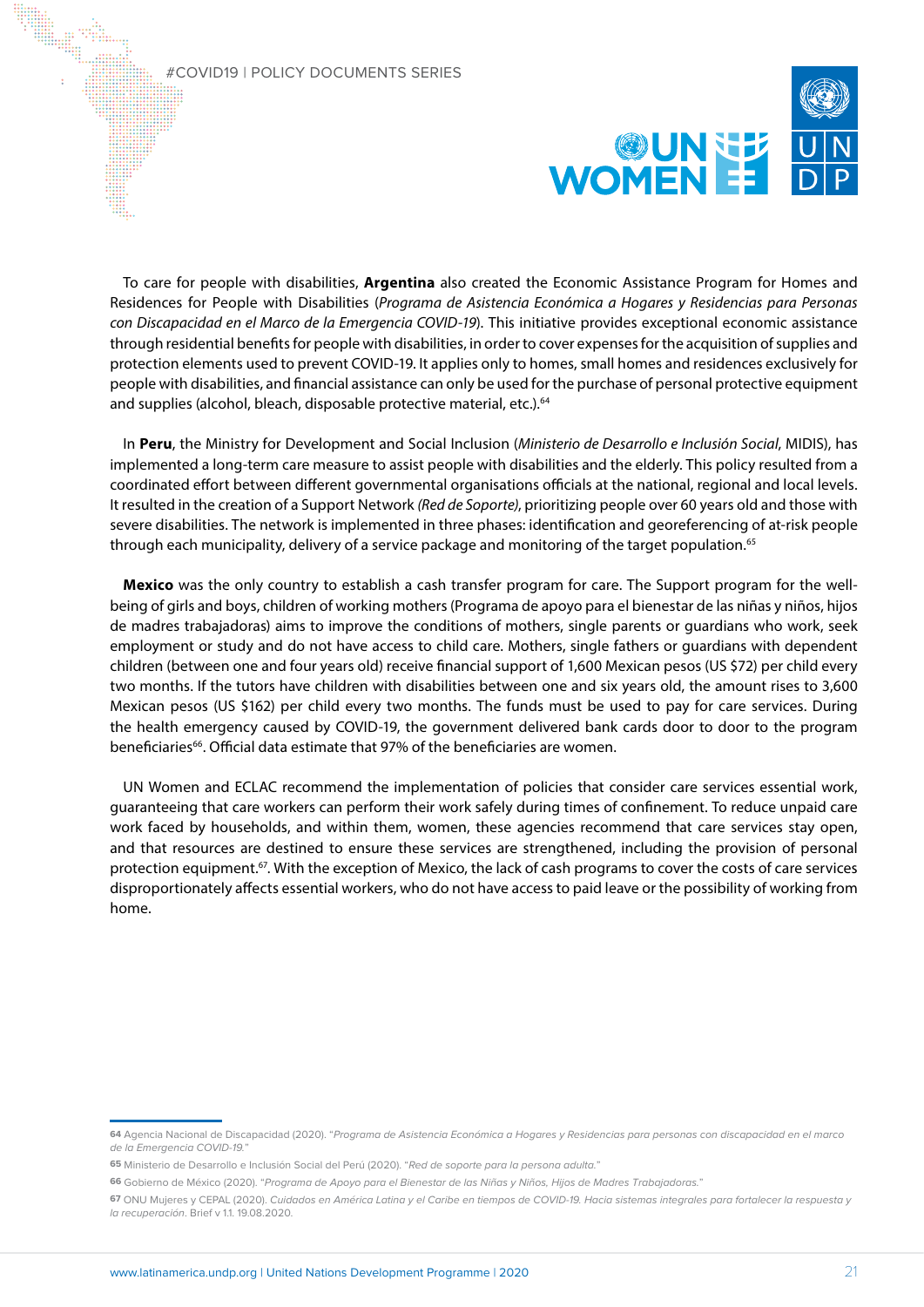

#### **Awareness campaigns on domestic and unpaid care work**

Awareness campaigns have been the main measure implemented by the States to address domestic and unpaid care work burdens under COVID-19. Out of the 19 countries analyzed in this paper, seven implemented awareness campaigns on care work, which focused on recognizing and redistributing tasks among members of the household. In terms of their theme, campaigns designed during the pandemic emphasize the need for co-responsibility for care work between men and women, with slogans such as "in this household we are a team" (**Dominican Republic**) or "at our home we share activities'' (Ecuador). The other distinctive feature of said campaigns is their national reach, as they have been disseminated through national media and, in some cases, through the use of social networks.

Awareness campaigns that promote co-responsibility for care can generate changes in people's attitudes and behaviors. However, changes in attitudes and behaviors take time, so the effects of awareness campaigns are far from immediate. Additionally, campaigns must address both the individual and the social level of the problem, focusing on the redistribution of the burden of care work between the State and the market, as well as within families.68 UN Women and ECLAC recommend, among other measures, the continuity and strengthening of awareness campaigns, thus seeking a sustained cultural change at the societal level.69

Campaigns designed in the framework of COVID-19 are, for the most part, aimed at individuals and families. In other words, the campaigns emphasize families' individual responsibilities to redistribute care tasks within the home, leaving aside States' responsibilities to enact policies that alleviate the unequal division of labor and the time demands on women and girls exacerbated by the crisis. In this sense, awareness campaigns are significant but not sufficient to face the extraordinary burden of unpaid care work that has fallen on women given the COVID-19 health emergency.

One of the exceptions to this trend is the case of Argentina, which launched the national campaign "Care in Equality. Need, right and work (*Cuidar en Igualdad. Necesidad, derecho y trabajo*)"70 Unlike the others, the campaign conceptualizes care activities as work, and aims to "contribute to the improvement and expansion of public care policies in its different capacities, to promote an integrated approach to achieve an equal distribution of these tasks."71 In this way, the campaign promotes the central role of the State in recognizing, redistributing and reducing unpaid care work.

### **b. Remote and flexible work**

Two of the measures on domestic work and unpaid care work included in the GGR Tracker regulate remote work or flexible work. As of September 2020, these measures had been adopted in Argentina and Costa Rica, which indicate a lag in other countries of the region when it comes to addressing the central issue of work in the context of a pandemic.

In **Argentina**, Law N° 27.555, passed during the COVID-19 confinement, guarantees equal treatment for work, whether it is in person or remote work modality, including equal recognition and remuneration. Likewise, the law establishes that working hours must be previously agreed and prevents work assignments outside the established schedule,ensuring that employers may not request tasks outside of working hours. The law makes a special mention to care responsibilities, specifying that workers in charge of caring for people under the age of thirteen, people with disabilities or the elderly have the right to schedule their work day in a way that is compatible with their caring responsibilities. This includes the possibility of interrupting the working day and resuming work at a later hour. The law guarantees this right both for people who have exclusive responsibility for care work, as well as for family members who share these responsibilities, thus recognizing the right to care for more than one person within each household.<sup>72</sup> In this way, this policy promotes the co-responsibility for the business sector, who must adjust schedules and enact other measures that contribute to the reconciliation between work and time for caring.

**<sup>68</sup>** ONU Mujeres (2012). "Campañas de cambio de comportamiento."

**<sup>69</sup>** ONU Mujeres y CEPAL (2020). Cuidados en América Latina y el Caribe en tiempos de COVID-19. Hacia sistemas integrales para fortalecer la respuesta y la recuperación. Brief v 1.1. 19.08.2020.

**<sup>70</sup>** It should be noted that this campaign has not yet been reported in the UNDP and UN Women Dashboard, however it does appear in the ECLAC Dashboard on 8/13/2020

**<sup>71</sup>** Ministerio de las Mujeres, Géneros y Diversidad (2020). Campaña Nacional "Cuidar en Igualdad"

**<sup>72</sup>** Boletín Oficial de la República Argentina. (2020). Régimen Legal del contrato de teletrabajo.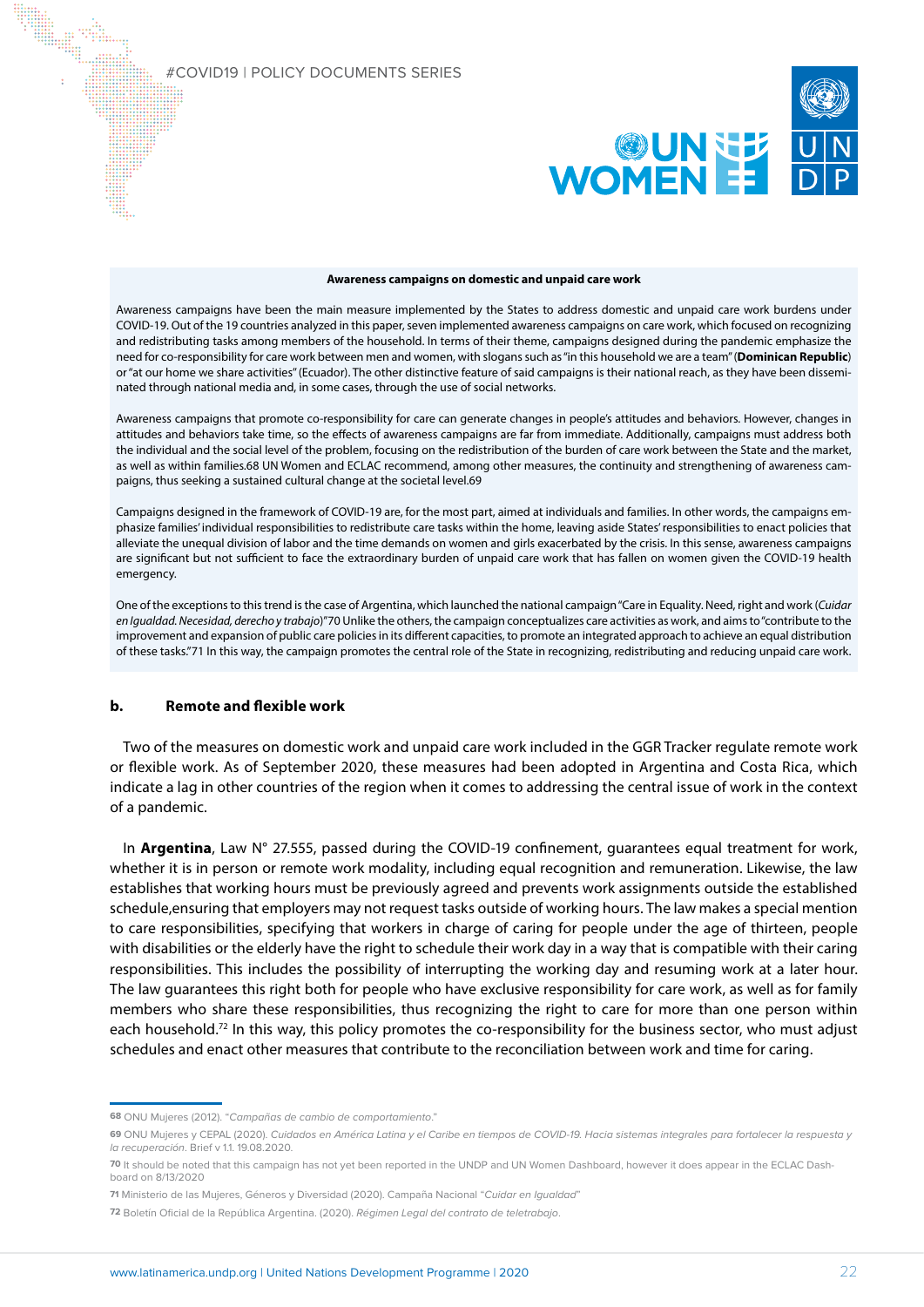

**Costa Rica**, for its part, has approved Law N° 9.832 on the Reduction of Working Hours (Reducción de Jornadas de Trabajo), which allows employers to temporarily reduce working hours for their employees, as long as they can demonstrate that their company's income has been affected by the COVID-19 emergency. The law includes an article for the protection of women, establishing that this reduction in hours and wages will not apply to pregnant or breastfeeding women workers.73 Likewise, the law provides for gender parity measures, specifying that the reduction of working hours must be applied proportionally amongst men and women on the payroll within the same or equivalent positions.<sup>74</sup>

# **c. Care leave during restrictions generated by the pandemic**

Among the measures to mitigate the impacts of the COVID-19 emergency on care work, family, parental and childhood leaves come to the forefront. Out of the 19 countries analyzed for this paper, only four have adopted this type of measure. Three of those measures designate a broad scope of family leave, which includes mothers, fathers or guardians (or a family member in charge of care work). The leave policies designed by **Argentina** and **Bolivia** extend to pregnant women and older adults. Argentina also adds at-risk groups.

| Country        | Type of measure                                                                                                                                                                                                                                                                                                                                                                                                                                                                                                                                                                                                                                                                                                                        | Scope                                                                                                                                                      |
|----------------|----------------------------------------------------------------------------------------------------------------------------------------------------------------------------------------------------------------------------------------------------------------------------------------------------------------------------------------------------------------------------------------------------------------------------------------------------------------------------------------------------------------------------------------------------------------------------------------------------------------------------------------------------------------------------------------------------------------------------------------|------------------------------------------------------------------------------------------------------------------------------------------------------------|
| Argentina      | Leaves and remote work modality. The leave is granted to one of the parents and/or guardians.<br>Pregnant women, those over 60 and at-risk groups are discharged from attending their<br>workplace <sup>75</sup> . The measure was extended for the duration of the preventive and compulsory<br>social isolation measures.                                                                                                                                                                                                                                                                                                                                                                                                            | People employed in the<br>public and private sector, with<br>dependent children and who<br>must perform care tasks.                                        |
| <b>Bolivia</b> | Granting of special paid leave to: older adults, pregnant people, and fathers, mothers or<br>guardians of children under the age of 5.76                                                                                                                                                                                                                                                                                                                                                                                                                                                                                                                                                                                               | Employed people (mothers,<br>fathers or guardians) with<br>dependent children under the<br>age of 5; pregnant women.                                       |
| Chile          | Extension of postnatal parental leave through a "Preventative Parental Medical Leave" (Licencia<br>Médica Preventiva Parental), granted for 30 days, can be prolonged up to two times (charged to<br>the respective health insurance). Mothers will enjoy a subsidy with the equivalent amount as<br>the subsidy for postnatal parental leave.<br>Workers affiliated to unemployment insurance who are in charge of caring for one or more<br>children born after 2013 and who are not making use of a parental postnatal leave may request<br>the suspension of their employment contract because of caring responsibilities, while the<br>educational establishments, kindergartens and nurseries that the child attends are closed. | People employed in the public<br>or private sector, dependent or<br>independent.                                                                           |
| Cuba           | Labor, salary and social security measures related to the prevention and mitigation of<br>COVID-19. Beneficiaries receive during the first month a salary guarantee equivalent to 100%<br>of the basic salary and if the suspension is maintained, the quarantee would be 60%. The<br>extension of the unpaid leave is established for the mother who is enjoying supplementary<br>maternity leave and upon expiration her incorporation is impossible because she does not<br>have another relative who can take care of her child and the granting of the nursery was<br>postponed. <sup>77</sup>                                                                                                                                    | Mother, father or family<br>member in charge of caring for<br>children whose classes were<br>suspended in primary, special<br>and nursery school education |

Table 4. Family, parental or childhood leave during the pandemic

Source: Own elaboration based on data published by the GGR Tracker. For the Latin American and Caribbean region, the measures were mostly imported from ECLAC's COVID-19 Observatory, which includes a specific section on Gender Policies, produced in partnership with UN Women.

**<sup>73</sup>** Gobierno Abierto Costa Rica (2020). Asamblea Legislativa aprueba la Ley N. 9832 Autorización de Reducción de Jornadas de Trabajo.

**<sup>74</sup>** CEPAL (2020). "COVID-19 Observatorio en América Latina y el Caribe. Impacto económico y social."

**<sup>75</sup>** Ministry of Labor, Employment and Social Security (2020). "Coronavirus: leave and remote work in the public and private sector."

**<sup>76</sup>** Infoleyes Bolivia (2020). "Decreto Supremo 4196."

**<sup>77</sup>** CEPAL-Stat (2020). "COVID-19 Observatorio en América Latina y el Caribe. Impacto económico y social. [cepalstat-prod.cepal.org/forms/covid-country](https://cepalstat-prod.cepal.org/forms/covid-countrysheet/index.html?country=CUB&theme=8)[sheet/index.html?country=CUB&theme=8](https://cepalstat-prod.cepal.org/forms/covid-countrysheet/index.html?country=CUB&theme=8)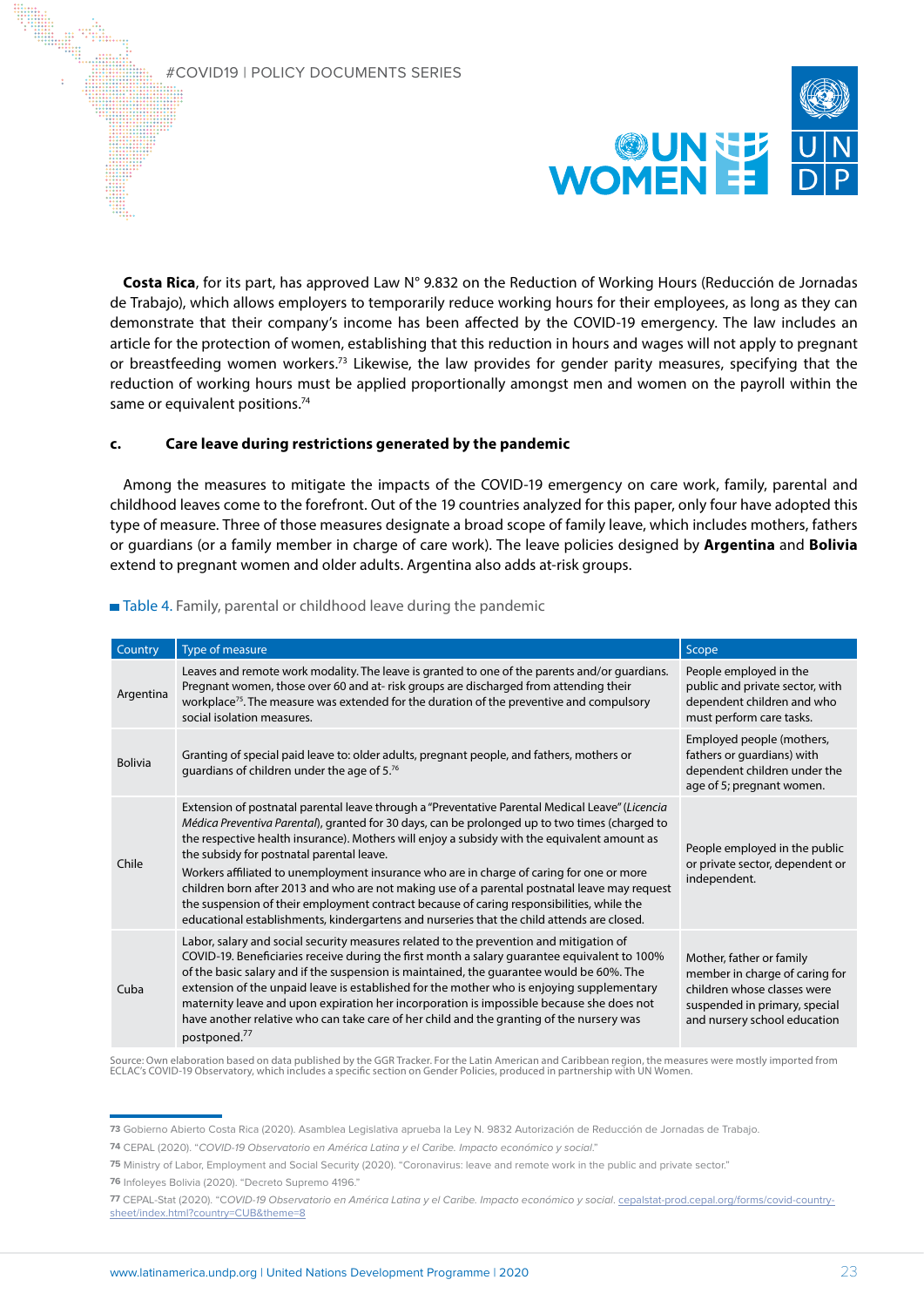

UN Women and ECLAC recommend promoting measures such as family leaves and flexible work agreements, which make it easier for workers to make care responsibilities compatible with paid work<sup>78</sup>. However, the measures identified by the GGR Tracker have several limitations in this regard. For example, they do not contemplate special leaves for mothers, fathers or guardians who must care for a dependent person isolated or quarantined by COVID-19. This is particularly problematic for essential workers, who do not have access to the types of leaves detailed in Table 4. Additionally, the absence of data on the number of leaves granted by each country and their scope and duration, creates a difficulty in quantifying the problem. Moreover, the extent of informal work among women makes it impossible to determine the real coverage of paid and unpaid leaves for the entire population. The measures analyzed show the lack of a comprehensive approach for the design of care policies within the context of this pandemic.

# IV. Conclusions

Latin American women have responded to the pandemic in multiple ways, occupying leadership roles as health professionals and providers of other essential services while also playing key roles to sustain care needs in communities and homes in the region.

Despite the enormous efforts made by countries in the region, the data indicates that, unless specific measures are implemented to strengthen a gender perspective in the response to the pandemic, by the time it ends, the situation of women will have deteriorated, reversing decades worth of efforts to promote gender equality. In this context, this document has offered an initial analysis of the responses provided by 19 Latin American countries registered by the GGR Tracker as of September 29, 2020. The paper's objective has been to establish the extent to which States in the region have recognized and addressed the gendered impacts of their actions on women's economic autonomy. Although Latin America as a region has the highest proportion of gender-sensitive measures as indicated by the GGR Tracker, the analysis shows that the State's interventions have been limited in the number of measures implemented, fragmentary with respect to the areas addressed and heterogeneous in terms of their scope.

Measures to address women's economic and social security, accounted for a small percentage of all gendersensitive measures, as well as a small percentage of the total number of actions implemented by States analyzed in this study. In addition, the distribution of interventions shows notable disparities among the countries analyzed, with only four countries implementing the vast majority of actions. These data confirm the historical debt shown by the States regarding commitments to substantive equality.

The vast majority of measures aimed at improving women's economic security surveyed by the GGR Tracker are targeted towards social protection. Within this category, most countries focused on social assistance measures, recognizing in this way the economic and social effects of COVID-19 on women. These policies were also designed to mitigate and minimize the impact of the pandemic on women. As a counterpoint, gender-sensitive interventions have been scarce in terms of labor market policies and almost nil in relation to economic and fiscal support for the most feminized sectors of the economy. This sheds light on a lack of recognition of these central dimensions to the achievement of women's economic autonomy.

In terms of social protection and assistance, cash transfers (both conditional and unconditional) have been the gender-sensitive policy adopted by the largest number of countries. However, it is important to note that the vast majority of cash transfer policies implemented did not integrate specific gender-sensitive considerations. Half of

**<sup>78</sup>** ONU Mujeres y CEPAL (2020). Cuidados en América Latina y el Caribe en tiempos de COVID-19. Hacia sistemas integrales para fortalecer la respuesta y la recuperación. Brief v 1.1. 19.08.2020.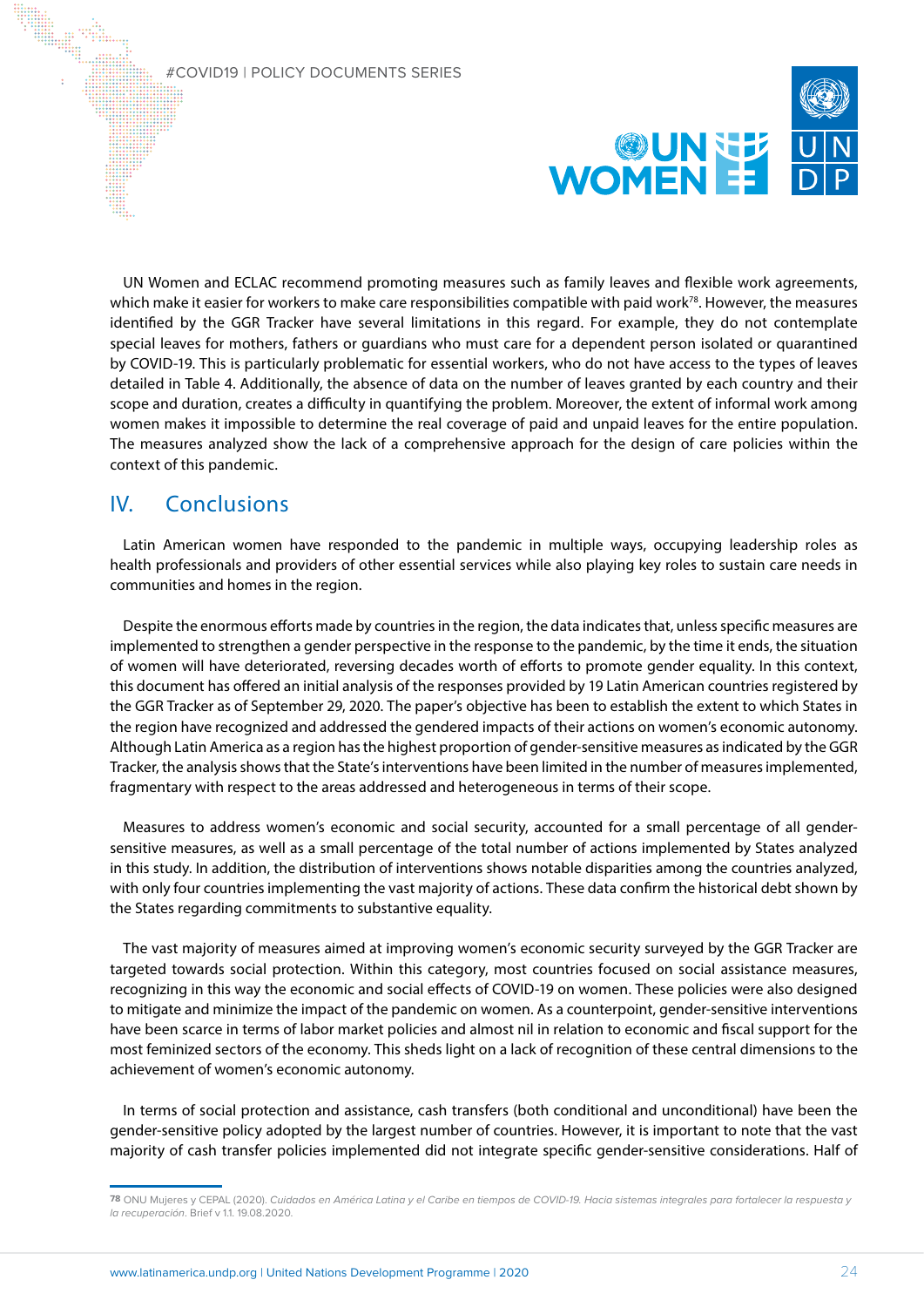

the gender-sensitive cash transfers correspond to new programs implemented in the context of the COVID-10 emergency. The design of these programs established at least one criterion for targeting women, guaranteeing a majority female coverage among the beneficiary population. Beyond the differences in the implementation schemes, it is important to highlight the innovation that the new CTPs represent in relation to the recognition of women's basic right to earn their own income. However, the continuation and deepening of the economic and social crisis generated by COVID-19 requires the expansion and strengthening of measures to guarantee an income for the most vulnerable women in the region.

In this regard, the experience developed by the countries in relation to the new CTPs should be integrated within the global discussion on universal basic incomes, promoted by international organizations and civil society organizations in the context of the social and health emergency. Likewise, this policy should be thought of as part of a broader framework to guarantee women's economic autonomy. This is to say, States should actively remove women's barriers to access and remain within the labor market. This includes making a concerted effort to distribute care responsibilities between State, market and households, as well as within the latter. Notwithstanding, this analysis of Latin American State's response to the COVID-19 crisis and their interventions to protect women shows a lack of recognition and action in both areas.

In relation to the above, the number of gender-sensitive actions implemented by the countries analyzed in relation to the labor market is very limited. In fact, half of the countries have no gender-sensitive measures in this policy type. Given the precarious and vulnerable employment conditions experienced by most women in Latin America, the lack of gender-sensitive policies in relation to the labor market is particularly alarming. As has been mentioned before, the data available for some countries in the region show that, as a consequence of the pandemic, women have suffered greater falls in labor participation and a greater incidence of unemployment. In turn, this exposes a widening of already existing gaps and deepening of gender inequalities that existed before the pandemic hit. Even more worrying is the fact that, as countries lift restrictions on mobility and resume economic activities, women will face greater difficulties in re-entering the labor force and will do so in even more precarious conditions.

Likewise, it is urgent to point out the special lack of attention and coverage in the States' response to protect domestic workers, the occupational category most heavily affected in several countries of the region. Only five countries implemented at least one action for the protection of domestic workers. In general terms, these actions have been fragmentary, heterogeneous and insufficient, indicating the absence of a comprehensive framework for the protection of female workers within this sector. Likewise, this situation reveals a lack of recognition of the fundamental work that these workers carry out to sustain our region's households and communities. In this sense, the relative lack of policies to protect paid domestic workers constitutes one of the most significant debts exhibited by the GGR Tracker in terms of Latin American States' gender-sensitive responses to the COVID crisis. The study of the specific impacts of the pandemic on this group remains urgent, as does the design of policies to protect women working in this sector of the economy.

Finally, the crisis in women's employment is explained, among other factors, by the collapse of economic activity in sectors where women are overrepresented, such as services, hotels, tourism, care work or education. Economic and fiscal support measures for production and employment have not incorporated a gender-sensitive perspective to their design to focus on these highly feminized activities. On the contrary, as observed in previous crises, public assistance tends to be directed towards the most male-dominant sectors, such as industry and construction. For this reason, the recovery of female employment requires prioritizing the implementation of measures for the economic reactivation of these feminized sectors. Likewise, it is essential to guarantee economic assistance to women-led companies and female entrepreneurs, which tend to be concentrated in low-productivity sectors and face significant obstacles in accessing credit.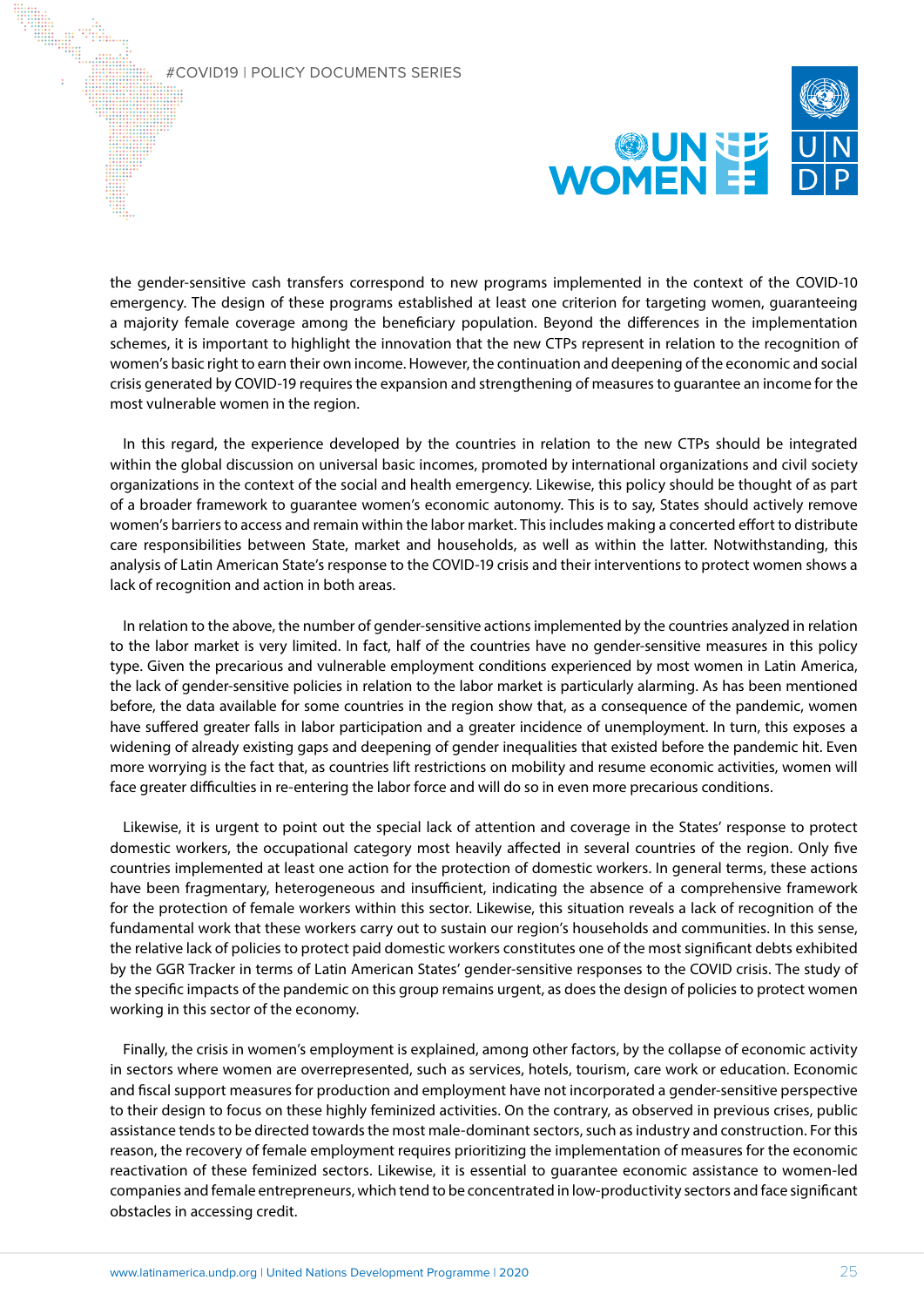

The domestic work and unpaid care measures considered reveal a significant deficit in Latin American States' ability to take into account the already existing care crisis, which has only been aggravated by the pandemic. These types of measures represent a very small minority of the gender-sensitive actions surveyed by the GGR Tracker at the global level and, in the case of the countries analyzed, only 15 measures implemented by governments aim to recognize, reduce or redistribute unpaid care and domestic work. Half of these measures were implemented by Argentina and Costa Rica.

Regarding the type of policy, few countries implemented actions to reduce domestic and care work within homes in the context of social isolation policies and the closure of kindergartens, schools and community spaces. In fact, Costa Rica is the only state that continues to provide childcare services through a comprehensive care network, guaranteeing parents' continued ability to work without having to depend on family or social networks for care work. This issue is key for those employed in essential activities who could not access licenses and/or the possibility of working remotely, as well as for single-parent households. For its part, Mexico has extended a cash transfer program to cover the costs of child care and provides financial support to mothers, fathers, or guardians with dependent children so that they can afford these services. In turn, Peru, Costa Rica and Argentina have implemented or reinforced long-term care policies for the elderly and/or people with disabilities.

Finally, only four countries implemented family, parental, or childhood leave. Most of these measures have been comprehensive and grant leaves to the mother, father and/or guardian (or relative in charge) of the child. In some cases, leaves are also granted to older adults and at-risk groups. The actual coverage of such leaves is difficult to quantify due to the lack of data.

The limited number of policies implemented to recognize, reduce and redistribute care tasks exacerbated by confinement as well as the type of measures prioritized by States and their coverage expose the still limited scope of the unpaid care agenda in most countries of the region. This conclusion is reinforced by the focus placed on the design and implementation of awareness campaigns to push for greater co-responsibility for care work within the home, despite the fact that the effects of these campaigns may not be immediate. On the other hand, the heterogeneous and limited nature of the measures implemented highlight the lack of agreement about the social function of care and the absence of a comprehensive framework of services and policies to solve the care crisis experienced in the region. Latin American countries have a long way to go to address inequalities in unpaid care work through transformative measures to guarantee the rights of their inhabitants. The limited response observed suggests that, if not remedied, the impact of the pandemic will further deepen our societies' historical debt with the redefinition of the social organization of care.

In the current context, targeted interventions are essential to guarantee that women are not left behind in the processes of economic recovery and to avoid the segmentation of opportunities for reintegration into the labor markets, which could reinforce gender inequalities mainly because of the allocation of unpaid work to women. To do this, policies must focus on women's employability, labor participation and business development, as well as unpaid domestic and care work and support for productive sectors and feminized occupational categories.

In addition to targeting, the complexity of the challenges posed by the recovery from the COVID crisis requires coordinated responses at the State's different organizational levels, as well as at the regional level. Policies need to be accompanied by coordinated efforts that are sensitive to communities, families and individuals' specific risks and needs. To better integrate the responses, we recommend that policies have physical and social proximity to different sectors of vulnerable women. To this end, it is important to take into account the diversity of women that inhabit the region and the differentiated effects that this crisis has had on their lives. In this regard, it is essential to have official statistics and data that can account for the intersectional impacts of the pandemic, in relation to age, gender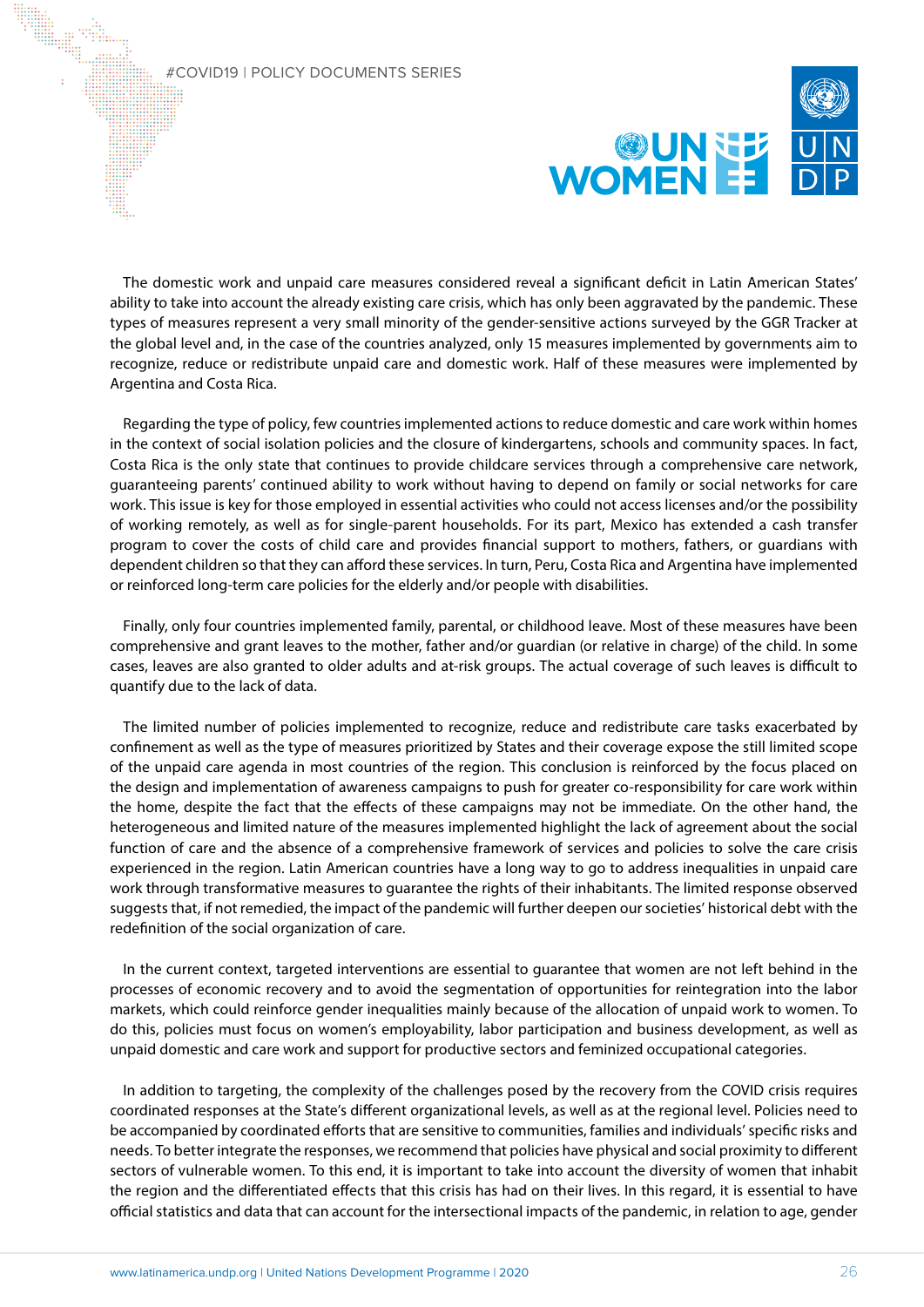

identity, sexual orientation, race and ethnicity, migratory status and conditions of employment as well as disability. It is important that the policies implemented recognize this diversity so that the strategies for tackling the crisis can adapt to different environments, creating conditions of equality for everyone. Furthermore, future research should focus on these dimensions and develop innovative methodologies to further evaluate the impacts of the crisis at the intersectional level.

Another crucial dimension for the incorporation of a gender approach in policy-making to address the current crisis requires the inclusion of women in institutions and decision-making processes for response and recovery, both at the local and national levels. In this regard, the evidence on the response to other crises such as the Ebola crisis indicates the benefits provided by the inclusion of various groups of women in decision-making and response design processes.79

Lastly, the challenges posed by the current crisis reaffirm the need to strengthen gender institutions and mechanisms for the advancement of women within the States in order to move towards greater integration of gender policies in the areas of prevention of violence, economic security, and the recognition, reduction and redistribution of unpaid domestic and care work. This process is key to developing a comprehensive response that contributes substantially to promoting the economic, physical and political autonomy of women.

# Bibliography

Aizer, Anna. (2010). "The Gender Wage Gap and Domestic Violence." American Economic Review, 100 (4): 1847-59.

Agencia Nacional de Discapacidad (2020). "*Programa de Asistencia Económica a Hogares y Residencias para personas con discapacidad en el marco de la Emergencia COVID-19*." [www.argentina.gob.ar/andis/programa-de-asistencia-eco](https://www.argentina.gob.ar/andis/programa-de-asistencia-economica-hogares-y-residencias-para-personas-con-discapacidad-en-el-marco-de)[nomica-hogares-y-residencias-para-personas-con-discapacidad-en-el-marco-de](https://www.argentina.gob.ar/andis/programa-de-asistencia-economica-hogares-y-residencias-para-personas-con-discapacidad-en-el-marco-de)

ANSES (2020). "*Boletín IFE I-2020: Caracterización de la población beneficiaria*." [observatorio.anses.gob.ar/archivos/](http://observatorio.anses.gob.ar/archivos/documentos/Boletin%20IFE%20I-2020.pdf) [documentos/Boletin%20IFE%20I-2020.pdf](http://observatorio.anses.gob.ar/archivos/documentos/Boletin%20IFE%20I-2020.pdf)

Blofield, Merike; Giambruno, Cecilia; y Filgueira, Fernando (2020). "Policy expansion in compressed time: assessing the speed, breadth and sufficiency of post‐COVID‐19 social protection measures in 10 Latin American countries", Social Policy series, N°. 235 (LC/TS.2020/112), Santiago, Economic Commission for Latin America and the Caribbean (ECLAC).

Boletín Oficial de la República Argentina (2020). Régimen Legal del contrato de teletrabajo. [www.boletinoficial.gob.ar/detalleAviso/primera/233626/20200814](https://www.boletinoficial.gob.ar/detalleAviso/primera/233626/20200814)

CARE+ONU Mujeres (2020). "*Análisis Rápido de Género para la Emergencia de la COVID-19 en ALC*". [lac.unwomen.org/](https://lac.unwomen.org/es/digiteca/publicaciones/2020/05/analisis-rapido-de-genero-de-america-latina-y-el-caribe) [es/digiteca/publicaciones/2020/05/analisis-rapido-de-genero-de-america-latina-y-el-caribe](https://lac.unwomen.org/es/digiteca/publicaciones/2020/05/analisis-rapido-de-genero-de-america-latina-y-el-caribe)

CEPAL (2020). "COVID-19 Observatory in Latin America and the Caribbean Economic and social impact." [cepalstat-prod.cepal.org/forms/covid-countrysheet/index.html?country=CRI&theme=8](https://cepalstat-prod.cepal.org/forms/covid-countrysheet/index.html?country=CRI&theme=8)

<sup>79</sup> Hidrobo, Melissa et al. (2020). "Gender-sensitive social protection: A critical component of the COVID-19 response in low- and middle-income countries." University at Buffalo.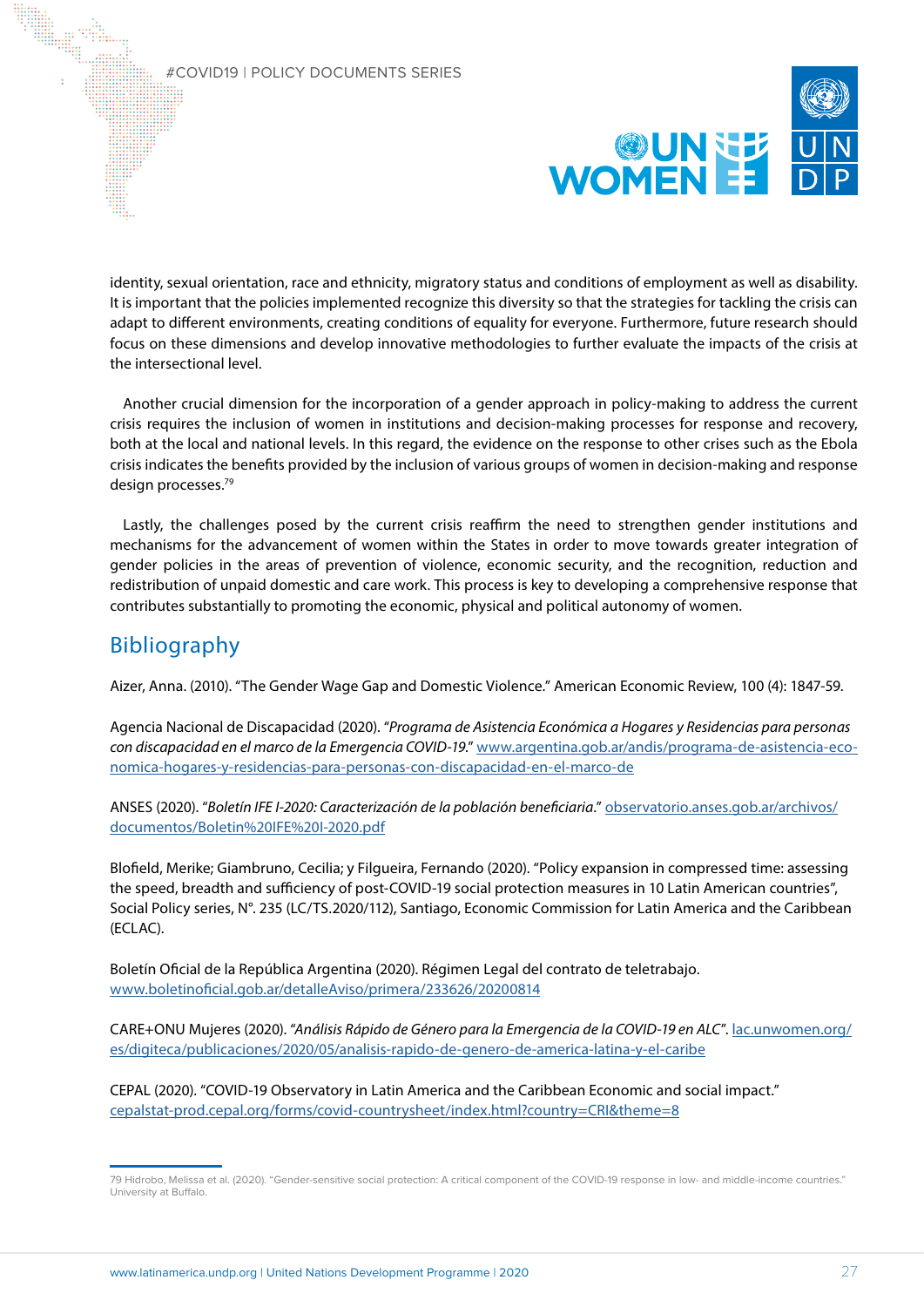

Comisión Interamericana de Mujeres (2020). "*COVID-19 en la vida de las mujeres: Razones para reconocer los impactos diferenciados*". [www.oas.org/es/cim/docs/ArgumentarioCOVID19-ES.pdf](https://www.oas.org/es/cim/docs/ArgumentarioCOVID19-ES.pdf)

Departamento Administrativo Nacional de Estadística de Colombia (2020). "*GIH-Mercado Laboral, agosto*" [www.dane.gov.co/index.php/estadisticas-por-tema/mercado-laboral/empleo-y-desempleo](https://www.dane.gov.co/index.php/estadisticas-por-tema/mercado-laboral/empleo-y-desempleo)

Dirección Nacional de Planeamiento de Colombia (2020). "*Ingreso solidario. Etapa 1: balance. Boletín de prensa*" [ingresosolidario.dnp.gov.co/documentos/Balance\\_Ingreso\\_Solidario.pdf](https://ingresosolidario.dnp.gov.co/documentos/Balance_Ingreso_Solidario.pdf)

Gobierno Abierto Costa Rica (2020). "*Asamblea Legislativa aprueba la Ley N. 9832 Autorización de Reducción de Jornadas de Trabajo*." [covid19.presidencia.go.cr/asamblea-legislativa-aprueba-la-ley-n-9832-autorizacion-de-reduc](https://covid19.presidencia.go.cr/asamblea-legislativa-aprueba-la-ley-n-9832-autorizacion-de-reduccion-de-jornadas-de-trabajo)[cion-de-jornadas-de-trabajo](https://covid19.presidencia.go.cr/asamblea-legislativa-aprueba-la-ley-n-9832-autorizacion-de-reduccion-de-jornadas-de-trabajo)

Gobierno de México (2020). "*Programa de Apoyo para el Bienestar de las Niñas y Niños, Hijos de Madres Trabajadoras.*" [www.gob.mx/bienestar/acciones-y-programas/programa-de-apoyo-para-el-bienestar-de-las-ninas-y-ninos-hijos](https://www.gob.mx/bienestar/acciones-y-programas/programa-de-apoyo-para-el-bienestar-de-las-ninas-y-ninos-hijos-de-madres-trabajadoras-203284)[de-madres-trabajadoras-203284](https://www.gob.mx/bienestar/acciones-y-programas/programa-de-apoyo-para-el-bienestar-de-las-ninas-y-ninos-hijos-de-madres-trabajadoras-203284)

Gutiérrez, Diana; Martin, Guillermina; & Ñopo, Hugo (2020). "*El coronavirus y los retos para el trabajo de las mujeres*." PNUD, LAC C19 PDS N°. 18. [www.latinamerica.undp.org/content/rblac/es/home/library/crisis\\_prevention\\_and\\_re](https://www.latinamerica.undp.org/content/rblac/es/home/library/crisis_prevention_and_recovery/el-coronavirus-y-los-retos-para-el-trabajo-de-las-mujeres-en-ame.html)[covery/el-coronavirus-y-los-retos-para-el-trabajo-de-las-mujeres-en-ame.html](https://www.latinamerica.undp.org/content/rblac/es/home/library/crisis_prevention_and_recovery/el-coronavirus-y-los-retos-para-el-trabajo-de-las-mujeres-en-ame.html)

Hidrobo, Melissa et al. (2020). "Gender-sensitive social protection: A critical component of the COVID-19 response in low- and middle-income countries." Univeristy at Buffalo. [www.un.org/es/coronavirus/articles/igualdad-gene](https://www.un.org/es/coronavirus/articles/igualdad-genero-covid-19)[ro-covid-19](https://www.un.org/es/coronavirus/articles/igualdad-genero-covid-19)

Infoleyes Bolivia (2020). "*Decreto Supremo 4196*." [bolivia.infoleyes.com/norma/7266/decreto-supremo-4196](https://bolivia.infoleyes.com/norma/7266/decreto-supremo-4196)

Instituto Nacional de Estadísticas y Censos de Costa Rica (2020). "*Encuesta Continua de Empleo al segundo trimestre de 2020*". [www.inec.cr/sites/default/files/documetos-biblioteca-virtual/reeceiit2020.pdf](https://www.inec.cr/sites/default/files/documetos-biblioteca-virtual/reeceiit2020.pdf)

López Mourelo, Eva (2020). "*La COVID-19 y el trabajo doméstico en Argentina*". [www.ilo.org/wcmsp5/groups/public/--](https://www.ilo.org/wcmsp5/groups/public/---americas/---ro-lima/---ilo-buenos_aires/documents/publication/wcms_742115.pdf) [-americas/---ro-lima/---ilo-buenos\\_aires/documents/publication/wcms\\_742115.pdf](https://www.ilo.org/wcmsp5/groups/public/---americas/---ro-lima/---ilo-buenos_aires/documents/publication/wcms_742115.pdf)

Malala Fund (2020). "Girls' education and COVID-19: What past shocks can teach us about mitigating the impact of pandemics". [downloads.ctfassets.net/0oan5gk9rgbh/6TMYLYAcUpjhQpXLDgmdIa/3e1c12d8d827985ef-](https://downloads.ctfassets.net/0oan5gk9rgbh/6TMYLYAcUpjhQpXLDgmdIa/3e1c12d8d827985ef2b4e815a3a6da1f/COVID19_GirlsEducation_corrected_071420.pdf)[2b4e815a3a6da1f/COVID19\\_GirlsEducation\\_corrected\\_071420.pdf](https://downloads.ctfassets.net/0oan5gk9rgbh/6TMYLYAcUpjhQpXLDgmdIa/3e1c12d8d827985ef2b4e815a3a6da1f/COVID19_GirlsEducation_corrected_071420.pdf)

Ministerio de Desarrollo e Inclusión Social del Perú (2020). "*Red de soporte para la persona adulta mayor con alto riesgo y la persona con discapacidad severa.*" [informacion.yomequedoencasa.pe/red-de-soporte.html](https://informacion.yomequedoencasa.pe/red-de-soporte.html)

Ministerio de Finanzas de Ecuador (2020). "*Reestructuración del ERL y salvaguardas para el Bono de Protección Familiar para la Emergencia por la presencia del COVID-19 en Ecuador.*" [www.finanzas.gob.ec/wp-content/uploads/down](https://www.finanzas.gob.ec/wp-content/uploads/downloads/2020/04/Evaluacio%CC%81n-Social-ERL_Apr19_2020_-final-1.pdf)[loads/2020/04/Evaluacio%CC%81n-Social-ERL\\_Apr19\\_2020\\_-final-1.pdf](https://www.finanzas.gob.ec/wp-content/uploads/downloads/2020/04/Evaluacio%CC%81n-Social-ERL_Apr19_2020_-final-1.pdf)

Ministerio de Trabajo, Empleo y Seguridad Social de la Nación Argentina (2020). "*Situación y evolución del trabajo registrado, Agosto 2020 – Datos a mayo*". [trabajo.gob.ar/estadisticas/trabajoregistrado](https://www.finanzas.gob.ec/wp-content/uploads/downloads/2020/04/Evaluacio%CC%81n-Social-ERL_Apr19_2020_-final-1.pdf)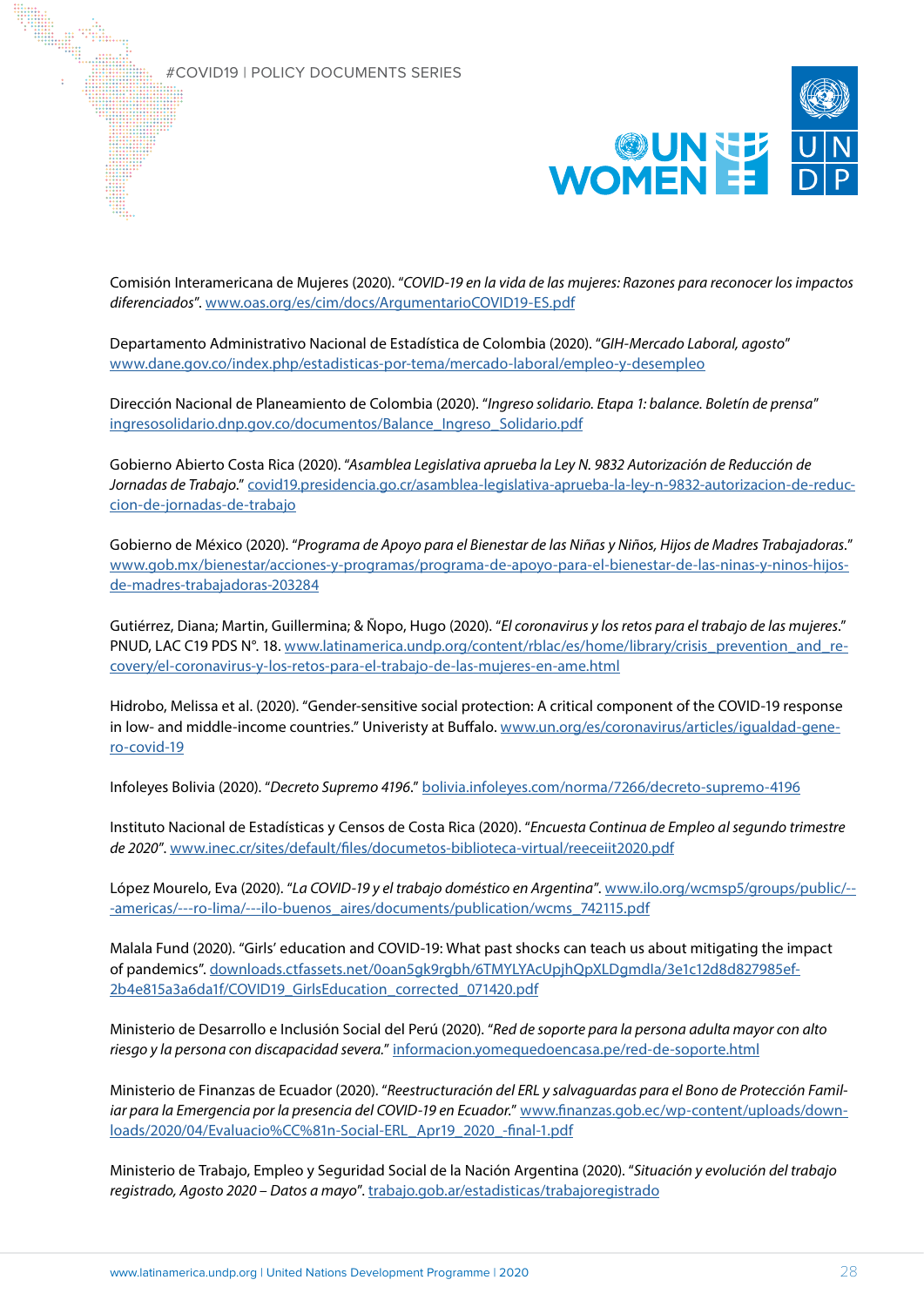

Ministerio de Trabajo, Empleo y Seguridad Social (2020). "*Coronavirus: licencias y trabajo remoto en el sector público y privado*." [www.argentina.gob.ar/noticias/coronavirus-licencias-y-trabajo-remoto-en-el-sector-publico-y-privado](https://www.argentina.gob.ar/noticias/coronavirus-licencias-y-trabajo-remoto-en-el-sector-publico-y-privado)

Ministerio de Desarrollo Productivo de la República Argentina (2020). "*Informe de Panorama Productivo. Evolución de los principales indicadores de la actividad productiva*", mayo-junio de 2020. [www.argentina.gob.ar/produccion/](https://www.argentina.gob.ar/produccion/cep/panoramas-productivos) [cep/panoramas-productivos](https://www.argentina.gob.ar/produccion/cep/panoramas-productivos)

OIT (2019). *Panorama Laboral Temático 5: Mujeres en el mundo del trabajo. Retos pendientes hacia una efectiva equidad en América Latina y el Caribe*. Lima: OIT/Oficina Regional para América Latina y el Caribe, 2019. 200 p.

ONU Mujeres (2017). *El Progreso de las Mujeres en América Latin y el Caribe*. [lac.unwomen.org/es/digiteca/publica](https://lac.unwomen.org/es/digiteca/publicaciones/2016/12/el-progreso-de-las-mujeres-america-latina-y-el-caribe-2017)[ciones/2016/12/el-progreso-de-las-mujeres-america-latina-y-el-caribe-2017](https://lac.unwomen.org/es/digiteca/publicaciones/2016/12/el-progreso-de-las-mujeres-america-latina-y-el-caribe-2017)

ONU Mujeres (2020). "T*ransferencias monetarias e igualdad de género: cómo mejorar su efectividad para enfrentar la crisis del COVID-19*." [lac.unwomen.org/es/digiteca/publicaciones/2020/05/respuesta-covid-19-transferencias-mone](https://lac.unwomen.org/es/digiteca/publicaciones/2020/05/respuesta-covid-19-transferencias-monetarias)[tarias](https://lac.unwomen.org/es/digiteca/publicaciones/2020/05/respuesta-covid-19-transferencias-monetarias)

ONU Mujeres (2020). From Insights to Action: Gender Equality in the Wake of COVID-19. [www.unwomen.org/en/](https://www.unwomen.org/en/digital-library/publications/2020/09/gender-equality-in-the-wake-of-covid-19) [digital-library/publications/2020/09/gender-equality-in-the-wake-of-covid-19](https://www.unwomen.org/en/digital-library/publications/2020/09/gender-equality-in-the-wake-of-covid-19)

ONU Mujeres (2012). "*Campañas de cambio de comportamiento*." [endvawnow.org/es/articles/1192-cam](https://endvawnow.org/es/articles/1192-campaigns-for-behaviour-change.html)[paigns-for-behaviour-change.html](https://endvawnow.org/es/articles/1192-campaigns-for-behaviour-change.html)

ONU Mujeres, OIT y CEPAL (2020). "*Trabajadoras remuneradas del hogar en América Latina y el Caribe frente a la crisis del COVID-19*".

ONU Mujeres y CEPAL (2020). *Cuidados en América Latina y el Caribe en tiempos de COVID-19. Hacia sistemas integrales para fortalecer la respuesta y la recuperación*. Elaborado por Julio Bango. Brief v 1.1. 19.08.2020. [lac.unwomen.org/es/](https://lac.unwomen.org/es/digiteca/publicaciones/2020/08/cuidados-en-america-latina-y-el-caribe-en-tiempos-de-covid-19) [digiteca/publicaciones/2020/08/cuidados-en-america-latina-y-el-caribe-en-tiempos-de-covid-19](https://lac.unwomen.org/es/digiteca/publicaciones/2020/08/cuidados-en-america-latina-y-el-caribe-en-tiempos-de-covid-19)

ONU Mujeres & CARE (2020). "*Análisis rápido de género para la emergencia del COVID-10 en LAC*". [www2.unwomen.org/-/media/field%20office%20americas/documentos/publicaciones/2020/05/\\_lac%20report\\_](https://www2.unwomen.org/-/media/field%20office%20americas/documentos/publicaciones/2020/05/_lac%20report_spanish%20final%20jun2-comprimido.pdf?la=es&vs=143) [spanish%20final%20jun2-comprimido.pdf?la=es&vs=143](https://www2.unwomen.org/-/media/field%20office%20americas/documentos/publicaciones/2020/05/_lac%20report_spanish%20final%20jun2-comprimido.pdf?la=es&vs=143)

Pinheiro, Luana; Tokarski, Carolina; & Vasconcelos, Marcia (2020). "*Vulnerabilidades das trabalhadoras domésticas no contexto da pandemia de COVID-19 no Brasil*". Ipea-Onu Mujeres Brasil. [repositorio.ipea.gov.br/bit](http://repositorio.ipea.gov.br/bitstream/11058/10077/1/NT_75_Disoc_Vulnerabilidades%20das%20Trabalhadoras%20Domesticas.pdf)[stream/11058/10077/1/NT\\_75\\_Disoc\\_Vulnerabilidades%20das%20Trabalhadoras%20Domesticas.pdf](http://repositorio.ipea.gov.br/bitstream/11058/10077/1/NT_75_Disoc_Vulnerabilidades%20das%20Trabalhadoras%20Domesticas.pdf)

PNUD & ONU Mujeres (2020). "COVID-19 Gobal Gender Response Tracker, Factsheet: Latin America and the Caribbean."[www.undp.org/content/undp/en/home/librarypage/womens-empowerment/COVID-19-Global-Gender-Re](https://www.undp.org/content/undp/en/home/librarypage/womens-empowerment/COVID-19-Global-Gender-Response-Tracker.html)[sponse-Tracker.html](https://www.undp.org/content/undp/en/home/librarypage/womens-empowerment/COVID-19-Global-Gender-Response-Tracker.html)

Rodríguez Enríquez, Corina (2011). "*Programas de transferencias condicionadas de ingreso e igualdad de género: ¿Por dónde anda América Latina?*", Serie Mujer y Desarrollo N°.109, CEPAL. [www.cepal.org/es/publicaciones/5836-pro](https://www.cepal.org/es/publicaciones/5836-programas-transferencias-condicionadas-ingreso-igualdad-genero-donde-anda-america)[gramas-transferencias-condicionadas-ingreso-igualdad-genero-donde-anda-america](https://www.cepal.org/es/publicaciones/5836-programas-transferencias-condicionadas-ingreso-igualdad-genero-donde-anda-america)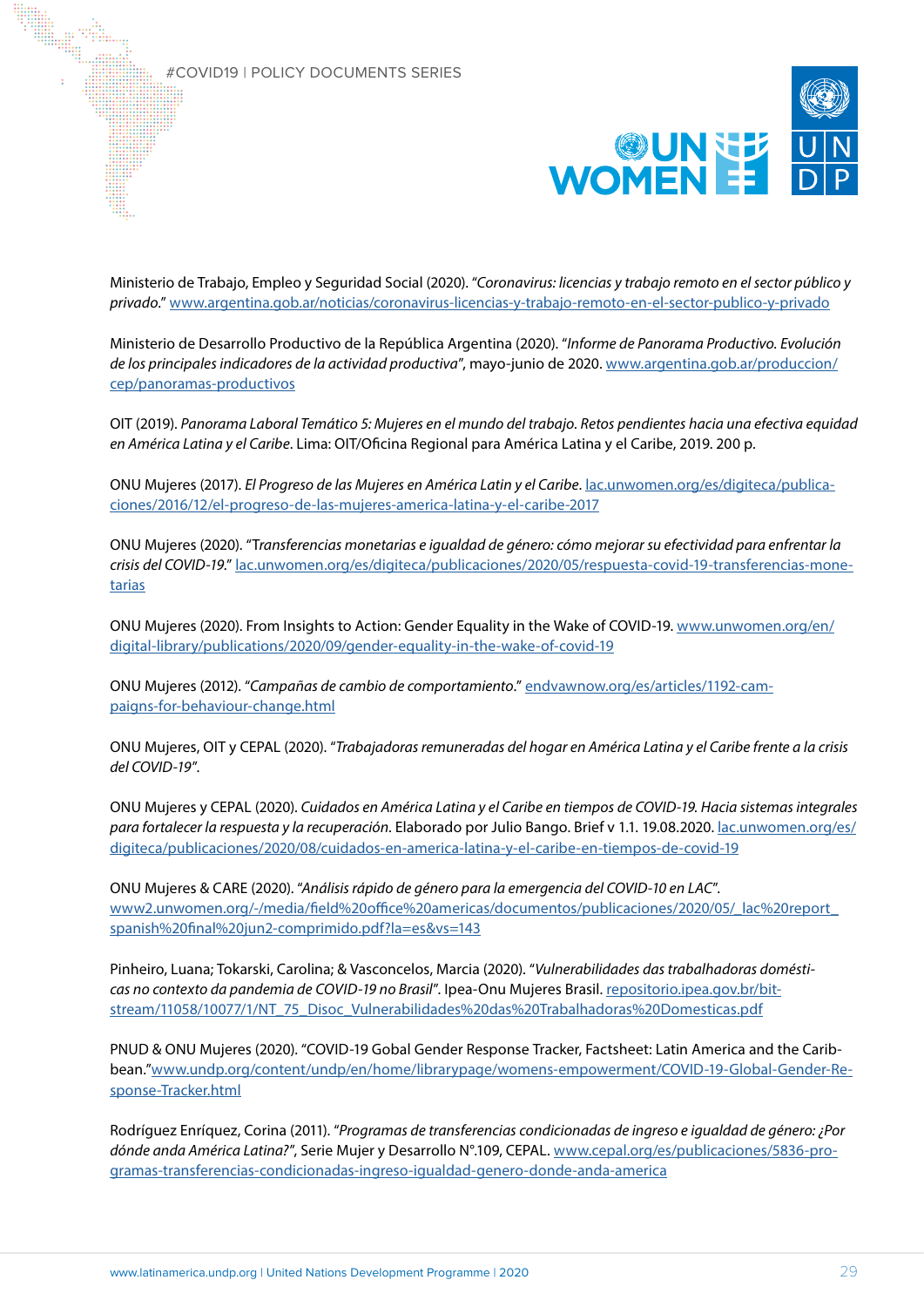

UNICEF (2020). "*COVID-19: Más del 95 por ciento de niños y niñas está fuera de las escuelas de América Latina y el Caribe*".

Vaca Trigo, Iliana (2019). "*Oportunidades y desafíos para la autonomía de las mujeres en el futuro escenario del trabajo*", serie Asuntos de Género, N° 154, Santiago, Comisión Económica para América Latina y el Caribe (CEPAL).

Weller, Jürgen et al. (2020). "*El impacto de la crisis sanitaria del COVID-19 en los mercados laborales latinoamericanos*", Documentos de Proyectos, CEPAL.

# Notes on the press

"*Seis milhões de mulheres chefes de família receberão Auxílio Emergencial*", Gobierno de Brasil, 16 de abril del 2020. [www.gov.br/pt-br/noticias/assistencia-social/2020/04/seis-milhoes-de-mulheres-chefe-de-familia-receberao-auxil](https://www.gov.br/pt-br/noticias/assistencia-social/2020/04/seis-milhoes-de-mulheres-chefe-de-familia-receberao-auxilio-emergencial)[io-emergencial](https://www.gov.br/pt-br/noticias/assistencia-social/2020/04/seis-milhoes-de-mulheres-chefe-de-familia-receberao-auxilio-emergencial)

"*55 mil nuevas personas reciben Bono Proteger*", Ministerio de Trabajo y Seguridad Social de Costa Rica, 13 de agosto de 2020. [www.mtss.go.cr/prensa/comunicados/2020/agosto/cp\\_39\\_2020.html](http://www.mtss.go.cr/prensa/comunicados/2020/agosto/cp_39_2020.html)

"*Tras la aparición del coronavirus, ¿ha dejado de ser una utopía la renta básica universal?*" [news.un.org/es/sto](https://news.un.org/es/story/2020/05/1473902)[ry/2020/05/1473902](https://news.un.org/es/story/2020/05/1473902)

"Los argumentos a favor de una renta básica universal".<https://news.un.org/es/story/2020/07/1477601>

"*Un ingreso básico temporal desaceleraría el avance de la pandemia de COVID-19*". [news.un.org/es/sto](https://news.un.org/es/story/2020/07/1477821)[ry/2020/07/1477821](https://news.un.org/es/story/2020/07/1477821)

"*CEPAL propone avanzar hacia un ingreso básico para ayudar a la población más vulnerable a superar los efectos del coronavirus*". [www.cepal.org/es/comunicados/cepal-propone-avanzar-un-ingreso-basico-ayudar-la-poblaci](https://www.cepal.org/es/comunicados/cepal-propone-avanzar-un-ingreso-basico-ayudar-la-poblacion-mas-vulnerable-superar)[on-mas-vulnerable-superar](https://www.cepal.org/es/comunicados/cepal-propone-avanzar-un-ingreso-basico-ayudar-la-poblacion-mas-vulnerable-superar)

"E*stiman que cobrarán el IFE el 95% de las trabajadoras del servicio doméstico*", TELAM, Agencia Nacional de Noticias de Argentina. [www.telam.com.ar/notas/202004/454989-cobro-ife-95-por-ciento-empleadas-domesticas.html](https://www.telam.com.ar/notas/202004/454989-cobro-ife-95-por-ciento-empleadas-domesticas.html)

"Estadísticas a propósito del día internacional del trabajo doméstico (22 de julio)", Instituto Nacional de Estadística y Geografía de México. [www.inegi.org.mx/contenidos/saladeprensa/aproposito/2020/EAP\\_Trabdom2020.pdf](https://www.telam.com.ar/notas/202004/454989-cobro-ife-95-por-ciento-empleadas-domesticas.html)

"*Brasil perde mais de 1,2 milhão de postos de trabalho doméstico em três meses, aponta IBGE*", THEMIS – Gênero, Justiça e Direitos Humanos, 3 de septiembre de 2020. [themis.org.br/brasil-perde-mais-de-12-milhao-de-postos-de-tra](http://themis.org.br/brasil-perde-mais-de-12-milhao-de-postos-de-trabalho-domestico-em-tres-meses-aponta-ibge)[balho-domestico-em-tres-meses-aponta-ibge/](http://themis.org.br/brasil-perde-mais-de-12-milhao-de-postos-de-trabalho-domestico-em-tres-meses-aponta-ibge)

"*Empleadas domésticas, damnificadas del virus*", El Comercio, 9 de septiembre de 2020. [www.elcomercio.com/opin](https://www.elcomercio.com/opinion/editorial/empleadas-domesticas-damnificadas-covid19.html)[ion/editorial/empleadas-domesticas-damnificadas-covid19.html](https://www.elcomercio.com/opinion/editorial/empleadas-domesticas-damnificadas-covid19.html)

 "*Mulheres chefes de família e a vulnerabilidade à pobreza*", Cristina Pereira Vieceli, Democracia e Mundo do Trabalho em Debate, 30 de agosto de 2020. [www.dmtemdebate.com.br/mulheres-chefes-de-familia-e-a-vulnerabili](http://www.dmtemdebate.com.br/mulheres-chefes-de-familia-e-a-vulnerabilidade-a-pobreza)[dade-a-pobreza/](http://www.dmtemdebate.com.br/mulheres-chefes-de-familia-e-a-vulnerabilidade-a-pobreza)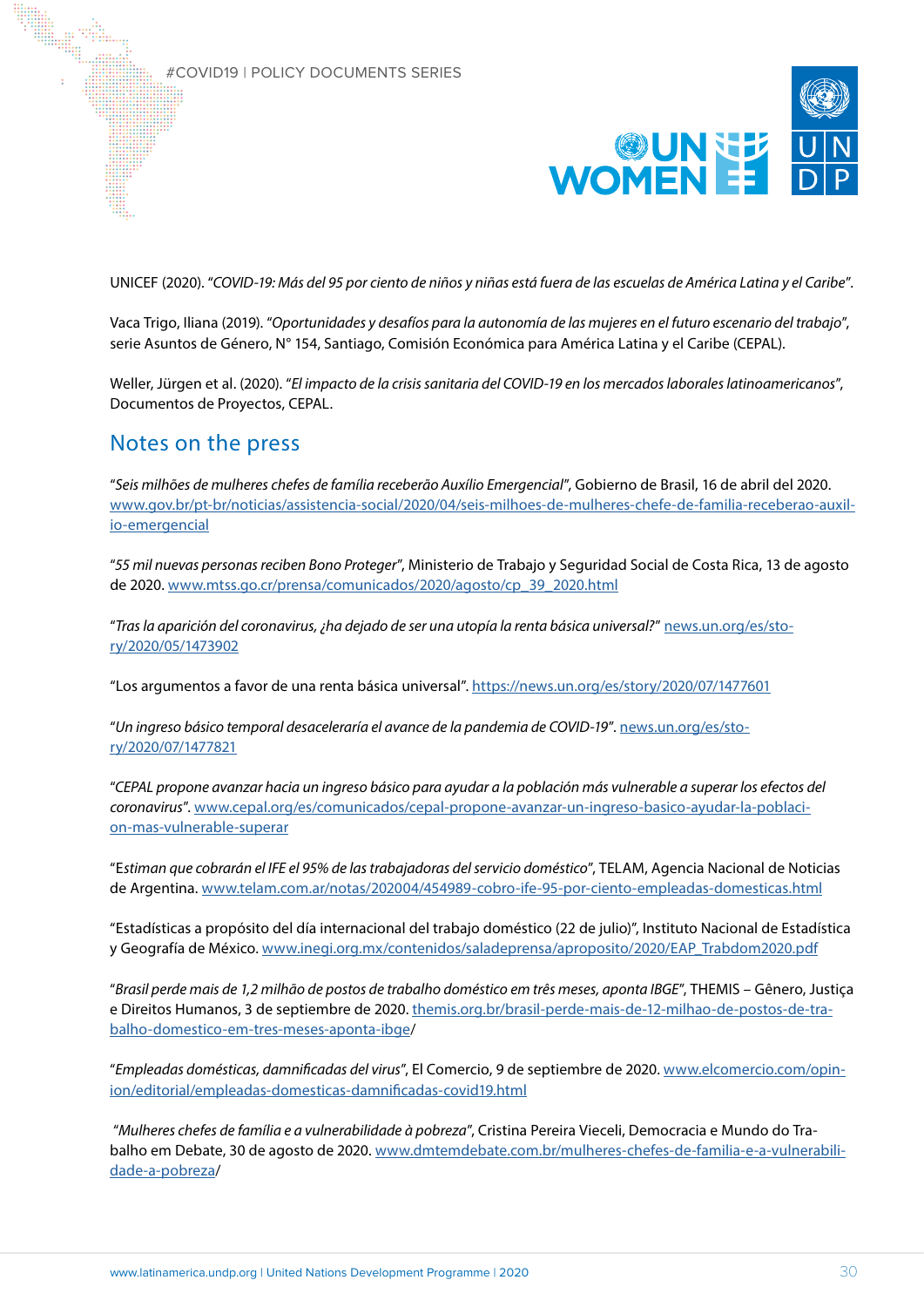

"¿*Son sensibles al género las transferencias monetarias en América Latina?*", Constanza Ginestra, UNICEF, 24 de enero de 2020. [blogs.unicef.org/evidence-for-action/son-sensibles-al-genero-las-transferencias-monetarias-en-ameri](https://blogs.unicef.org/evidence-for-action/son-sensibles-al-genero-las-transferencias-monetarias-en-america-latina/)[ca-latina](https://blogs.unicef.org/evidence-for-action/son-sensibles-al-genero-las-transferencias-monetarias-en-america-latina/)

"*Los cuidados no remunerados hechos por mujeres representan 23% del PIB en México*", [www.infobae.com/america/](https://www.infobae.com/america/mexico/2020/10/06/los-cuidados-no-remunerados-hechos-por-mujeres-representan-23-del-pib-en-mexico) [mexico/2020/10/06/los-cuidados-no-remunerados-hechos-por-mujeres-representan-23-del-pib-en-mexico/](https://www.infobae.com/america/mexico/2020/10/06/los-cuidados-no-remunerados-hechos-por-mujeres-representan-23-del-pib-en-mexico)+, 6 de octubre de 2020.

"*COVID-19 pega doble a mujeres trabajadoras*", diario El Universal, 27 de septiembre del 2020, México. [www.eluniver](https://www.eluniversal.com.mx/cartera/covid-19-pega-doble-mujeres-trabajadoras)[sal.com.mx/cartera/covid-19-pega-doble-mujeres-trabajadoras](https://www.eluniversal.com.mx/cartera/covid-19-pega-doble-mujeres-trabajadoras)

"*5 gráficos del impacto del coronavirus en el mercado laboral de las mujeres*", diario El Economista, 20 de septiembre del 2020, México. [www.eleconomista.com.mx/economia/5-graficos-del-impacto-del-coronavirus-en-el-mercado](https://www.eleconomista.com.mx/economia/5-graficos-del-impacto-del-coronavirus-en-el-mercado-laboral-de-las-mujeres-20200920-0003.html)[laboral-de-las-mujeres-20200920-0003.html](https://www.eleconomista.com.mx/economia/5-graficos-del-impacto-del-coronavirus-en-el-mercado-laboral-de-las-mujeres-20200920-0003.html)

"*Hay más desempleo en mujeres que en hombres*", diario El Tiempo, Colombia. [www.eltiempo.com/economia/secto](https://www.eltiempo.com/economia/sectores/mujeres-sufren-mas-desempleo-de-los-hombres-segun-el-dane-540014)[res/mujeres-sufren-mas-desempleo-de-los-hombres-segun-el-dane-540014](https://www.eltiempo.com/economia/sectores/mujeres-sufren-mas-desempleo-de-los-hombres-segun-el-dane-540014)